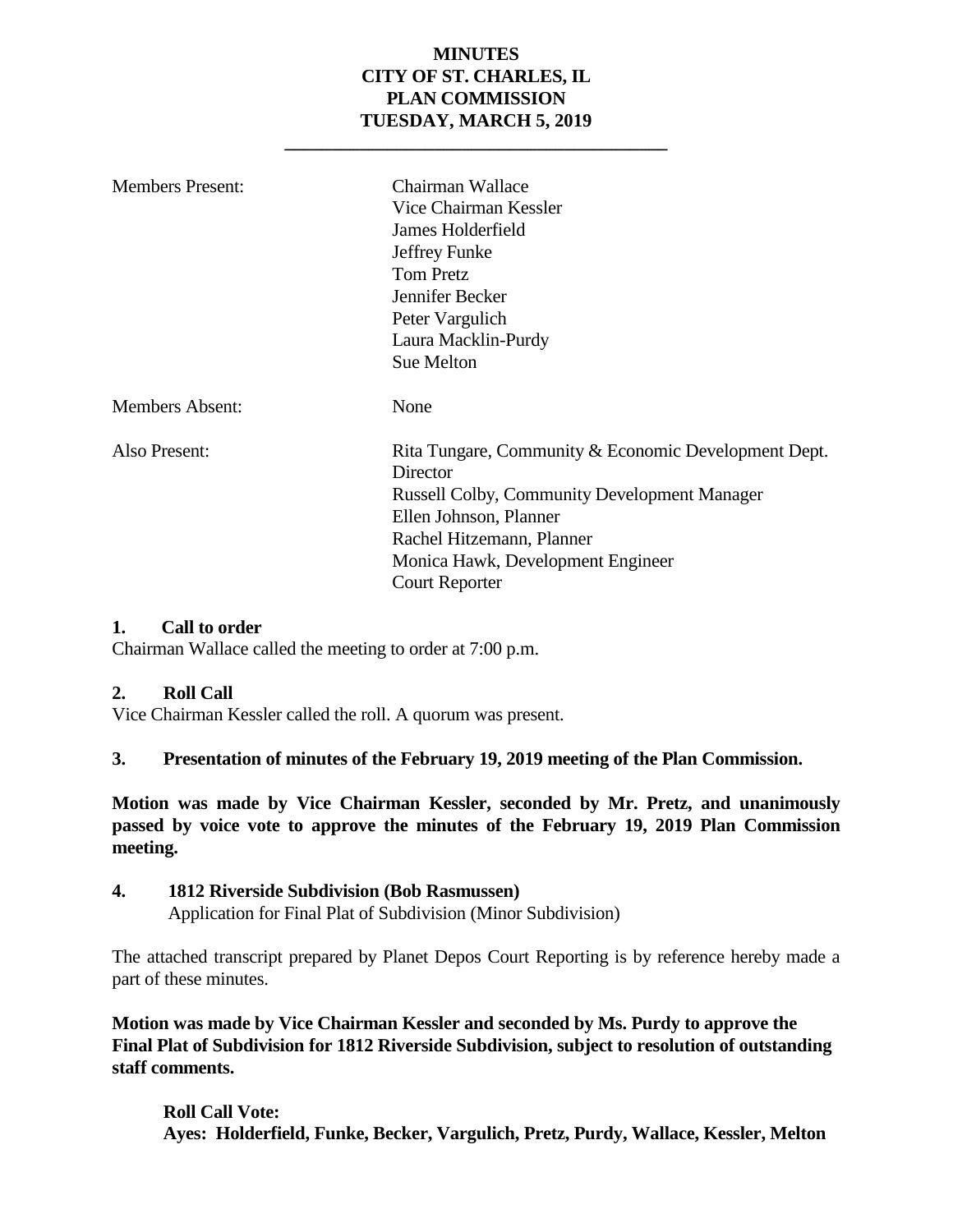**Minutes – St. Charles Plan Commission Tuesday, March 5, 2019 Page 2**

> **Nays: Absent: Motion carried: 9-0**

#### **5. Presentation of Economic Impact Analysis of the Fox River Corridor Master Plan**

The attached transcript prepared by Planet Depos Court Reporting is by reference hereby made a part of these minutes.

#### **6. Additional Business from Plan Commission Members or Staff**

#### **7. Weekly Development Report**

#### **8. Meeting Announcements**

- a. Plan Commission Tuesday, March 19, 2019 at 7:00pm Council Chambers –To be cancelled Tuesday, April 2, 2019 at 7:00pm Council Chambers Tuesday, April 16, 2019 at 7:00pm Council Chambers
- b. Planning & Development Committee Monday, March 11, 2019 at 7:00pm Council Chambers Monday, April 8, 2019 at 7:00pm Council Chambers

#### **9. Public Comment**

**10. Adjournment at 8:20 p.m.**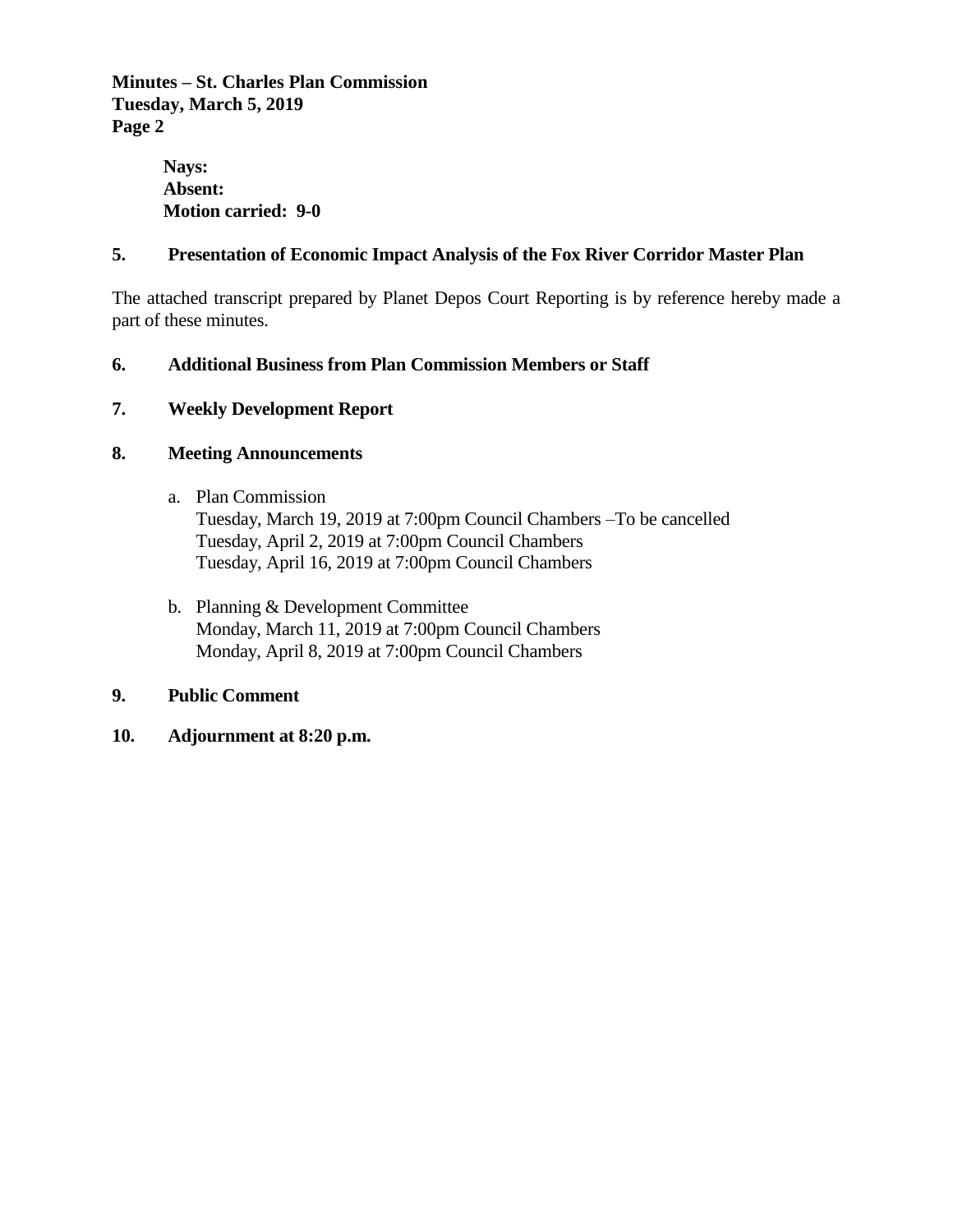

# **Transcript of 1812 Riverside Subdivision**

**Date:** March 5, 2019 **Case:** St. Charles Plan Commission

**Planet Depos Phone:** 888.433.3767 **Email::** [transcripts@planetdepos.com](mailto:transcripts@planetdepos.com) **www.planetdepos.com**

WORLDWIDE COURT REPORTING | INTERPRETATION | TRIAL SERVICES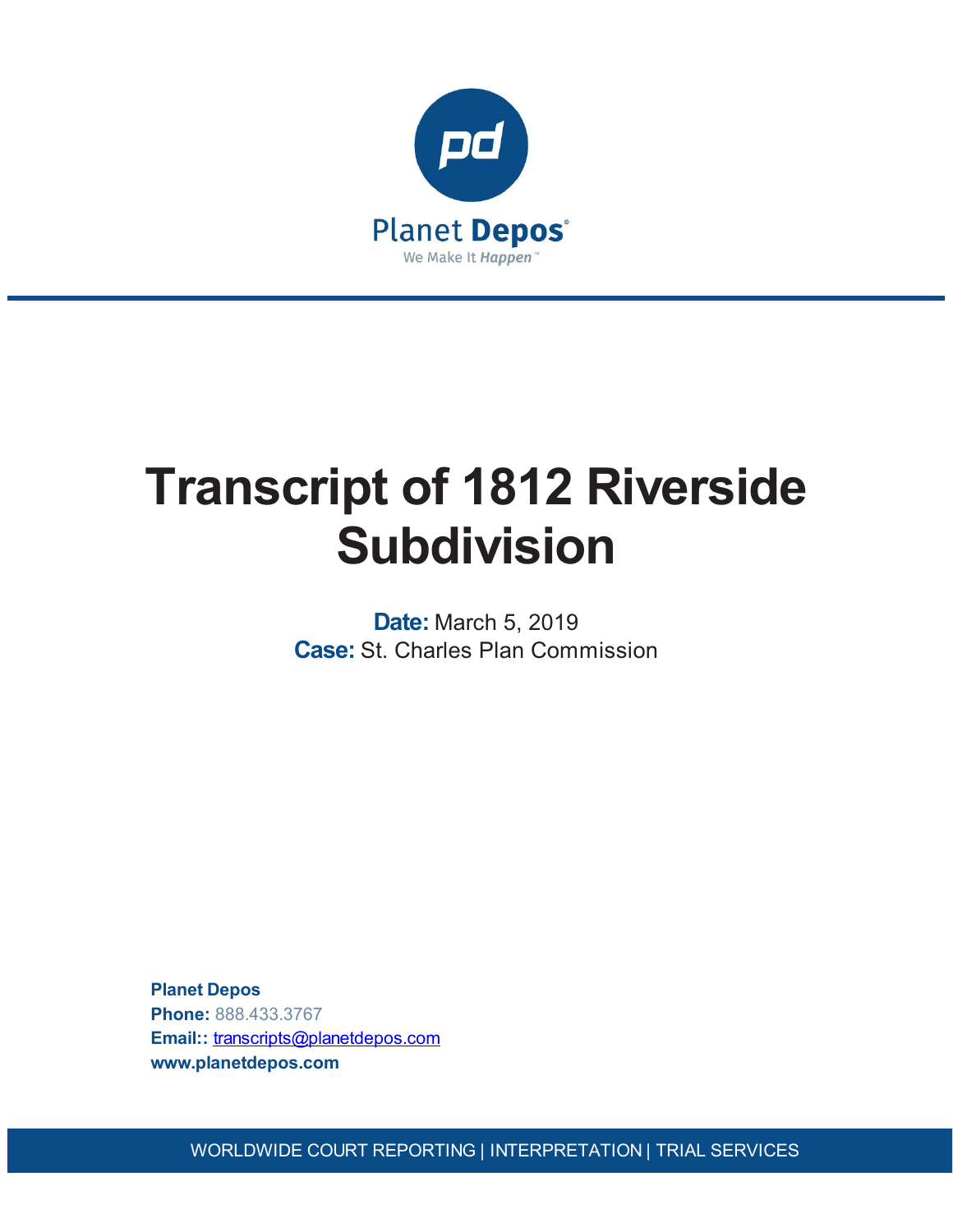1 2 3 4 5 6 7 8 9 10 11 12 13 14 15 16 17 18 19 20 21 22 23 24 BEFORE THE PLAN COMMISSION OF THE CITY OF ST. CHARLES --------------------------------x In Re:  $\qquad \qquad \blacksquare$ 1812 Riverside Subdivision : (Bob Rasmussen), Application : for Final Plat of Subdivision : (Minor Subdivision). : --------------------------------x REPORT OF PROCEEDINGS St. Charles, Illinois 60174 Tuesday, March 5, 2019 7:00 p.m. Job No.: 218459A Pages: 1 - 10 Reported by: Paula M. Quetsch, CSR, RPR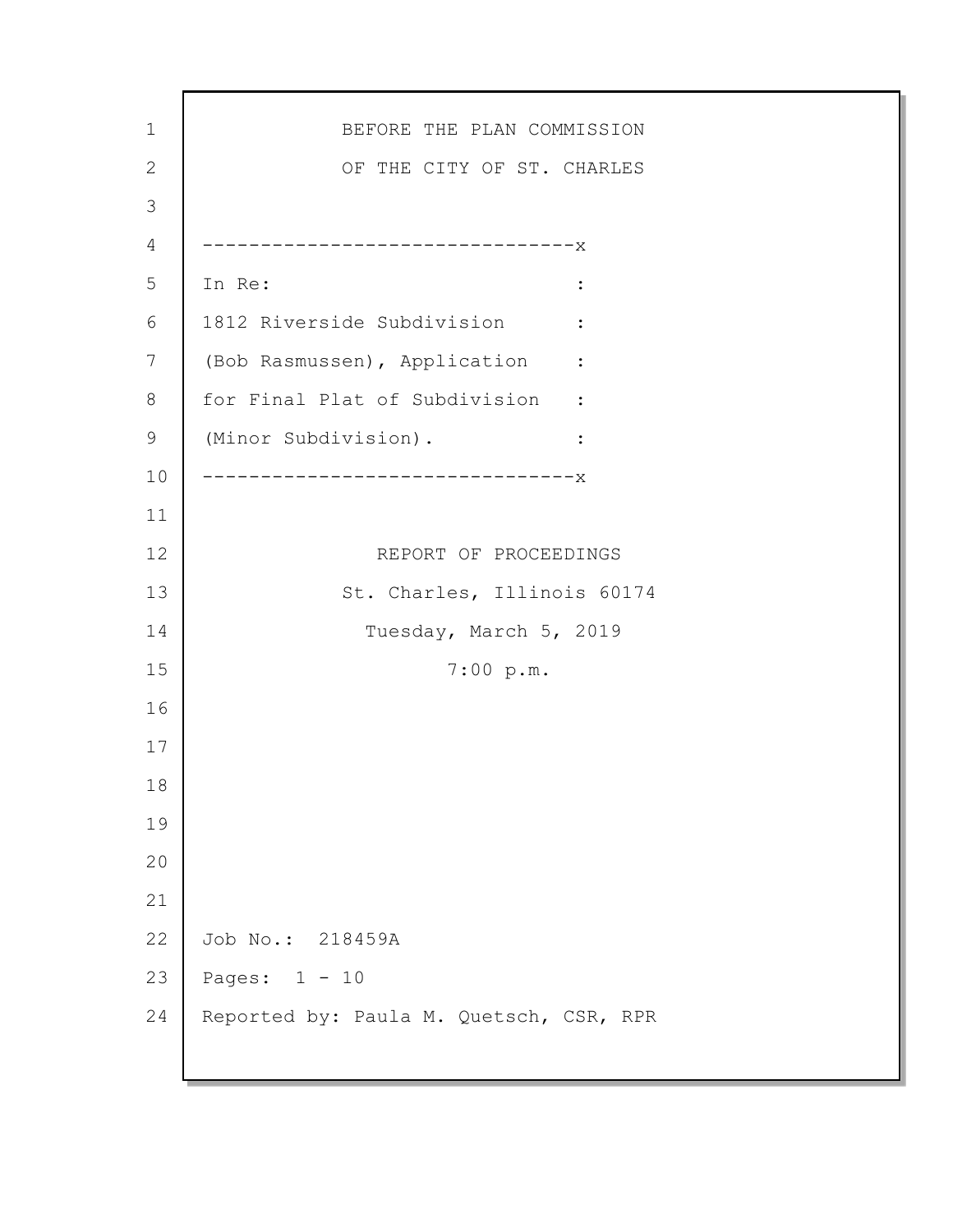# Transcript of 1812 Riverside Subdivision Conducted on March 5, 2019 2

| $\mathbf 1$   | Report of proceedings held at the location of:    |
|---------------|---------------------------------------------------|
| $\mathbf{2}$  |                                                   |
| 3             | ST. CHARLES CITY HALL                             |
| 4             | 2 East Main Street                                |
| 5             | St. Charles, Illinois 60174                       |
| 6             | $(630)$ $377 - 4400$                              |
| 7             |                                                   |
| $\,8\,$       |                                                   |
| $\mathcal{G}$ |                                                   |
| 10            | Before Paula M. Quetsch, a Certified Shorthand    |
| 11            | Reporter, Registered Professional Reporter, and a |
| 12            | Notary Public in and for the State of Illinois.   |
| 13            |                                                   |
| 14            |                                                   |
| 15            |                                                   |
| 16            |                                                   |
| 17            |                                                   |
| 18            |                                                   |
| 19            |                                                   |
| 20            |                                                   |
| 21            |                                                   |
| 22            |                                                   |
| 23            |                                                   |
| 24            |                                                   |
|               |                                                   |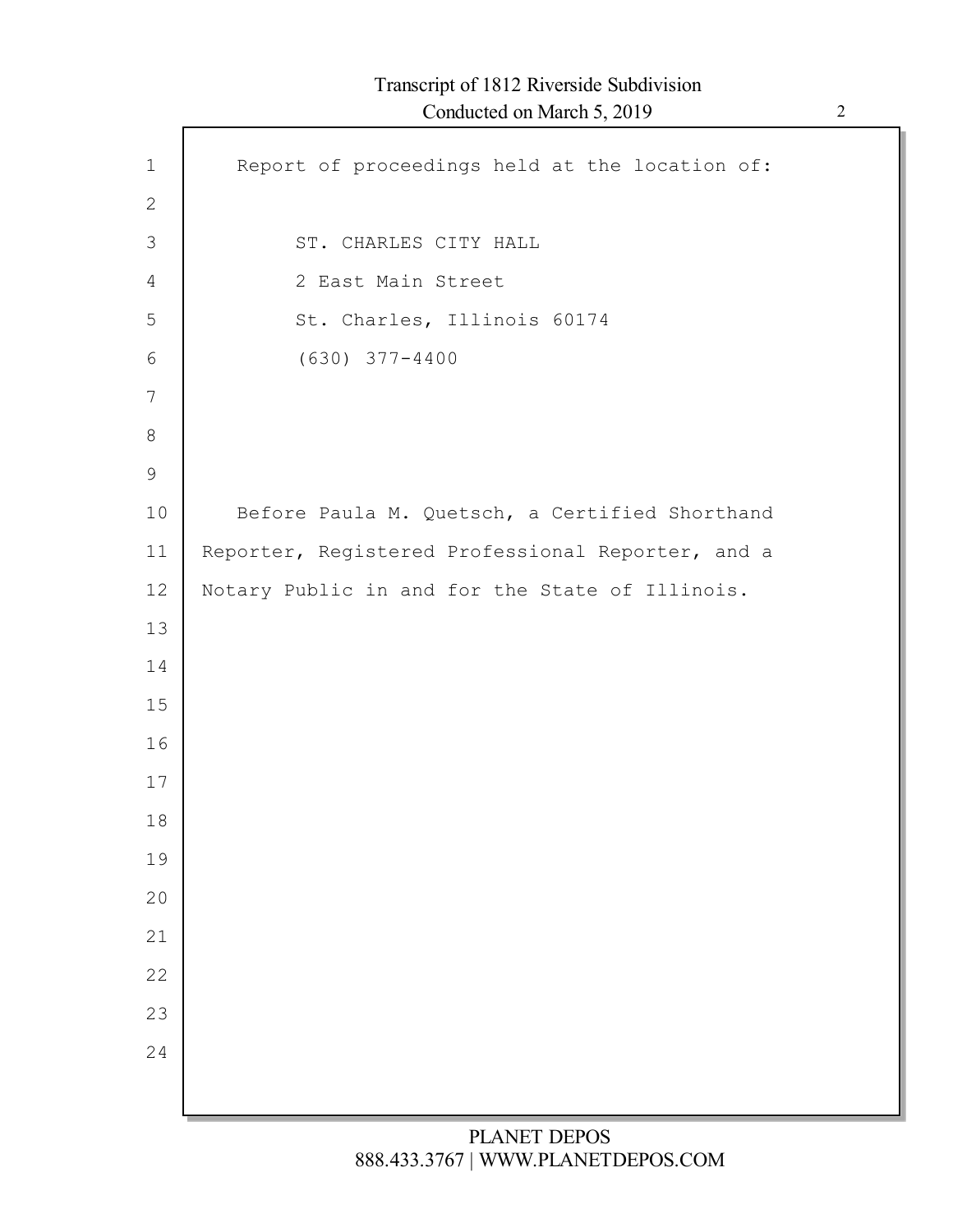| $1\,$         | PRESENT: |                                       |
|---------------|----------|---------------------------------------|
| $\mathbf{2}$  |          | TODD WALLACE, Chairman                |
| 3             |          | TIM KESSLER, Vice Chairman            |
| 4             |          | JENNIFER BECKER, Member               |
| 5             |          | JEFFREY FUNKE, Member                 |
| 6             |          | JIM HOLDERFIELD, Member               |
| 7             |          | LAURA MACKLIN-PURDY, Member           |
| 8             |          | SUZANNE MELTON, Member                |
| $\mathcal{G}$ |          | TOM PRETZ, Member                     |
| 10            |          | PETER VARGULICH, Member               |
| 11            |          |                                       |
| 12            |          | ALSO PRESENT:                         |
| 13            |          | RUSS COLBY, Planning Division Manager |
| 14            |          | MONICA HAWK, Development Engineer     |
| 15            |          | RACHEL HITZEMANN, Planner             |
| 16            |          | ELLEN JOHNSON, Planner                |
| 17            |          | RITA TUNGARE, Community and Economic  |
| 18            |          | Development Director                  |
| 19            |          |                                       |
| 20            |          |                                       |
| 21            |          |                                       |
| 22            |          |                                       |
| 23            |          |                                       |
| 24            |          |                                       |
|               |          |                                       |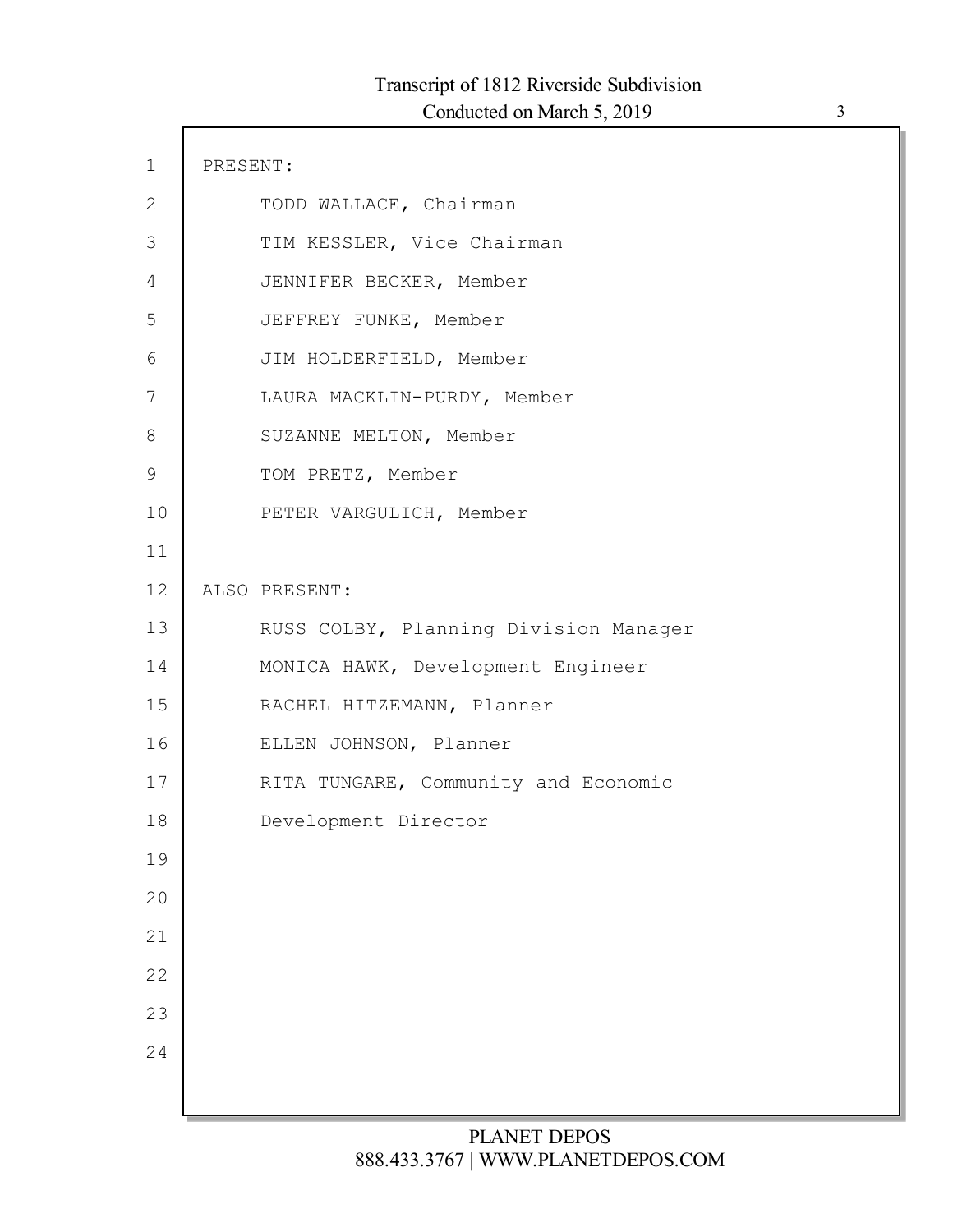# Transcript of 1812 Riverside Subdivision Conducted on March 5, 2019 4

| $\mathbf 1$   | PROCEEDINGS                               |
|---------------|-------------------------------------------|
| $\mathbf{2}$  | CHAIRMAN WALLACE: The City of St. Charles |
| 3             | Plan Commission will come to order.       |
| 4             | Tim, roll call.                           |
| 5             | VICE CHAIRMAN KESSLER: Becker.            |
| 6             | MEMBER BECKER: Here.                      |
| 7             | VICE CHAIRMAN KESSLER: Funke.             |
| 8             | MEMBER FUNKE: Here.                       |
| $\mathcal{G}$ | VICE CHAIRMAN KESSLER: Pretz.             |
| 10            | MEMBER PRETZ: Yes.                        |
| 11            | VICE CHAIRMAN KESSLER: Holderfield.       |
| 12            | MEMBER HOLDERFIELD: Here.                 |
| 13            | VICE CHAIRMAN KESSLER: Vargulich.         |
| 14            | MEMBER VARGULICH: Here.                   |
| 15            | VICE CHAIRMAN KESSLER: Purdy.             |
| 16            | MEMBER MACKLIN-PURDY: Here.               |
| 17            | VICE CHAIRMAN KESSLER: Melton.            |
| 18            | MEMBER MELTON: Here.                      |
| 19            | VICE CHAIRMAN KESSLER: Wallace.           |
| 20            | CHAIRMAN WALLACE: Here.                   |
| 21            | VICE CHAIRMAN KESSLER: Kessler, here.     |
| 22            | CHAIRMAN WALLACE: Presentation of the     |
| 23            | minutes of the February 19th, 2019, Plan  |
| 24            | Commission. Is there a motion to approve? |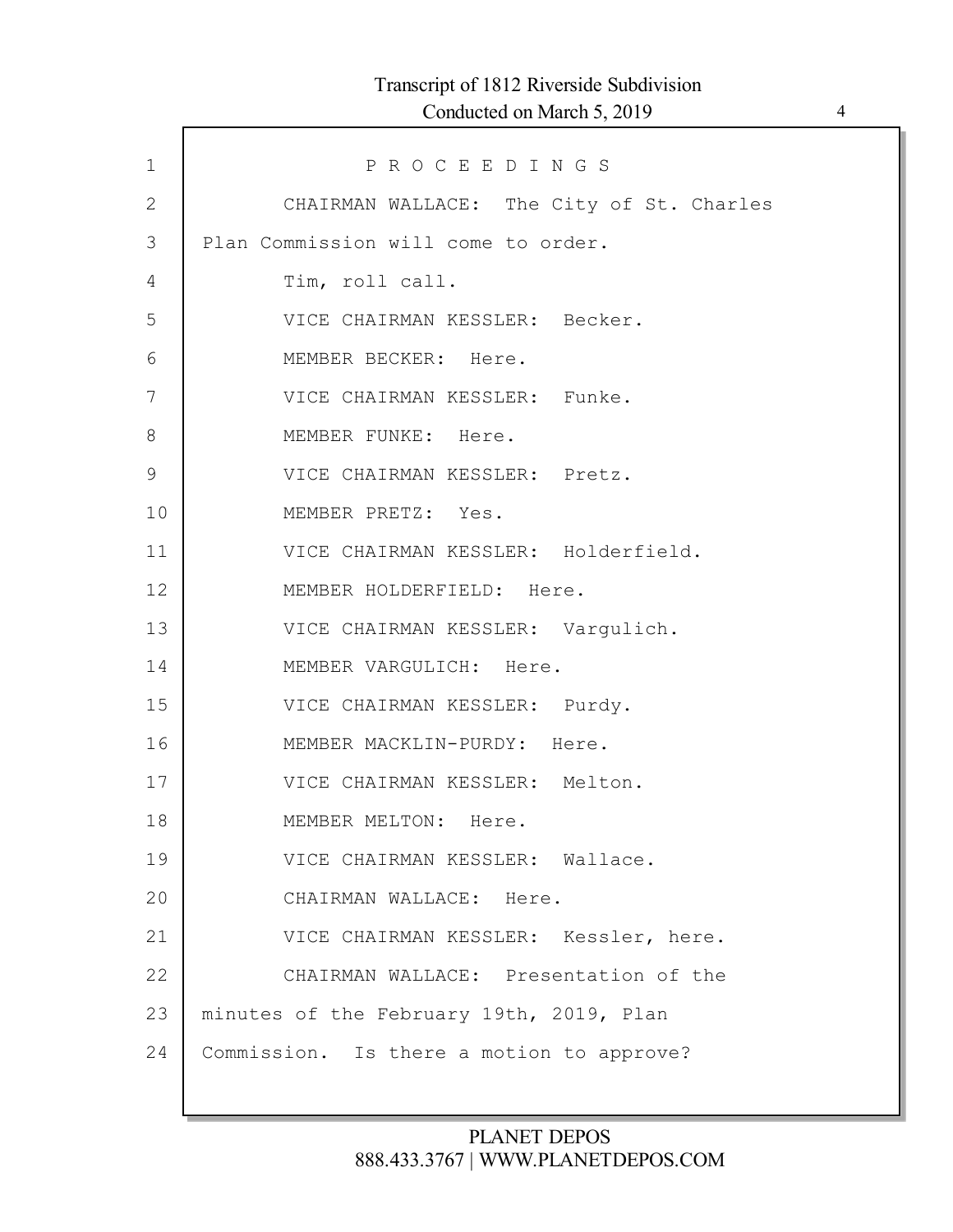# Transcript of 1812 Riverside Subdivision Conducted on March 5, 2019 5

Г

| $\mathbf 1$   | VICE CHAIRMAN KESSLER: So moved.                  |
|---------------|---------------------------------------------------|
| $\mathbf{2}$  | MEMBER PRETZ: Second.                             |
| 3             | CHAIRMAN WALLACE: It's been moved and             |
| 4             | seconded. All in favor.                           |
| 5             | (Ayes heard.)                                     |
| 6             | CHAIRMAN WALLACE: Opposed.                        |
| 7             | (No response.)                                    |
| 8             | CHAIRMAN WALLACE: Motion passes unanimously.      |
| $\mathcal{G}$ | Laura, I'm going to call on you to                |
| 10            | introduce our new member.                         |
| 11            | MEMBER MACKLIN-PURDY: Oh, I'd like to             |
| 12            | introduce Sue Melton to the Plan Commission. I've |
| 13            | known Sue for six years maybe, and knowing what   |
| 14            | she does for a living, when a vacancy became      |
| 15            | available on the Commission, I thought that Sue   |
| 16            | would be an excellent candidate.                  |
| 17            | So she interviewed and $--$ sorry $--$ it         |
| 18            | wasn't a good time to call on me. Anyway, I'd     |
| 19            | like to welcome Sue.                              |
| 20            | CHAIRMAN WALLACE: All right. Welcome.             |
| 21            | MEMBER MELTON: Thanks. I'm excited to             |
| 22            | be here.                                          |
| 23            | CHAIRMAN WALLACE: Item No. 4 on the agenda        |
| 24            | is 1812 Riverside Subdivision (Bob Rasmussen)     |
|               |                                                   |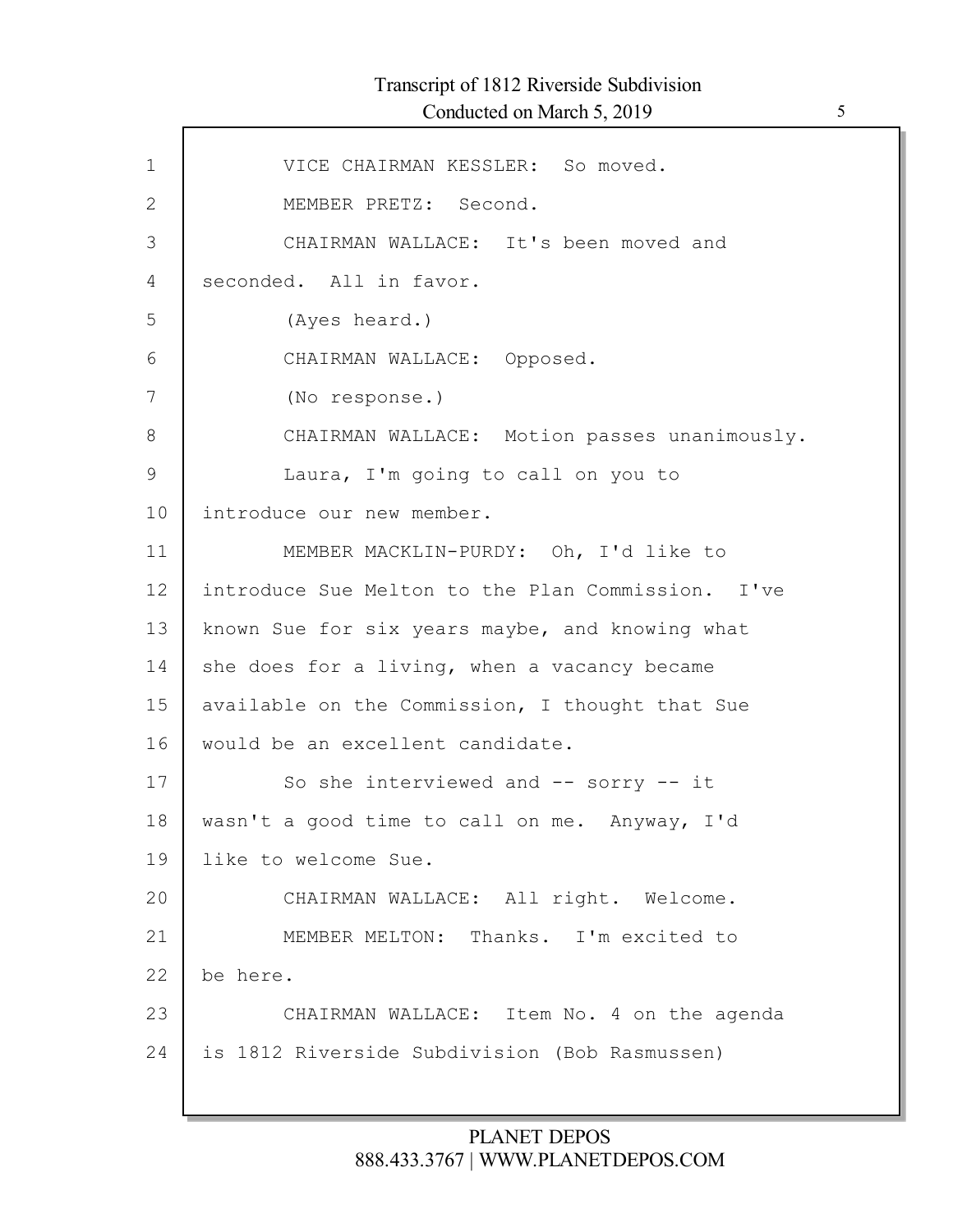| $\mathbf 1$  | Application for Final Plat of Subdivision (Minor    |
|--------------|-----------------------------------------------------|
| $\mathbf{2}$ | Subdivision).                                       |
| 3            | MR. COLBY: I will provide a short                   |
| 4            | presentation.                                       |
| 5            | This application is a minor subdivision to          |
| 6            | subdivide an existing parcel into two building      |
| 7            | lots for the purpose of constructing two houses on  |
| 8            | a lot on South Riverside Avenue. The applicant is   |
| 9            | Bob Rasmussen. This application qualifies as a      |
| 10           | minor subdivision, and, therefore, it does not      |
| 11           | require submittal of engineering plans. That        |
| 12           | information will be submitted at the time of        |
| 13           | building permit.                                    |
| 14           | The subdivision plat that's been submitted          |
| 15           | has been reviewed by City staff. We verified that   |
| 16           | the lots that are shown comply with the zoning      |
| 17           | district that the property is located in. We also   |
| 18           | provided some information regarding notes on the    |
| 19           | plat that need to be revised, but otherwise,        |
| 20           | there's no further City comments.                   |
| 21           | We also documented the inclusionary                 |
| 22           | housing, school, and park fee in lieu contributions |
| 23           | that would be due at the time of permit for the     |
| 24           | construction on the lot.                            |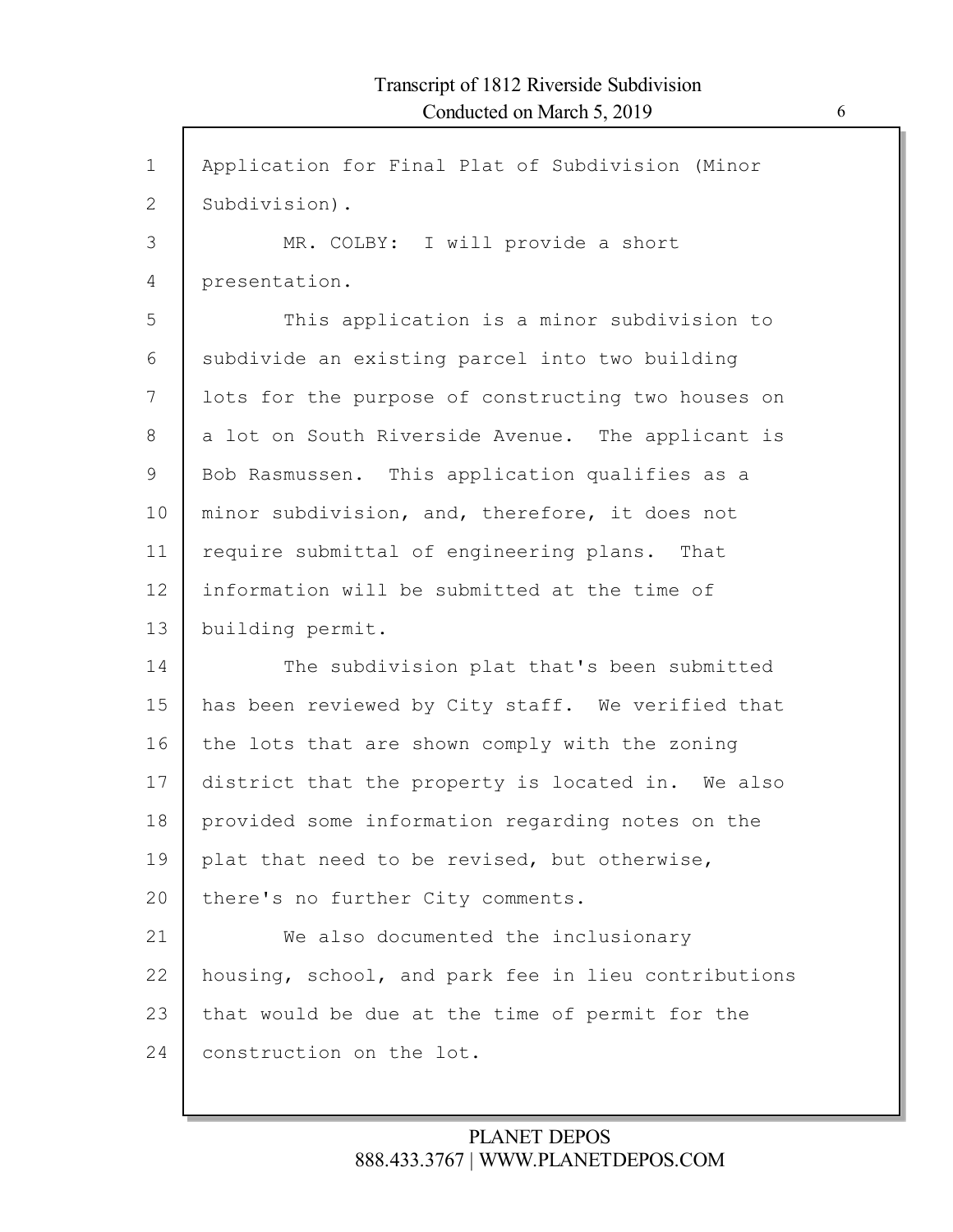# Transcript of 1812 Riverside Subdivision Conducted on March 5, 2019 7

| $\mathbf{1}$ | So staff is recommending approval subject       |
|--------------|-------------------------------------------------|
| 2            | to resolution of staff comments prior to City   |
|              |                                                 |
| 3            | Council approval of the final plat application, |
| 4            | and we have the applicant present for any       |
| 5            | questions.                                      |
| 6            | CHAIRMAN WALLACE: All right. Any Plan           |
| 7            | Commissioners have any questions?               |
| 8            | MEMBER MACKLIN-PURDY: So I maybe have a         |
| 9            | couple questions.                               |
| 10           | CHAIRMAN WALLACE: All right. Go ahead.          |
| 11           | MR. RASMUSSEN: Bob Rasmussen.                   |
| 12           | MEMBER MACKLIN-PURDY: Okay. So you're           |
| 13           | going to go subdivide the unit or the plot into |
| 14           | two different units. Is it going to have        |
| 15           | two separate driveways, and sidewalks, and      |
| 16           | everything?                                     |
| 17           | MR. RASMUSSEN: Yes, it will be two separate     |
| 18           | single-family homes.                            |
| 19           | MEMBER MACKLIN-PURDY: Okay. That was            |
| 20           | really all I wanted to know, two separate       |
| 21           | driveways or one. There's two; right?           |
| 22           | MR. RASMUSSEN: Yep.                             |
| 23           | CHAIRMAN WALLACE: Any other questions?          |
| 24           | (No response.)                                  |
|              |                                                 |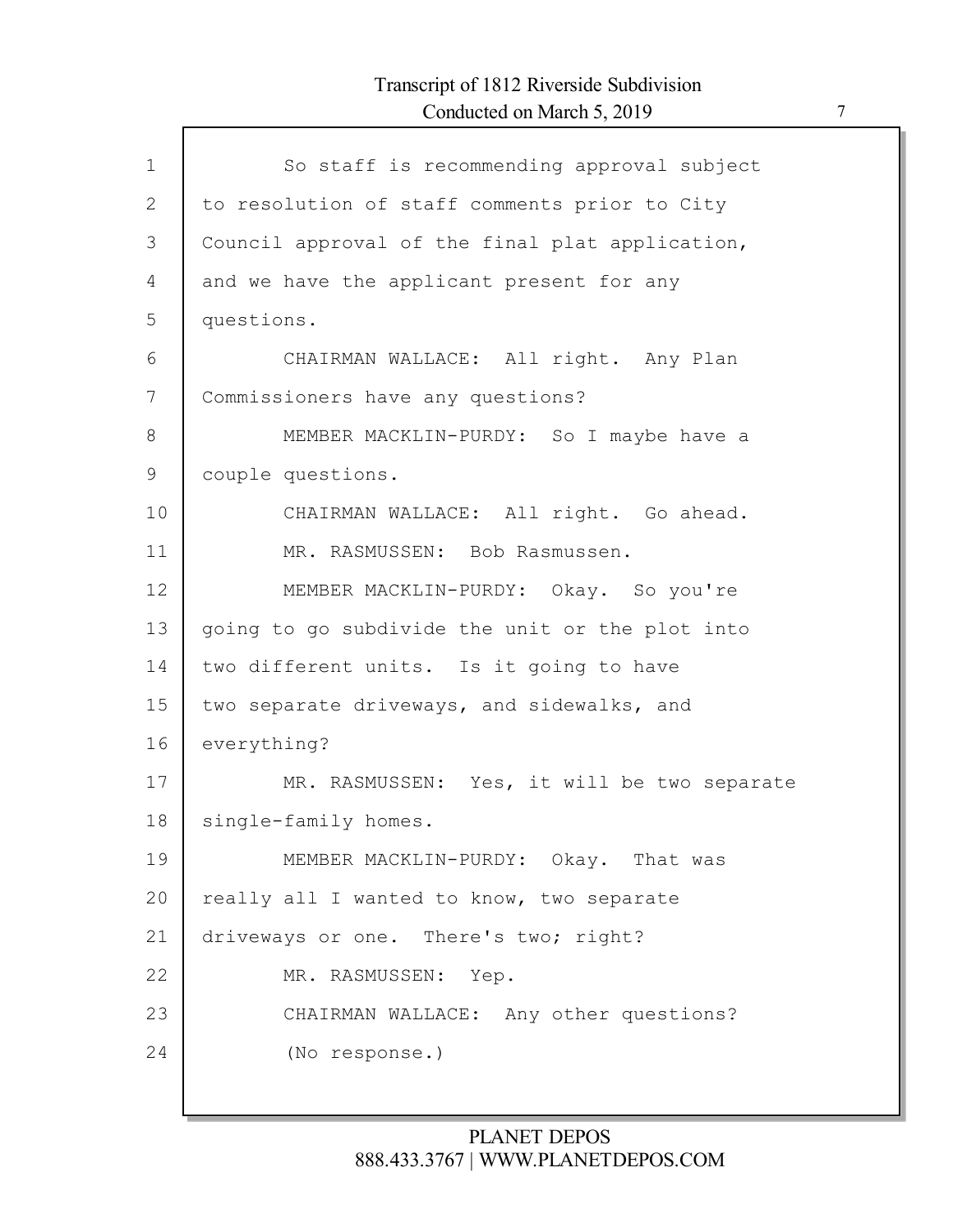# Transcript of 1812 Riverside Subdivision Conducted on March 5, 2019 8

| $\mathbf{1}$ | CHAIRMAN WALLACE: All right. Well, if              |
|--------------|----------------------------------------------------|
| $\mathbf{2}$ | there are no further questions, I'll just note     |
| 3            | that this is not a public hearing. So it's not     |
| 4            | something where we follow the procedure of         |
| 5            | swearing in people that are giving testimony,      |
| 6            | which is our normal procedure when we conduct a    |
| 7            | public hearing. So that's why it seems that this   |
| 8            | procedure on this particular application is a      |
| $\mathsf 9$  | little shorter than most.                          |
| 10           | Tim, did you want to make a motion?                |
| 11           | VICE CHAIRMAN KESSLER: I can make a                |
| 12           | motion to recommend approval of the 1812 Riverside |
| 13           | Subdivision (Bob Rasmussen) application for final  |
| 14           | plat of subdivision subject to resolution of all   |
| 15           | outstanding staff comments.                        |
| 16           | MEMBER MACKLIN-PURDY: I'll second.                 |
| 17           | CHAIRMAN WALLACE: It's been moved and              |
| 18           | seconded. Any discussion on the motion?            |
| 19           | (No response.)                                     |
| 20           | CHAIRMAN WALLACE: Tim.                             |
| 21           | VICE CHAIRMAN KESSLER: Becker.                     |
| 22           | MEMBER BECKER: Yes.                                |
| 23           | VICE CHAIRMAN KESSLER: Funke.                      |
| 24           | MEMBER FUNKE: Yes.                                 |
|              |                                                    |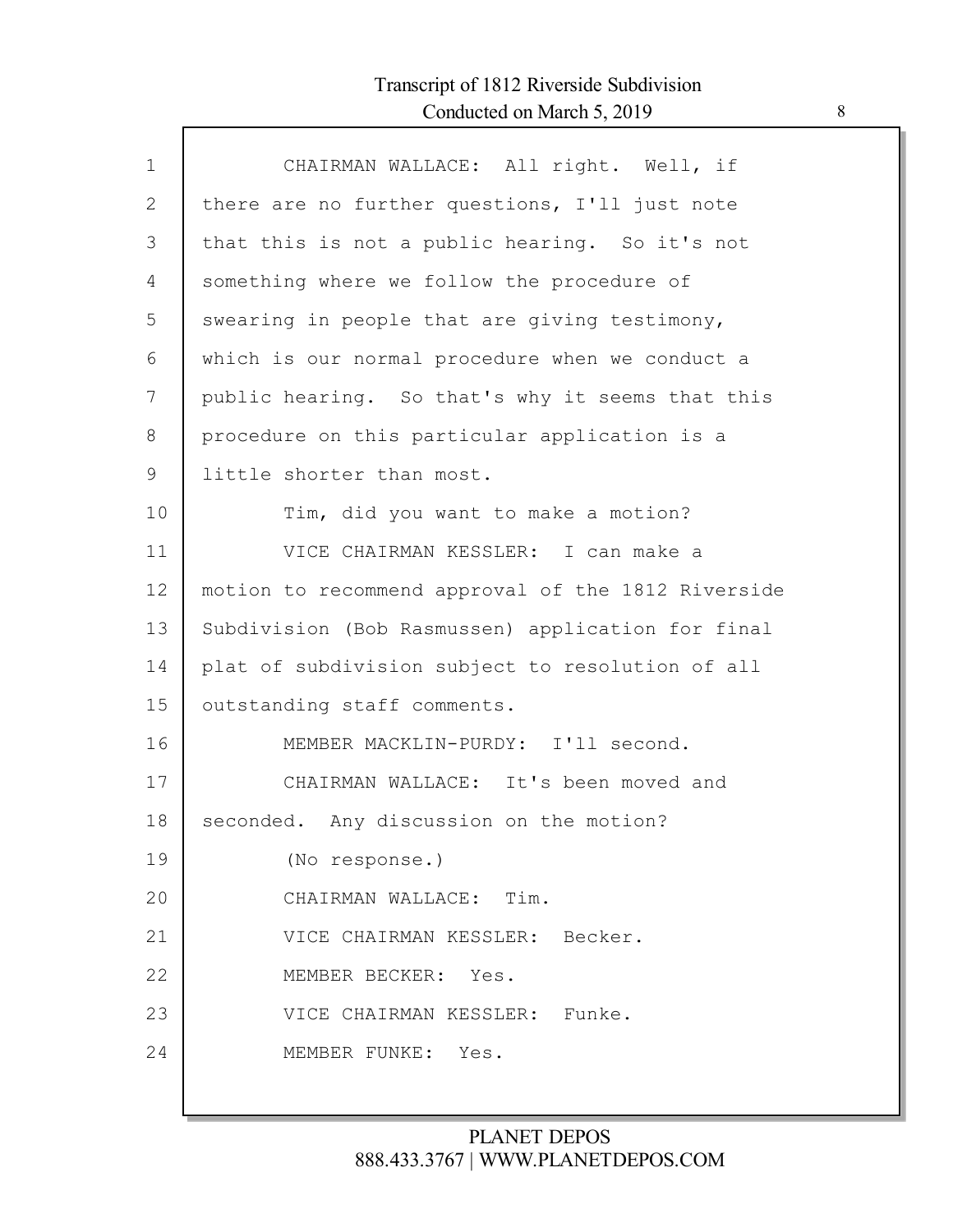# Transcript of 1812 Riverside Subdivision

Conducted on March 5, 2019 9

| $\mathbf 1$  | VICE CHAIRMAN KESSLER: Pretz.        |
|--------------|--------------------------------------|
| $\mathbf{2}$ | MEMBER PRETZ: Yes.                   |
| 3            | VICE CHAIRMAN KESSLER: Holderfield.  |
| 4            | MEMBER HOLDERFIELD: Yes.             |
| 5            | VICE CHAIRMAN KESSLER: Vargulich.    |
| 6            | MEMBER VARGULICH: Yes.               |
| 7            | VICE CHAIRMAN KESSLER: Purdy.        |
| 8            | MEMBER MACKLIN-PURDY: Yes.           |
| $\mathsf 9$  | VICE CHAIRMAN KESSLER: Melton.       |
| 10           | MEMBER MELTON: Yes.                  |
| 11           | VICE CHAIRMAN KESSLER: Wallace.      |
| 12           | CHAIRMAN WALLACE: Yes.               |
| 13           | VICE CHAIRMAN KESSLER: Kessler, yes. |
| 14           | (Off the record at 7:05 p.m.)        |
| 15           |                                      |
| 16           |                                      |
| 17           |                                      |
| 18           |                                      |
| 19           |                                      |
| 20           |                                      |
| 21           |                                      |
| 22           |                                      |
| 23           |                                      |
| 24           |                                      |
|              |                                      |
|              |                                      |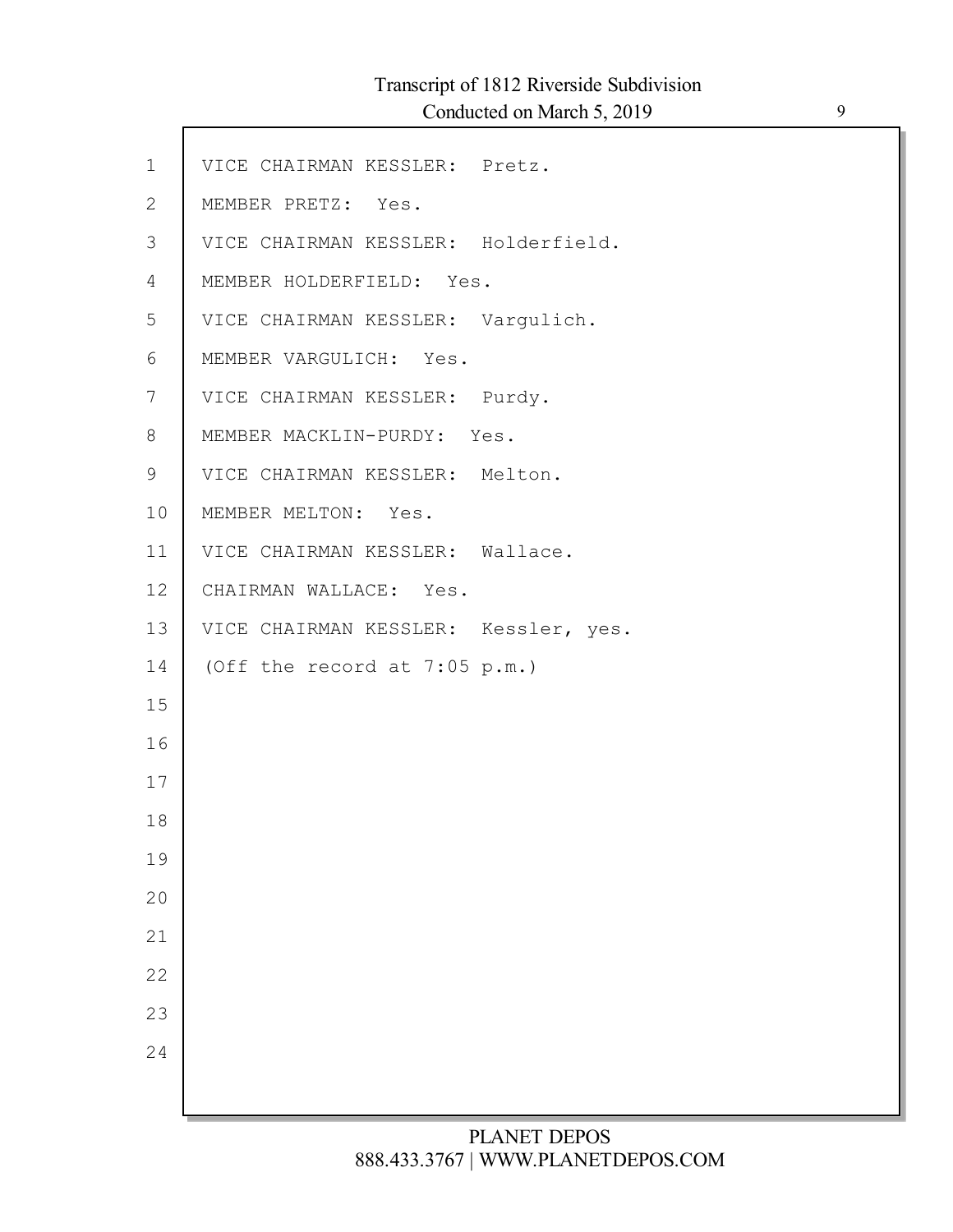| $\mathbf{1}$ | CERTIFICATE OF SHORTHAND REPORTER                     |
|--------------|-------------------------------------------------------|
| 2            |                                                       |
| 3            | I, Paula M. Quetsch, Certified Shorthand              |
| 4            | Reporter No. 084-003733, CSR, RPR, and a Notary       |
| 5            | Public in and for the County of Kane, State of        |
| 6            | Illinois, the officer before whom the foregoing       |
| 7            | proceedings were taken, do certify that the foregoing |
| 8            | transcript is a true and correct record of the        |
| 9            | proceedings, that said proceedings were taken by      |
| 10           | me stenographically and thereafter reduced to         |
| 11           | typewriting under my supervision, and that I am       |
| 12           | neither counsel for, related to, nor employed by      |
| 13           | any of the parties to this case and have no           |
| 14           | interest, financial or otherwise, in its outcome.     |
| 15           |                                                       |
| 16           | IN WITNESS WHEREOF, I have hereunto set my            |
| 17           | hand and affixed my notarial seal this 11th day of    |
| 18           | March, 2019.                                          |
| 19           |                                                       |
| 20           | My commission expires: October 16, 2021               |
| 21           | Paul Pretty                                           |
| 22           |                                                       |
| 23           | Notary Public in and for the                          |
| 24           | State of Illinois                                     |
|              |                                                       |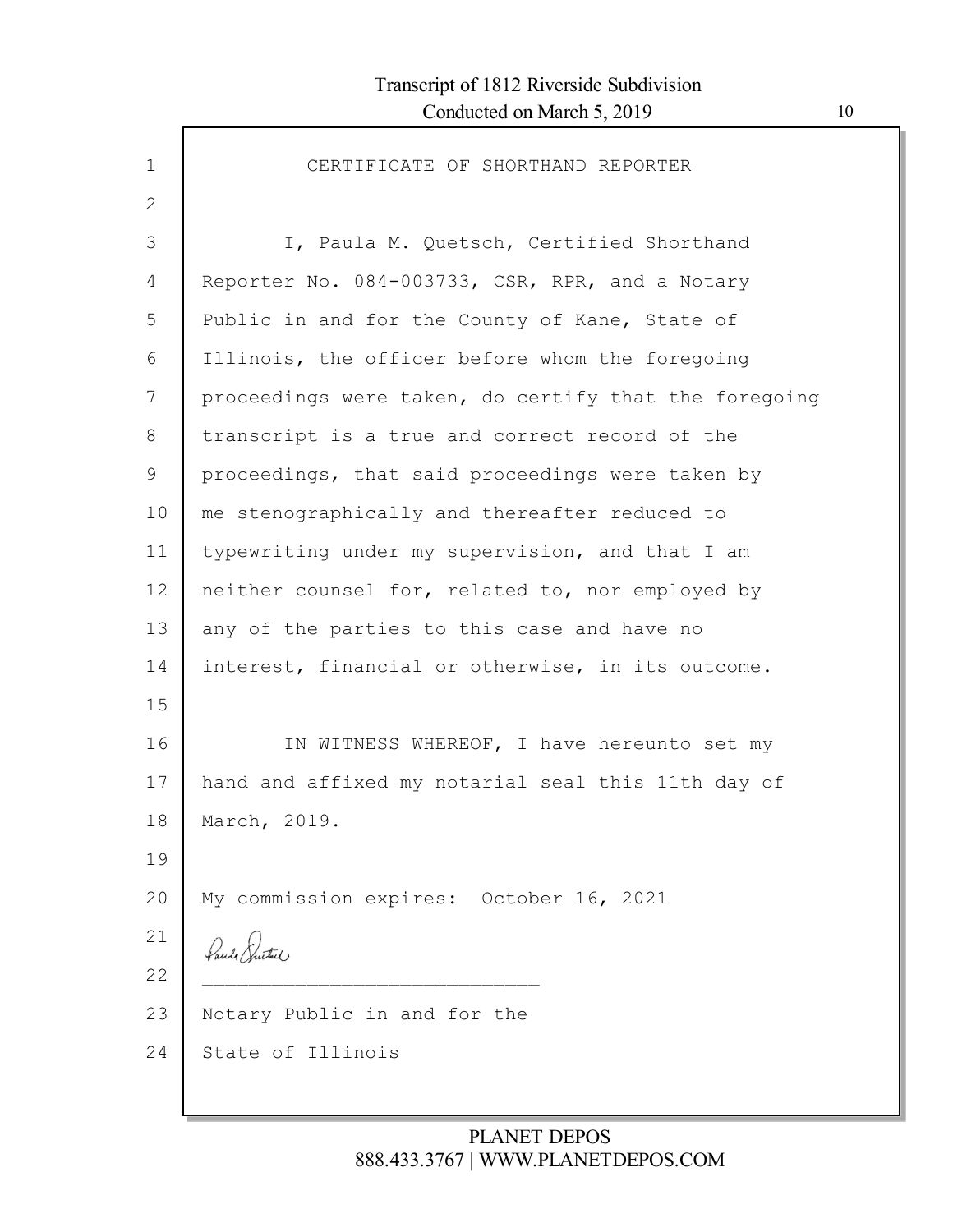

# **Transcript of Fox River Corridor Plan**

**Date:** March 5, 2019 **Case:** St. Charles Plan Commission

**Planet Depos Phone:** 888.433.3767 **Email::** [transcripts@planetdepos.com](mailto:transcripts@planetdepos.com) **www.planetdepos.com**

WORLDWIDE COURT REPORTING | INTERPRETATION | TRIAL SERVICES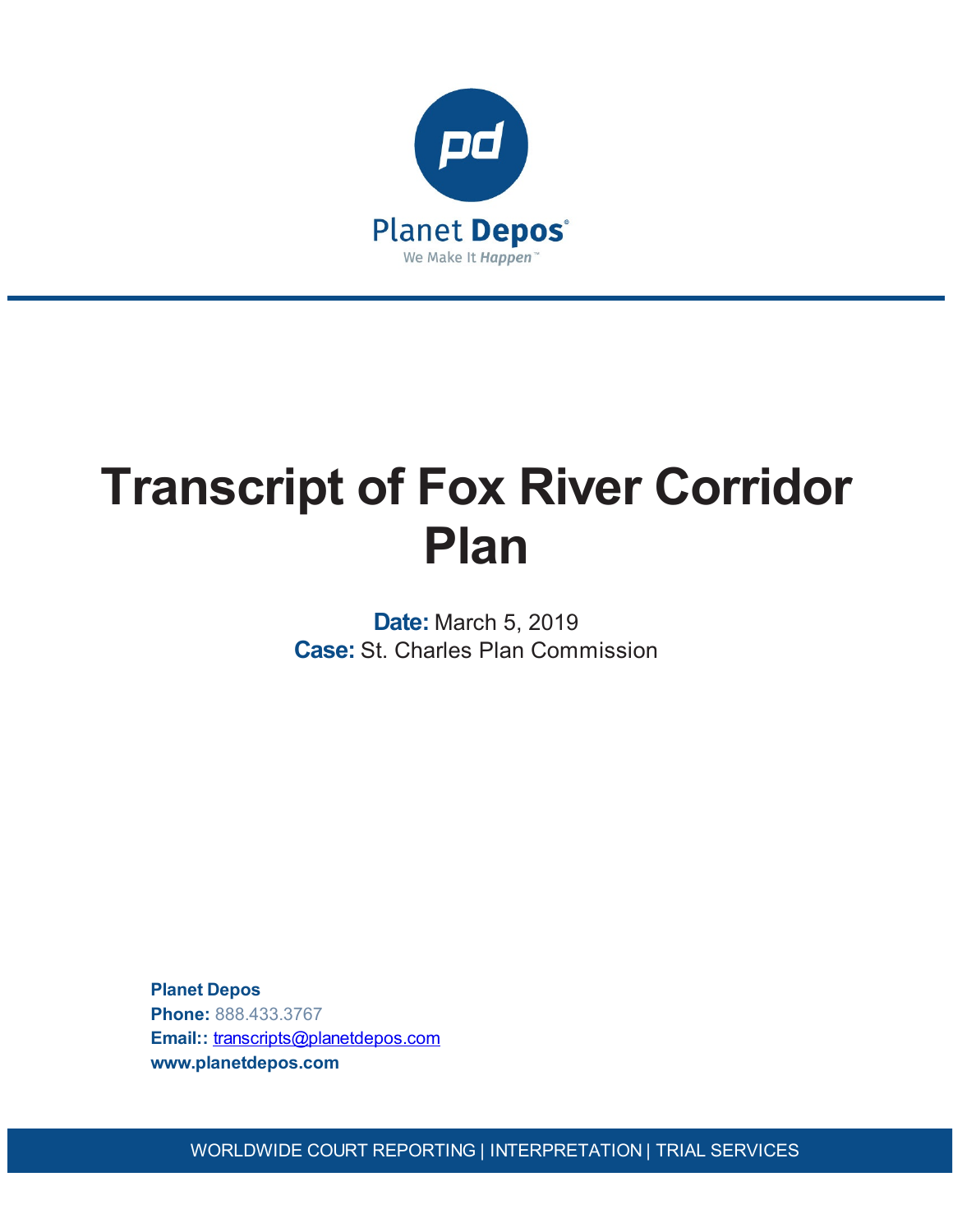BEFORE THE PLAN COMMISSION OF THE CITY OF ST. CHARLES --------------------------------x In Re:  $\qquad \qquad \blacksquare$ Presentation of Economic : Impact Analysis of the Fox : River Corridor Master Plan. : --------------------------------x REPORT OF PROCEEDINGS St. Charles, Illinois 60174 Tuesday, March 5, 2019 7:05 p.m. Job No.: 218459B Pages: 1 - 57 Reported by: Paula M. Quetsch, CSR, RPR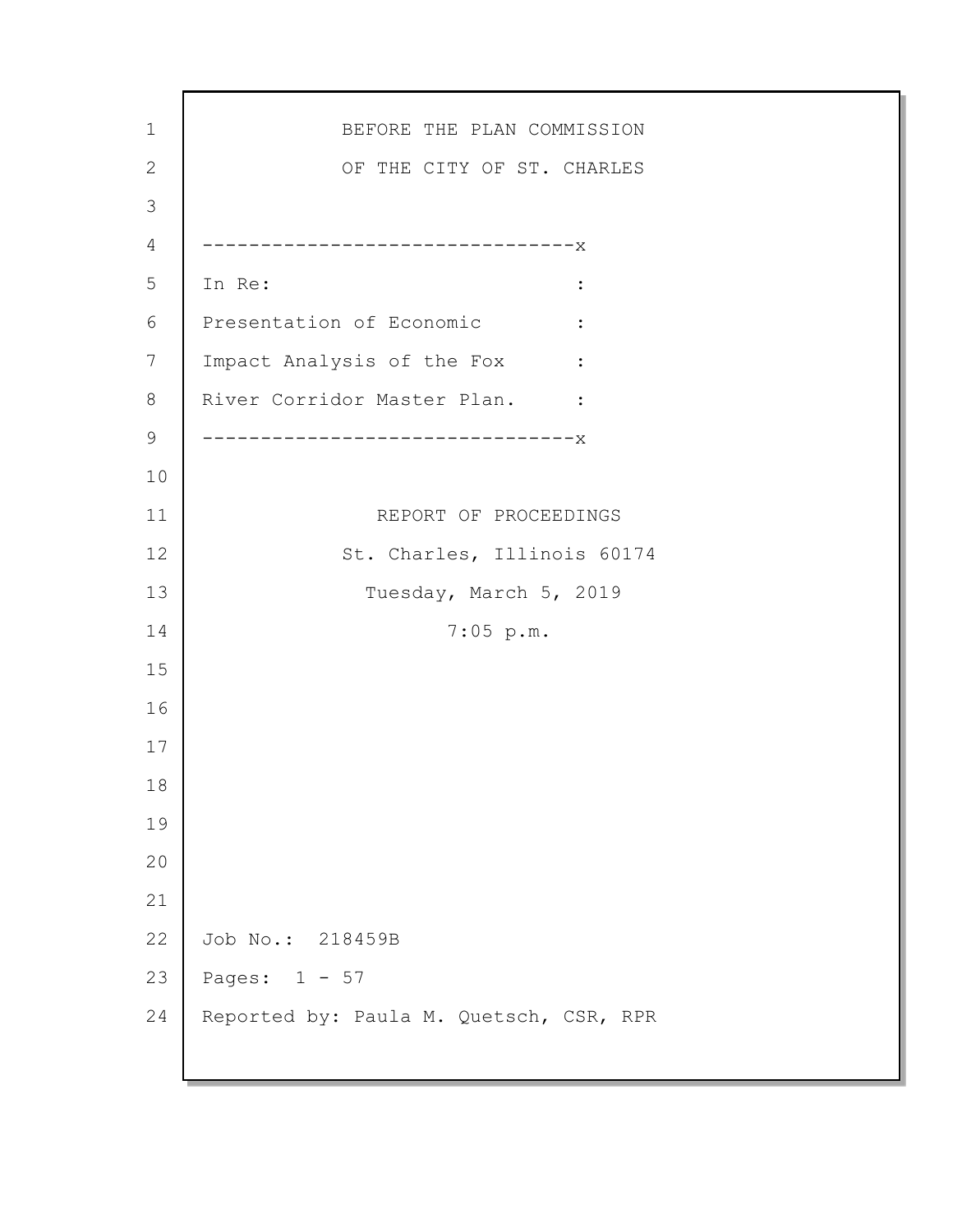| $\mathbf 1$    | Report of proceedings held at the location of:    |
|----------------|---------------------------------------------------|
| $\mathbf{2}$   |                                                   |
| 3              | ST. CHARLES CITY HALL                             |
| $\overline{4}$ | 2 East Main Street                                |
| 5              | St. Charles, Illinois 60174                       |
| 6              | $(630)$ $377 - 4400$                              |
| 7              |                                                   |
| 8              |                                                   |
| $\overline{9}$ |                                                   |
| 10             | Before Paula M. Quetsch, a Certified Shorthand    |
| 11             | Reporter, Registered Professional Reporter, and a |
| 12             | Notary Public in and for the State of Illinois.   |
| 13             |                                                   |
| 14             |                                                   |
| 15             |                                                   |
| 16             |                                                   |
| 17             |                                                   |
| 18             |                                                   |
| 19<br>20       |                                                   |
| 21             |                                                   |
| 22             |                                                   |
| 23             |                                                   |
| 24             |                                                   |
|                |                                                   |
|                |                                                   |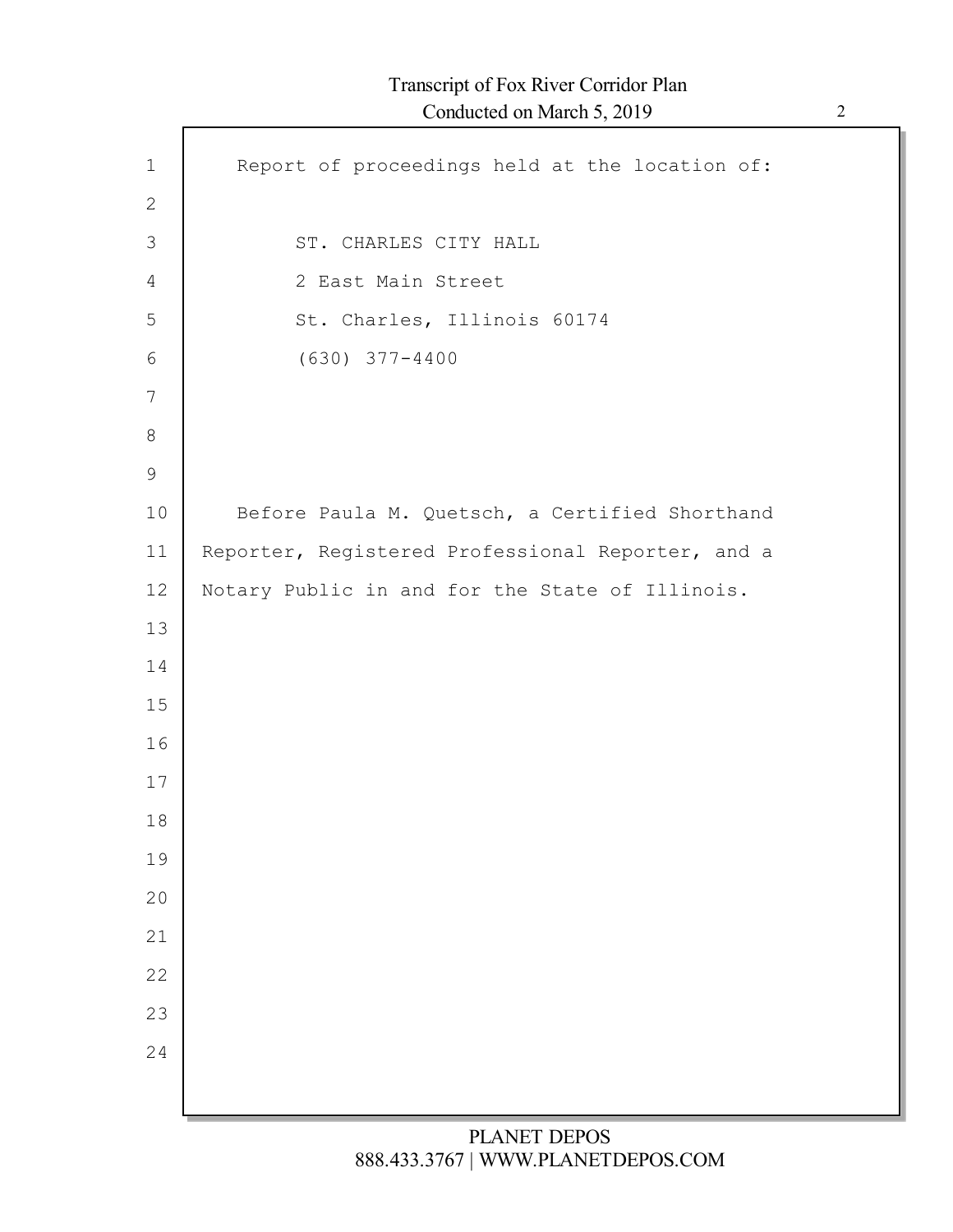| $\mathbf 1$   | PRESENT: |                                       |
|---------------|----------|---------------------------------------|
| $\mathbf{2}$  |          | TODD WALLACE, Chairman                |
| $\Im$         |          | TIM KESSLER, Vice Chairman            |
| 4             |          | JENNIFER BECKER, Member               |
| 5             |          | JEFFREY FUNKE, Member                 |
| 6             |          | JIM HOLDERFIELD, Member               |
| 7             |          | LAURA MACKLIN-PURDY, Member           |
| 8             |          | SUZANNE MELTON, Member                |
| $\mathcal{G}$ |          | TOM PRETZ, Member                     |
| 10            |          | PETER VARGULICH, Member               |
| 11            |          |                                       |
| 12            |          | ALSO PRESENT:                         |
| 13            |          | RUSS COLBY, Planning Division Manager |
| 14            |          | ELLEN JOHNSON, Planner                |
| 15            |          | MONICA HAWK, Development Engineer     |
| 16            |          | RACHEL HITZEMANN, Planner             |
| 17            |          | RITA TUNGARE, Community and Economic  |
| 18            |          | Development Director                  |
| 19            |          |                                       |
| 20            |          |                                       |
| 21            |          |                                       |
| 22            |          |                                       |
| 23            |          |                                       |
| 24            |          |                                       |
|               |          |                                       |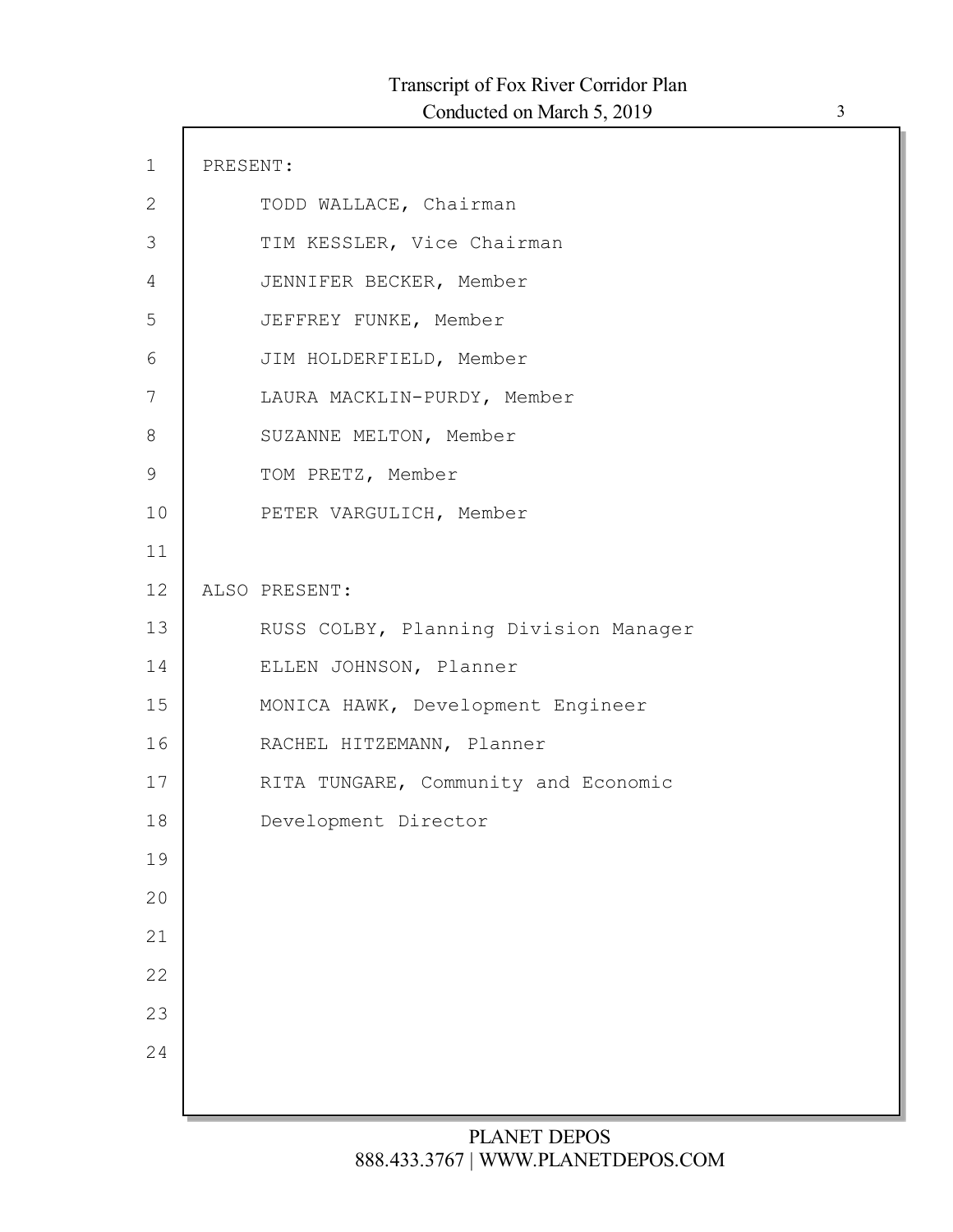| $\mathbf{1}$  | PROCEEDINGS                                         |
|---------------|-----------------------------------------------------|
| 2             | CHAIRMAN WALLACE: All right. No. 5 on               |
| 3             | the agenda is Presentation of Economic Impact       |
| 4             | Analysis of the Fox River Corridor Master Plan.     |
| 5             | MS. TUNGARE: Good evening members of the            |
| 6             | Plan Commission. Thank you.                         |
| 7             | So last fall the City engaged HVS Convention,       |
| $8\,$         | Sports and Entertainment Facilities as a consultant |
| $\mathcal{G}$ | to conduct an economic impact analysis of the Fox   |
| 10            | River Corridor master plan. Our City Council's      |
| 11            | intention in doing so was to understand what kind   |
| 12            | of economic impacts and costs and benefits would    |
| 13            | be available and opportunities for redevelopment    |
| 14            | if we decided to move forward with implementing     |
| 15            | the various projects that are outlined in the       |
| 16            | master plan.                                        |
| 17            | So I know the Plan Commission has been in           |
| 18            | discussions on the comprehensive plan update for    |
| 19            | downtown, and Russ Colby has given you some         |
| 20            | background on the master plan itself. We felt it    |
| 21            | would be beneficial to bring this economic analysis |
| 22            | before the Plan Commission because that information |
| 23            | will be useful as you move forward with actually    |
| 24            | looking at options for riverfront development and   |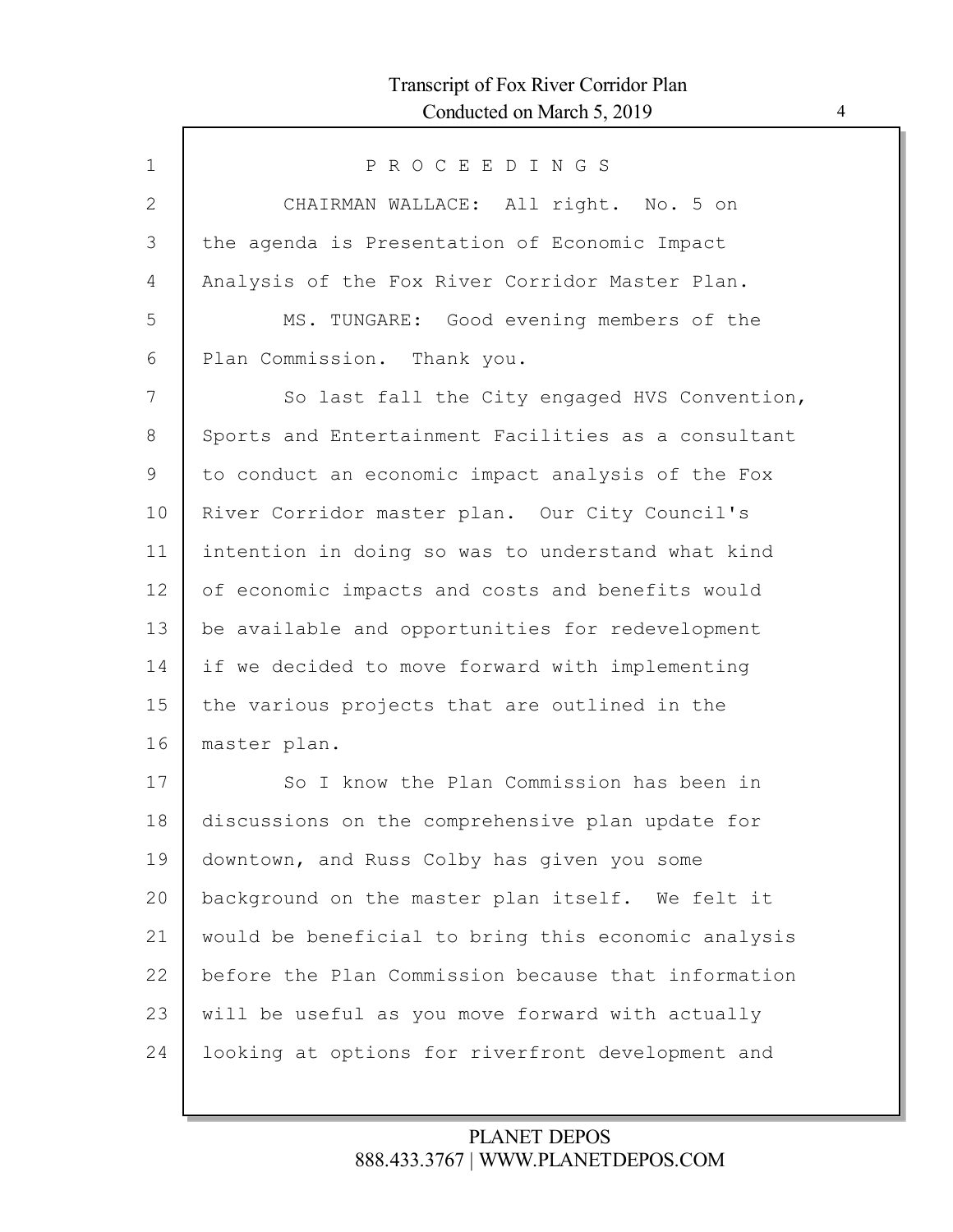| conducting some exercises for those parcels as     |
|----------------------------------------------------|
| part of the comprehensive plan update.             |
| So Tom Hazinski and his associate Anthony          |
| are here to give you a presentation on the         |
| economic impact analysis. This is a draft. There   |
| are certain elements, as the cost-benefit analysis |
| component of the master plan that have not yet     |
| been completed.                                    |
| So if there are no other questions, I would        |
| like to turn it over to Tom Hazinski at this time. |
| MR. HAZINSKI: Thank you, Rita.                     |
| Mr. Chairman, members of the Commission, thanks    |
| for the opportunity to present our study results.  |
| First of all, I'd like to say that we owe          |
| a debt of gratitude to Russ and Rita for all the   |
| assistance they've given us. They've been          |
| wonderful to work with, and there's been a lot of  |
| information exchanged and meetings, and that's all |
| run very smoothly thanks to their efforts.         |
| As she just said, our job is to estimate           |
| economic impact, and that word can have a lot of   |
| definitions, and it does in the study.             |
| It can mean quantifiable things like how           |
| much new spending is important to the community.   |
|                                                    |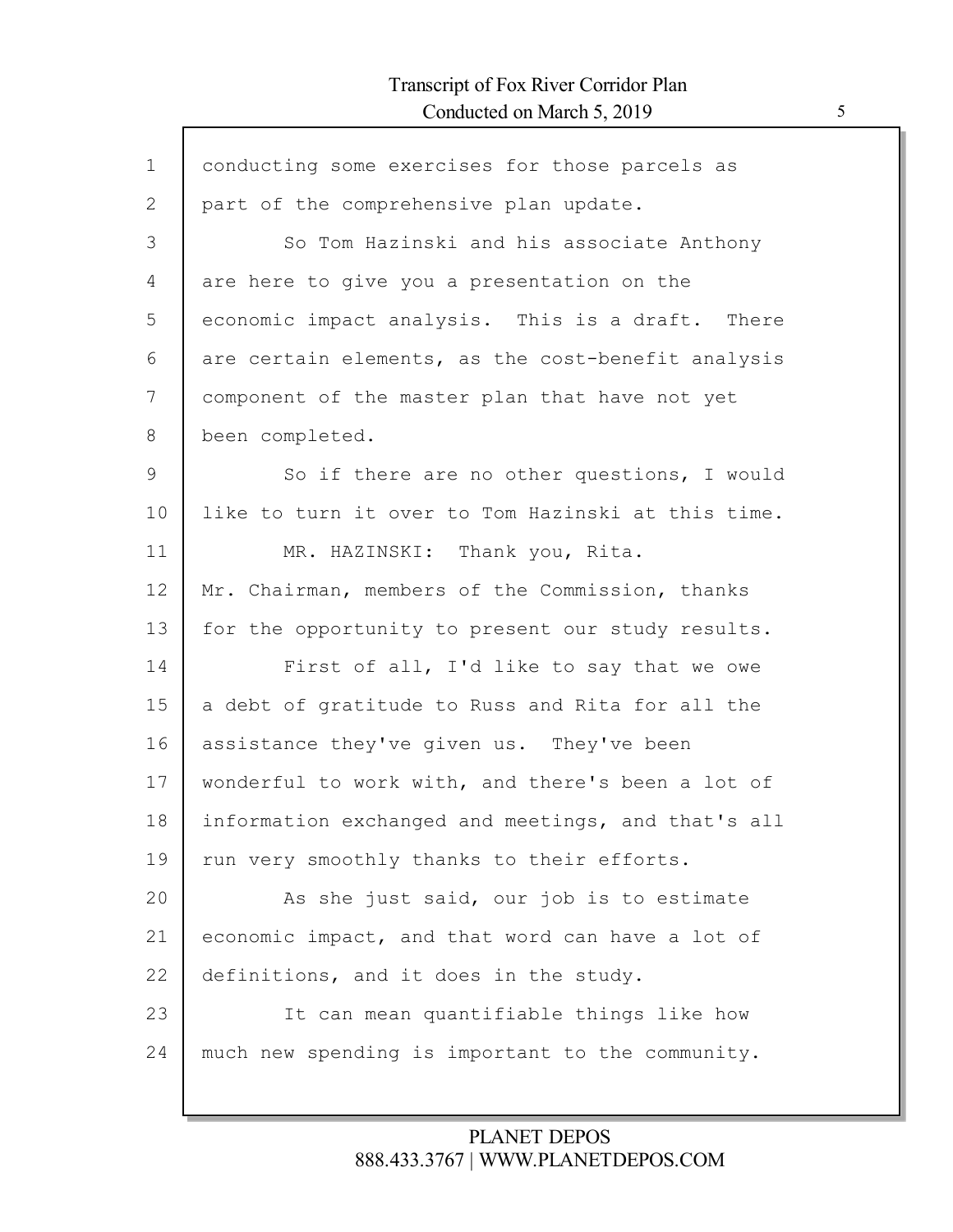$\mathsf{l}$ 

| $\mathbf 1$ | It can also mean the level of additional development |
|-------------|------------------------------------------------------|
| 2           | this probably might encourage, and it also has       |
| 3           | some intangible or unquantifiable impact on the      |
| 4           | quality of life of the residents.                    |
| 5           | So we are about 90 percent done with our             |
| 6           | study at this point, and we have quantified what     |
| 7           | we can, and I want to present that to you today      |
| $8\,$       | and show you how we got to that point to provide     |
| 9           | these estimates.                                     |
| 10          | So I also trust that you've also received            |
| 11          | a copy of our draft report, and everything I'm       |
| 12          | going say -- most everything I'm going to say        |
| 13          | tonight is in that report with a couple minor        |
| 14          | changes, so you can always refer back to that.       |
| 15          | And as I speak, if you have questions, please        |
| 16          | interrupt me and ask them. I think it will take      |
| 17          | me about an half hour to run through this, and       |
| 18          | then I'm going to turn it over to Anthony.           |
| 19          | So first of all, this is where we are in             |
| 20          | our study. We already made -- we first of all        |
| 21          | did -- at midpoint did some comparable analysis      |
| 22          | market analysis and we presented that. Then we       |
| 23          | met with the City Council to do a workshop a few     |
| 24          | weeks ago, and now we're here today to talk with     |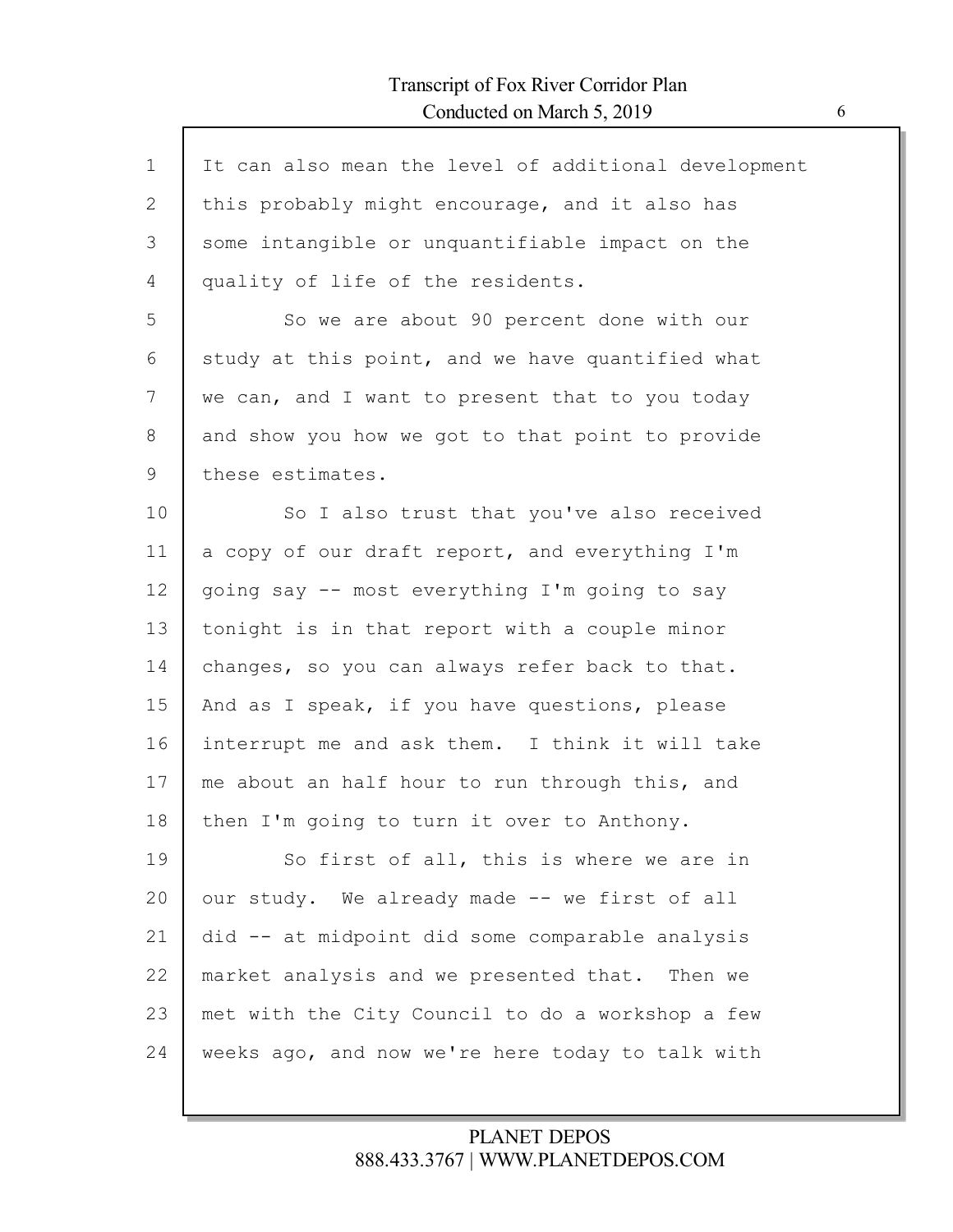| $\mathbf 1$  | you, and we have our financial projections and our  |
|--------------|-----------------------------------------------------|
| $\mathbf{2}$ | fiscal economic impacts done. We still have to do   |
| 3            | some work on cost-benefit analysis.                 |
| 4            | So let's talk about how we get to where we          |
| 5            | did. First of all, we did a market area analysis,   |
| 6            | and that's to understand what kind of population    |
| 7            | and propensity to use the proposed facilities are   |
| 8            | within this driving distance. Maybe I should back   |
| 9            | up. We're talking about the river path/riverfront   |
| 10           | project, developing -- moving the dam and replacing |
| 11           | it with a step-down rapids system that involves     |
| 12           | construction of an island, and I'll show you some   |
| 13           | pictures of that as it's being proposed.            |
| 14           | So we want it look at the population that's         |
| 15           | likely to use it. For most activities they come     |
| 16           | from within a 15-minute, 30-minute, or 60-minute    |
| 17           | driving time. So we looked at all the economics     |
| 18           | and demographics within those drive times, how      |
| 19           | rich people are, how old or young they are. We      |
| 20           | also looked at a database to capture lifestyle.     |
| 21           | We looked at -- there's data available of what      |
| 22           | people spend on recreation, so we looked at that,   |
| 23           | as well. And we looked at the logical supply        |
| 24           | within the immediate area which is necessary to     |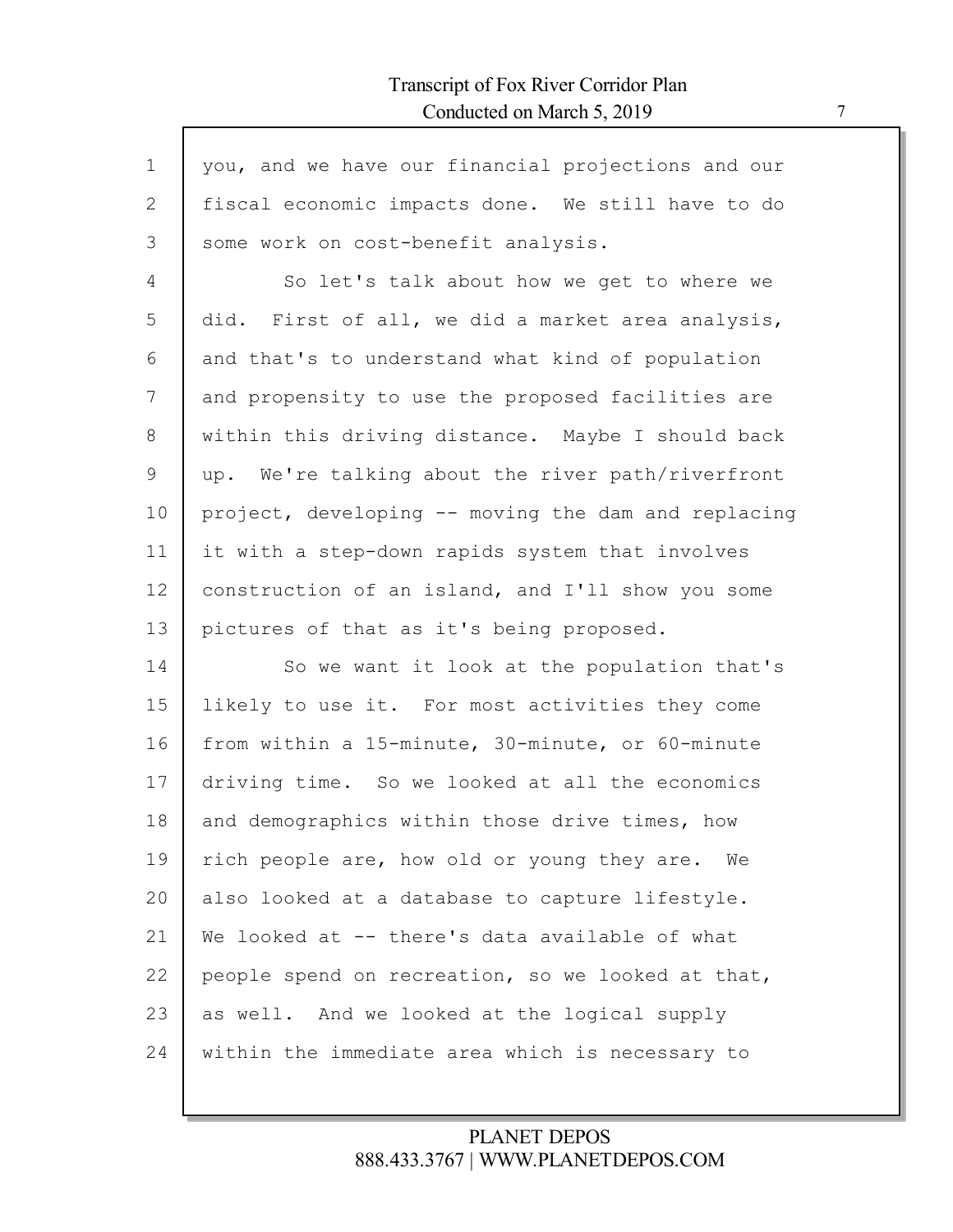$\mathsf{l}$ 

| $\mathbf 1$  | support some of the activities.                       |
|--------------|-------------------------------------------------------|
| $\mathbf{2}$ | And I'm not going to through each one of              |
| 3            | those demographics $--$ they're in the report $--$    |
| 4            | just to say that they're very favorable. High         |
| 5            | median income, very high propensity to spend on       |
| 6            | recreation, so very encouraging demographics in       |
| 7            | all of those radii that we talked about.              |
| 8            | In this life mode tapestry segment, the               |
| 9            | seqment you're really interested in is these          |
| 10           | affluent states. These are people who are active      |
| 11           | in sports, they have money to spend, they like to     |
| 12           | travel, and they're homeowners. These are the         |
| 13           | percentage of the population that fall into that      |
| 14           | category within St. Charles and a 30-minute drive     |
| 15           | time compared to all U.S. households, you can see     |
| 16           | that in St. Charles 40 percent fall into that         |
| 17           | category and within a 30-minute drive time 25 percent |
| 18           | Whereas, 10 percent do nationally. So that's<br>do.   |
| 19           | a very strong indicator of a population that's        |
| 20           | available to utilize the proposed development.        |
| 21           | We also looked at national water recreation           |
| 22           | trends based on some national surveys that were       |
| 23           | done by SFIA, and please don't ask me what that       |
| 24           | acronym stands for. But they looked at outdoor        |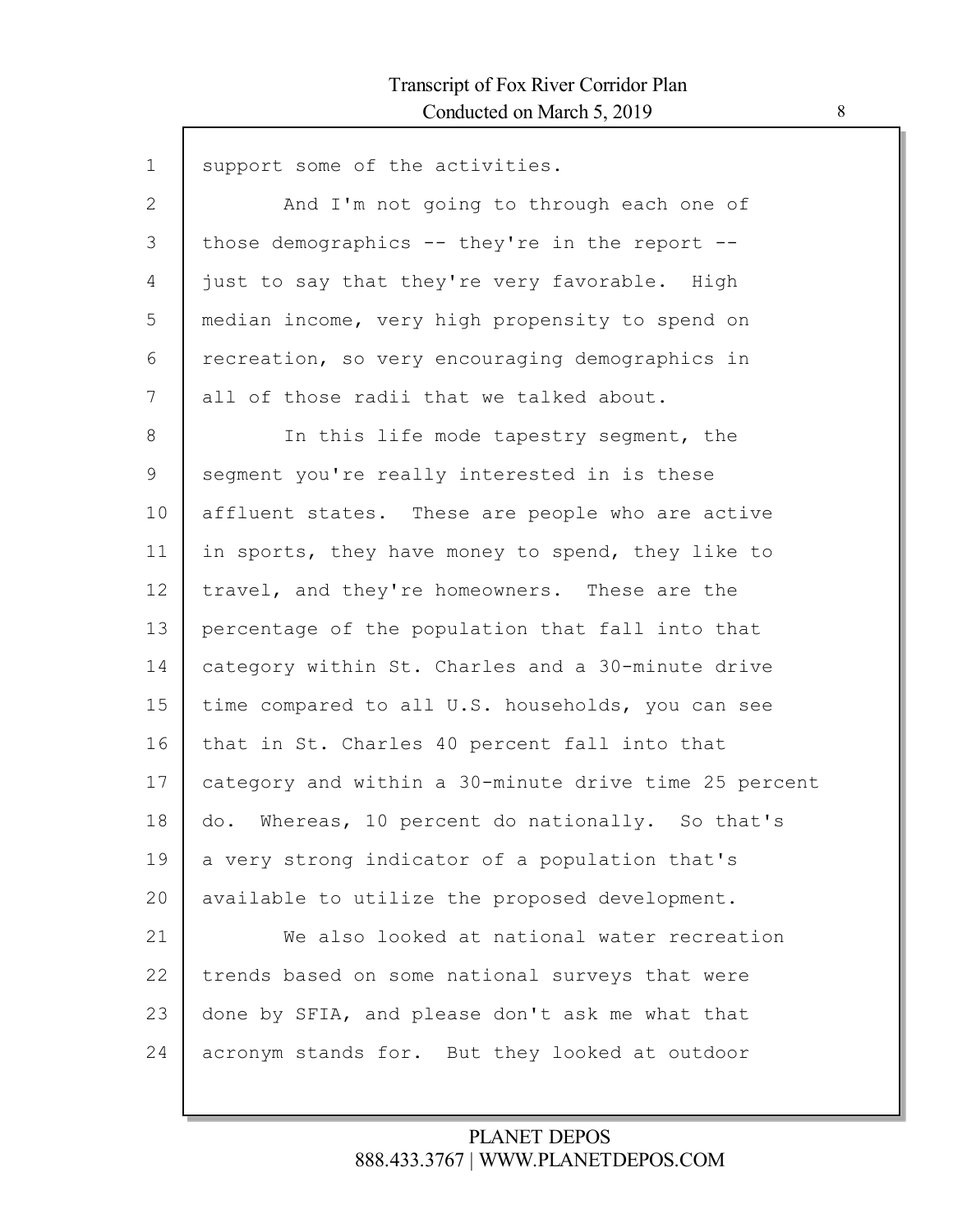$\Gamma$ 

| $\mathbf{1}$   | recreation participation by population and what      |
|----------------|------------------------------------------------------|
| $\overline{2}$ | the trends are, and most things are on the rise.     |
| 3              | Walking for fitness has fallen somewhat, but         |
| 4              | hiking and bicycling has grown over this period.     |
| 5              | Water sports, everything is growing except for       |
| 6              | canoeing, but that's partly because paddle           |
| 7              | boarding and kayaking are normally very fast, and    |
| 8              | it's a substitute, so people are migrating to        |
| 9              | those other water sports, and these are sports       |
| 10             | that would be played on the development.             |
| 11             | We also found or learned that the trail              |
| 12             | activity is extremely important, not only on our     |
| 13             | own but also people told us this was very important. |
| 14             | And, fortunately, Trails of Illinois does a          |
| 15             | survey. They use sensors and a couple years ago,     |
| 16             | 2012 or 2013 they actually counted the number of     |
| 17             | people using the trails at certain points.           |
| 18             | So both the Fox River trail and the                  |
| 19             | prairie path which feeds into it just south of       |
| 20             | St. Charles really would be an avenue to bring       |
| 21             | recreation users to St. Charles. And we found a      |
| 22             | really high level of utilization of the trails,      |
| 23             | and you'll see in our report that they're quite      |
| 24             | different for the prairie path, Fox River Trail.     |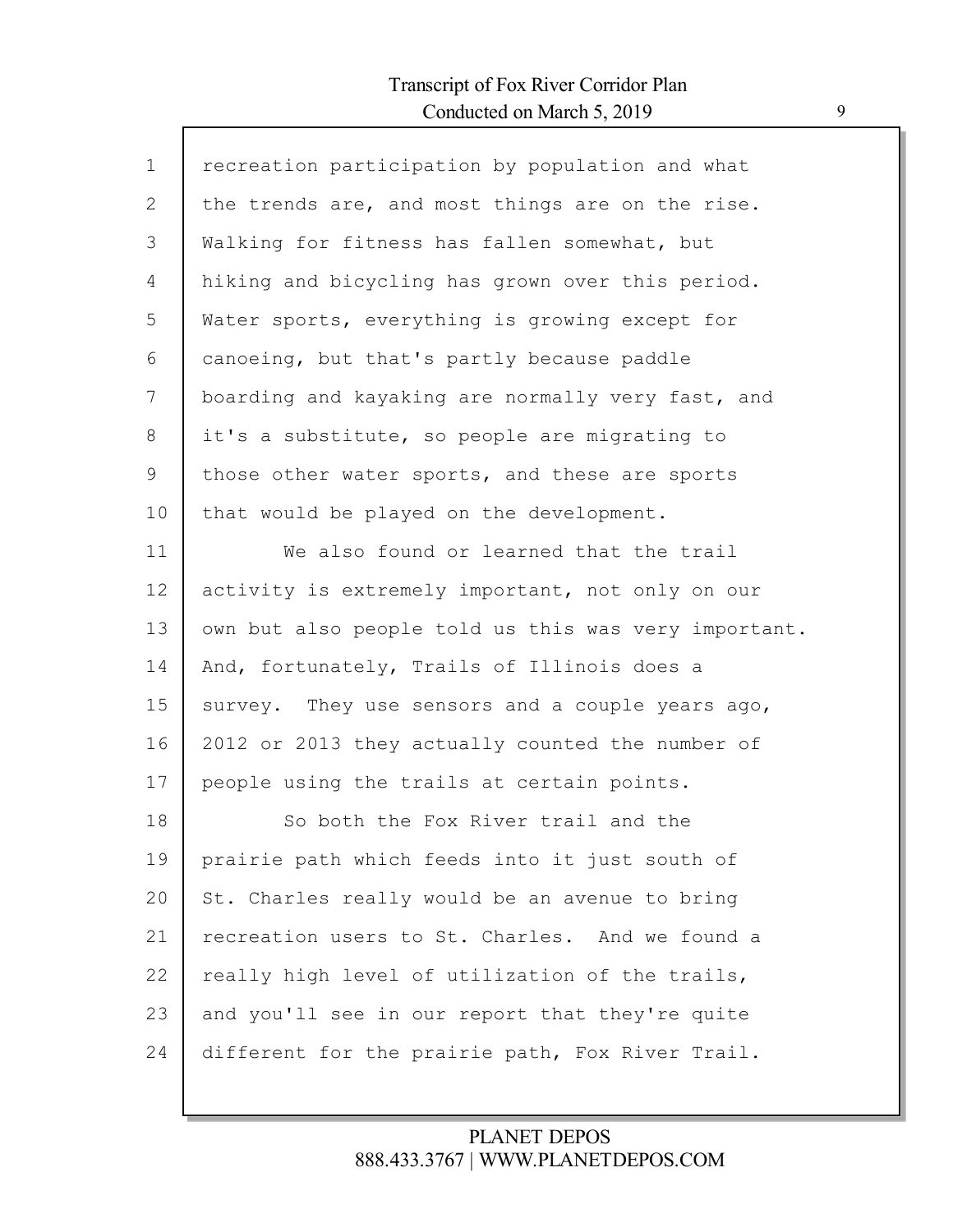| $\mathbf{1}$ | And this is a picture of how the Fox River Trail    |
|--------------|-----------------------------------------------------|
| 2            | is used on a seasonal database. It's mostly used    |
| 3            | at midday in the afternoon and mostly on weekends.  |
| 4            | If you look at the prairie path, it's used for      |
| 5            | commuting and used a little bit differently. They   |
| 6            | also provided data on age, gender, and income, and  |
| 7            | how far they travel to get to the trail, and so we  |
| 8            | have all that information to understand utilization |
| 9            | of trails that are feeding into the project.        |
| 10           | It's also highly seasonal. This is a very           |
| 11           | seasonal project. On a day like today, people       |
| 12           | aren't going to be out there. And so you can see    |
| 13           | the prairie path is used very seasonally. Even      |
| 14           | though it's used for commuting, in the wintertime   |
| 15           | nearly half the people don't use it at all, but in  |
| 16           | the summertime 40 percent use it roughly 30 days    |
| 17           | during the summer.                                  |
| 18           | So we also interviewed a lot of potential           |
| 19           | stakeholders and people that informed us about the  |
| 20           | project, including we have a steering committee     |
| 21           | we're working with that involves various public     |
| 22           | officials, City, park district, and elsewhere.      |
| 23           | And we talked with St. Charles public works and     |
| 24           | WBK Engineering which did the study on the          |
|              |                                                     |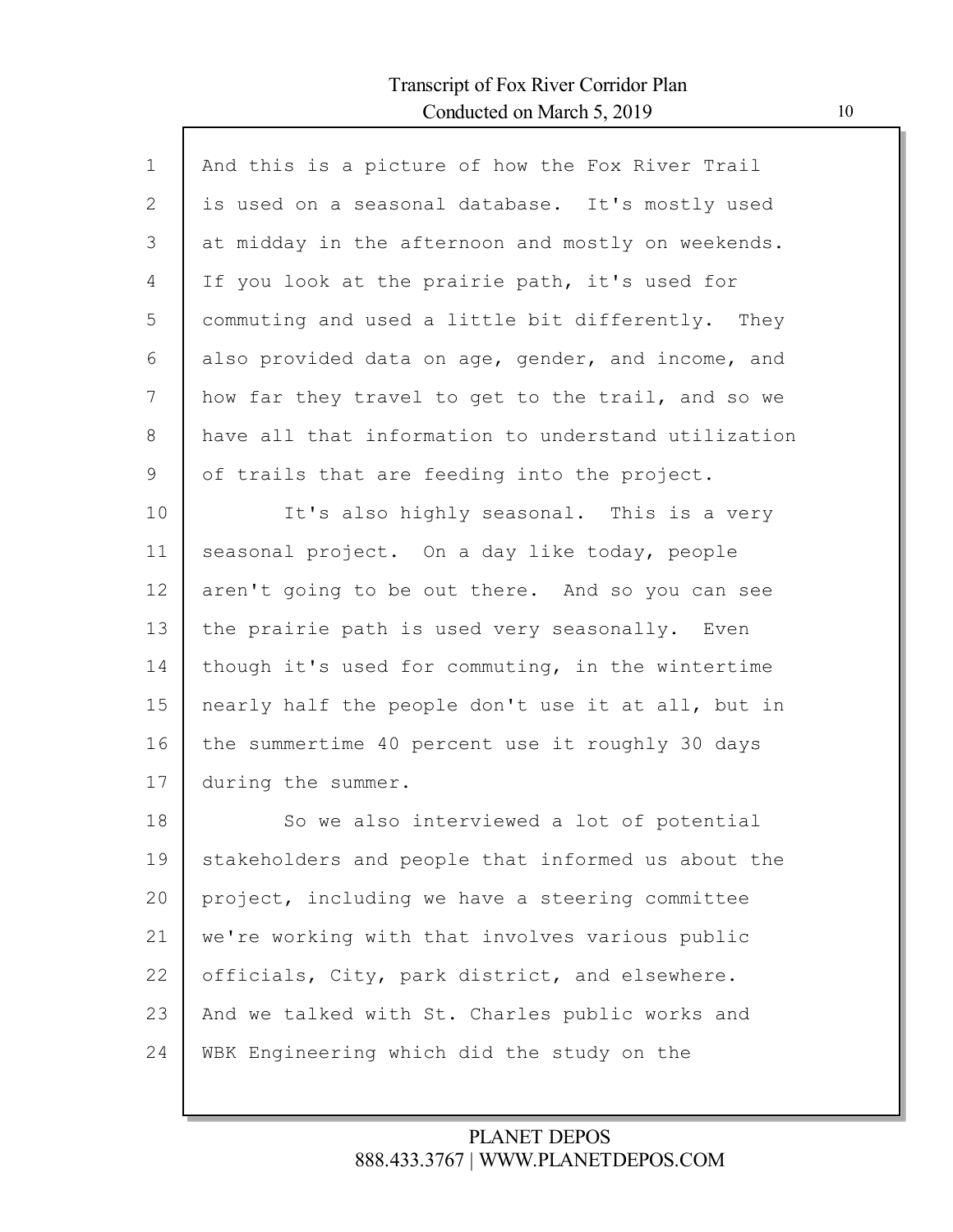$\mathsf{l}$ 

| $\mathbf 1$ | proposed development and the recommendations --    |
|-------------|----------------------------------------------------|
| 2           | building program applications, the park district,  |
| 3           | the CVB, Downtown St. Charles Partnership, the     |
| 4           | mayor, Chicago Whitewater Association, St. Charles |
| 5           | Canoe Club, and St. Charles Rowing Club. And from  |
| 6           | some of these we were able to obtain some valuable |
| 7           | data and information about their participation in  |
| 8           | these sports or current utilization of the         |
| 9           | riverfront in St. Charles.                         |
| 10          | The main takeaways from these interviews,          |
| 11          | themes emerged that connectivity is going to be    |
| 12          | really important, bringing Pottawatomie Park and   |
| 13          | river activities closer to downtown. Everyone      |
| 14          | understands that these paths under Main Street     |
| 15          | connect this to the rest of the river. Everyone    |
| 16          | is concerned -- and this is part of the plan that  |
| 17          | river levels north of the railroad tracks will be  |
| 18          | maintained, and so that pool of water that people  |
| 19          | enjoy today is not going to go away. But when      |
| 20          | people think of rapids, they think of that         |
| 21          | disappearing and that's not the case. This would   |
| 22          | be structured so it would maintain the river level |
| 23          | north of the railroad trestle, and that's very     |
| 24          | important to people. But they also want increased  |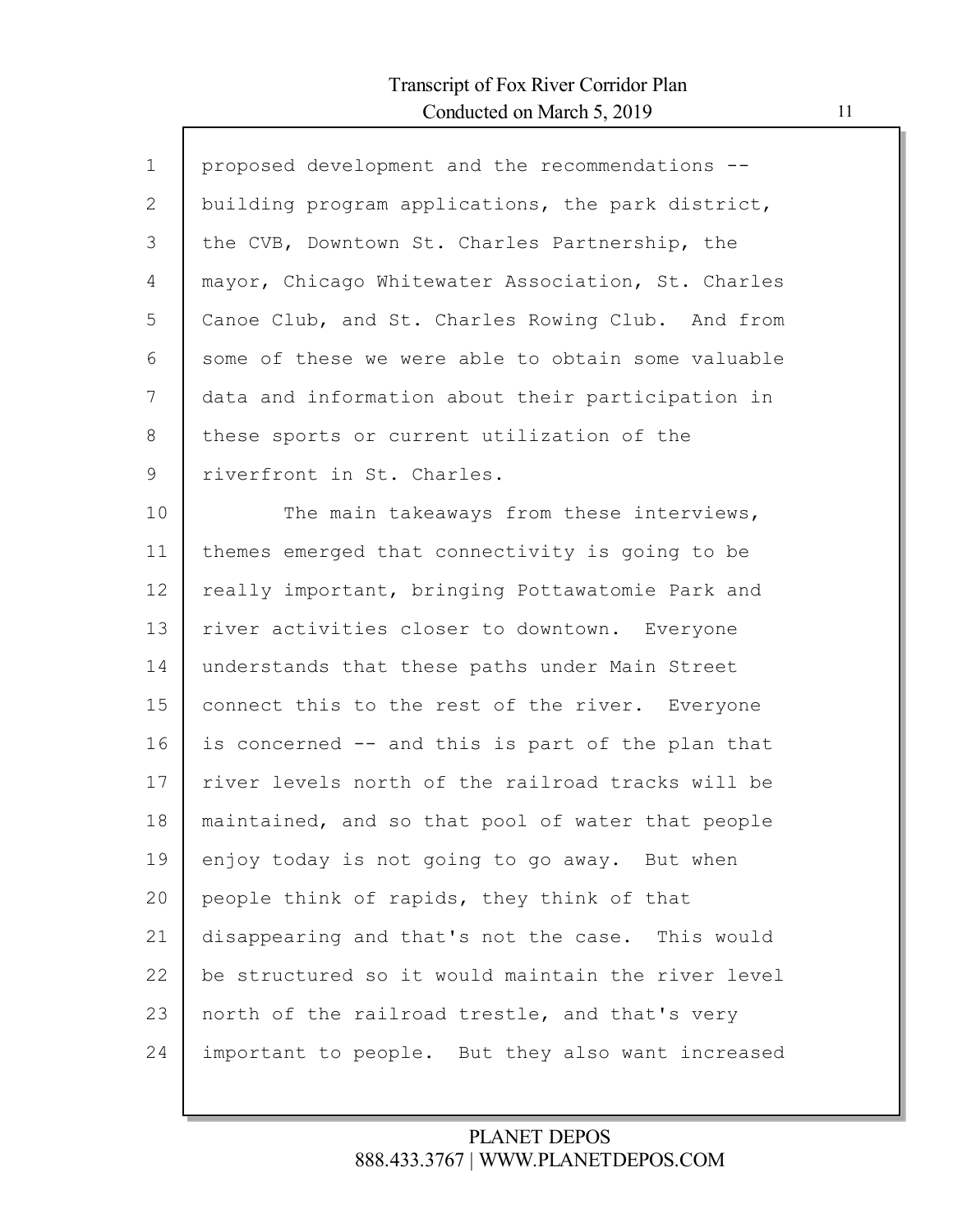| $\mathbf{1}$  | utility of the river south of the trestle; they      |
|---------------|------------------------------------------------------|
| 2             | want more recreational opportunities; they want      |
| 3             | increased visitation and interest in the river.      |
| 4             | And then there are a lot of stakeholders --          |
| 5             | we also talked to a lot of business owners, as       |
| 6             | well, and they're interested in improved development |
| 7             | opportunities in adjacent parcels, and I'm going     |
| 8             | to go over that in quite a bit of detail later on    |
| $\mathcal{G}$ | in the presentation.                                 |
| 10            | There are a lot of questions about well              |
| 11            | this could be operated and maintained, and that's    |
| 12            | not been determined yet. I will show you some        |
| 13            | other models in other cities in operation that       |
| 14            | could be used here.                                  |
| 15            | Overall there's very enthusiastic reaction           |
| 16            | to this project. There is a little bit of            |
| 17            | wariness from some downtown property owners about    |
| 18            | what kind of benefit there would prove to be for     |
| 19            | their business, but hopefully our study will         |
| 20            | demonstrate what some of that improvement is.        |
| 21            | So we also looked at some comparable                 |
| 22            | destinations which were very informative because     |
| 23            | these were cities that had in short term or long     |
| 24            | term done some very serious riverfront development.  |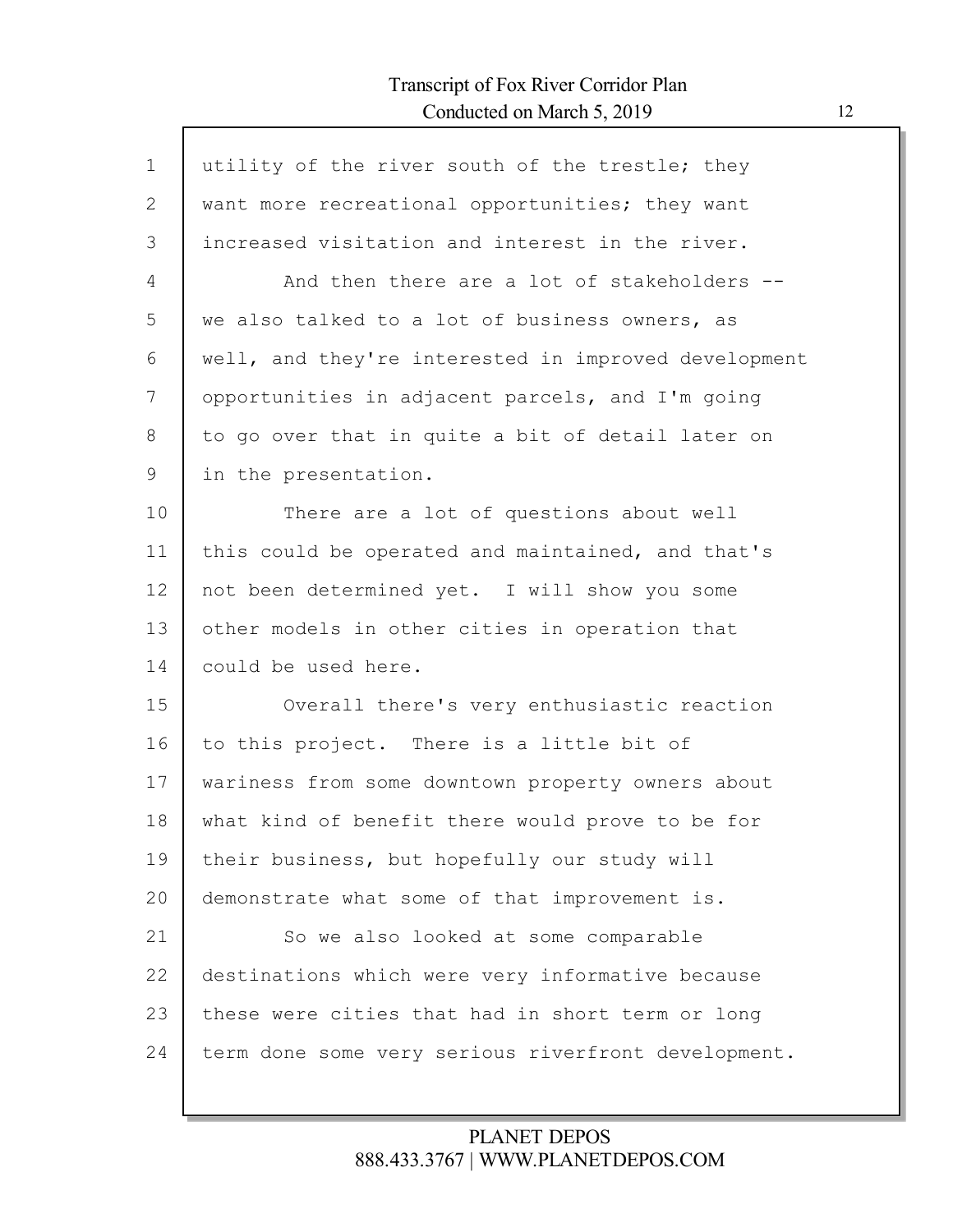| $\mathbf 1$ | So I want to walk through some of these.              |
|-------------|-------------------------------------------------------|
| 2           | I put this one first in Columbus, Georgia,            |
| 3           | Chattahoochee Riverwalk. This is a project that's     |
| 4           | perhaps most like what's being anticipated in         |
| 5           | St. Charles. None of these projects are quite         |
| 6           | alike, but this one resembles it more closely. It     |
| 7           | was built -- it's part of a very -- the whitewater    |
| 8           | activity is part of the much longer 22-mile           |
| 9           | riverfront, and it was built in phases beginning      |
| 10          | in 1992. It has a 2 1/2 mile stretch of whitewater    |
| 11          | and a zip line across, which is something that's      |
| 12          | proposed for this project, and historical markers     |
| 13          | along the way.                                        |
| 14          | In 2013 -- you know, it's been a long-term            |
| 15          | development. In 2013 they opened up a whitewater      |
| 16          | facility that has between Class 1 and Class 5 rapids. |
| 17          | So Class 1 is a recreational user would feel          |
| 18          | comfortable using; in Class 5 you're competitive      |
| 19          | and you need to know what you're doing to go down     |
| 20          | those rapids.                                         |
| 21          | It's maintained -- the riverwalk is                   |
| 22          | maintained by the City of Columbus itself, but a      |
| 23          | nonprofit oversees the whitewater and the zip         |
| 24          | course lines, and they use a third-party vendor,      |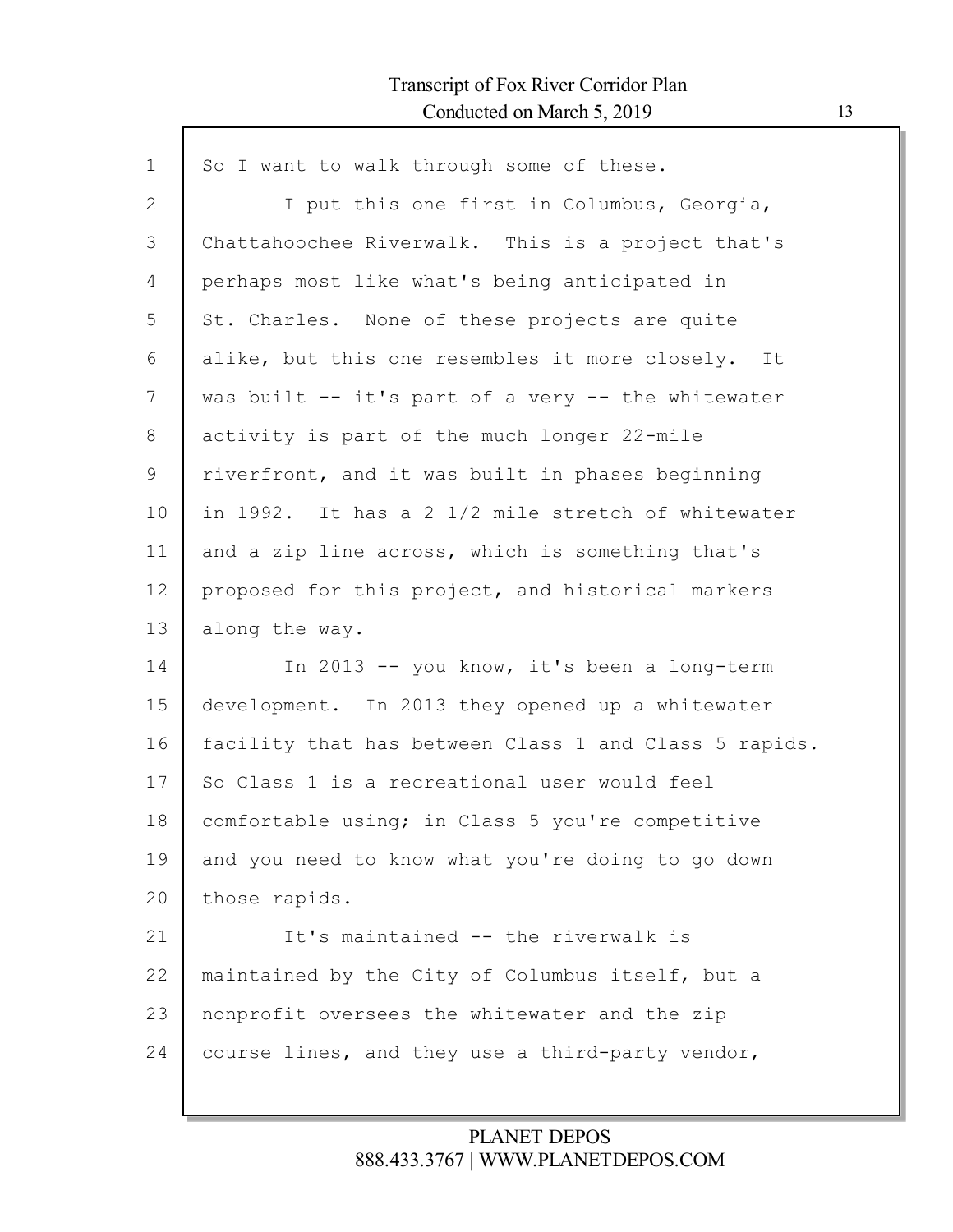$\mathsf{l}$ 

| $\mathbf{1}$ | which is something we recommend here is that           |
|--------------|--------------------------------------------------------|
| 2            | there's some third-party vendors involved in           |
| 3            | providing the zip lining and perhaps some other        |
| 4            | rental activities along the project.                   |
| 5            | So it was funded by 1 percent sales tax,               |
| 6            | and we asked, "What impact has it had on your          |
| 7            | downtown," and they said since 2013 there's been a     |
| 8            | 50 percent increase in the downtown area's gross       |
| 9            | receipts from retail/restaurant sales, and 17 new      |
| 10           | downtown businesses opening. Now, all of those         |
| 11           | can't be attributed to this project, but it's          |
| 12           | clearly part of the larger downtown redevelopment.     |
| 13           | In Greenville, South Carolina, Falls on the            |
| 14           | Reedy Park, this is more of a passive recreation       |
| 15           | venue. It was obscured by a bridge. They took this     |
| 16           | bridge down and opened it up as a park. It's a         |
| 17           | 32-acre park, and it was a \$32 1/2 million initiative |
| 18           | that transformed the whole area and provided use       |
| 19           | to the river. They claim it caused a lot of            |
| 20           | neighborhood revitalization, and since 2004 there      |
| 21           | has been \$550 million in related development.         |
| 22           | Going to a larger city, in Denver is                   |
| 23           | whitewater rapids facility on Cherry Creek and the     |
| 24           | South Platte River, and it's in Denver's lower         |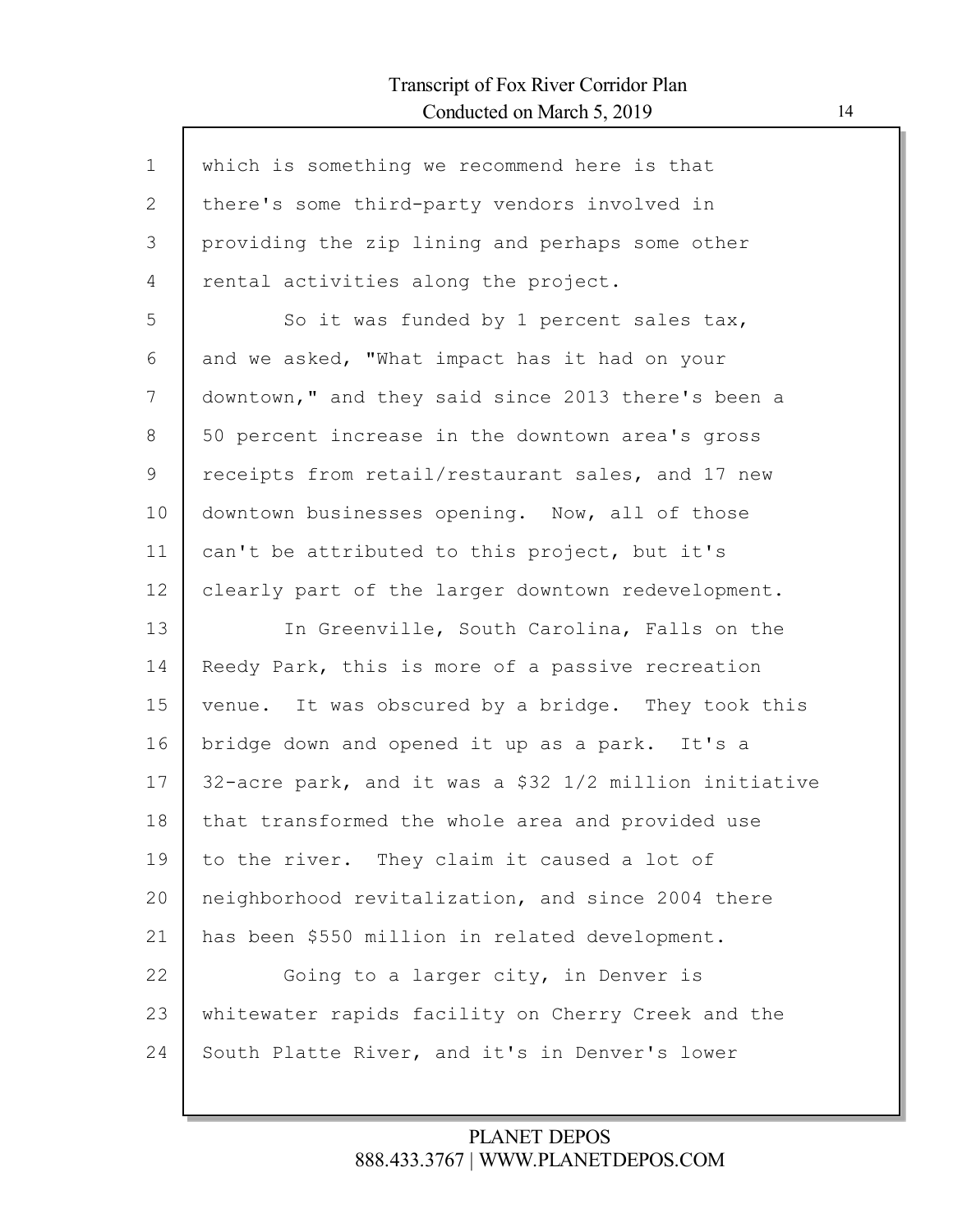Г

| $\mathbf 1$ | downtown or lower district. It was originally a     |
|-------------|-----------------------------------------------------|
| 2           | warehouse district. It was down and out, and this   |
| 3           | has been part of an overall effort to bring the     |
| 4           | city back. This project was initiated in 2015 and   |
| 5           | reopened the park in 2017. It was part of a         |
| 6           | larger vision for redevelopment of the whole area.  |
| 7           | So biking and hiking trails connect it,             |
| 8           | just as we're anticipating here. There's grassy     |
| 9           | areas and overlooks, and then there's opportunities |
| 10          | to do fishing, kayaking, tubing, and swimming right |
| 11          | in the heart of the city in a major metro area.     |
| 12          | As you can imagine, this would have a lot higher    |
| 13          | attendance and utilization than it would in         |
| 14          | St. Charles just because the surrounding population |
| 15          | is so much larger.                                  |
| 16          | The City funded it with a \$9.3 million             |
| 17          | parks and rec capital project, and they say that    |
| 18          | there's been 70 million in improvements in and      |
| 19          | adjacent to the river and it's -- they say it's     |
| 20          | attracted 10 billion in reinvestment, which,        |
| 21          | again, it's a larger development.                   |
| 22          | South Bend is the first city actually to            |
| 23          | develop whitewater, South Bend, Indiana. This is    |
| 24          | a channel, a man-made channel has rapids in it.     |
|             |                                                     |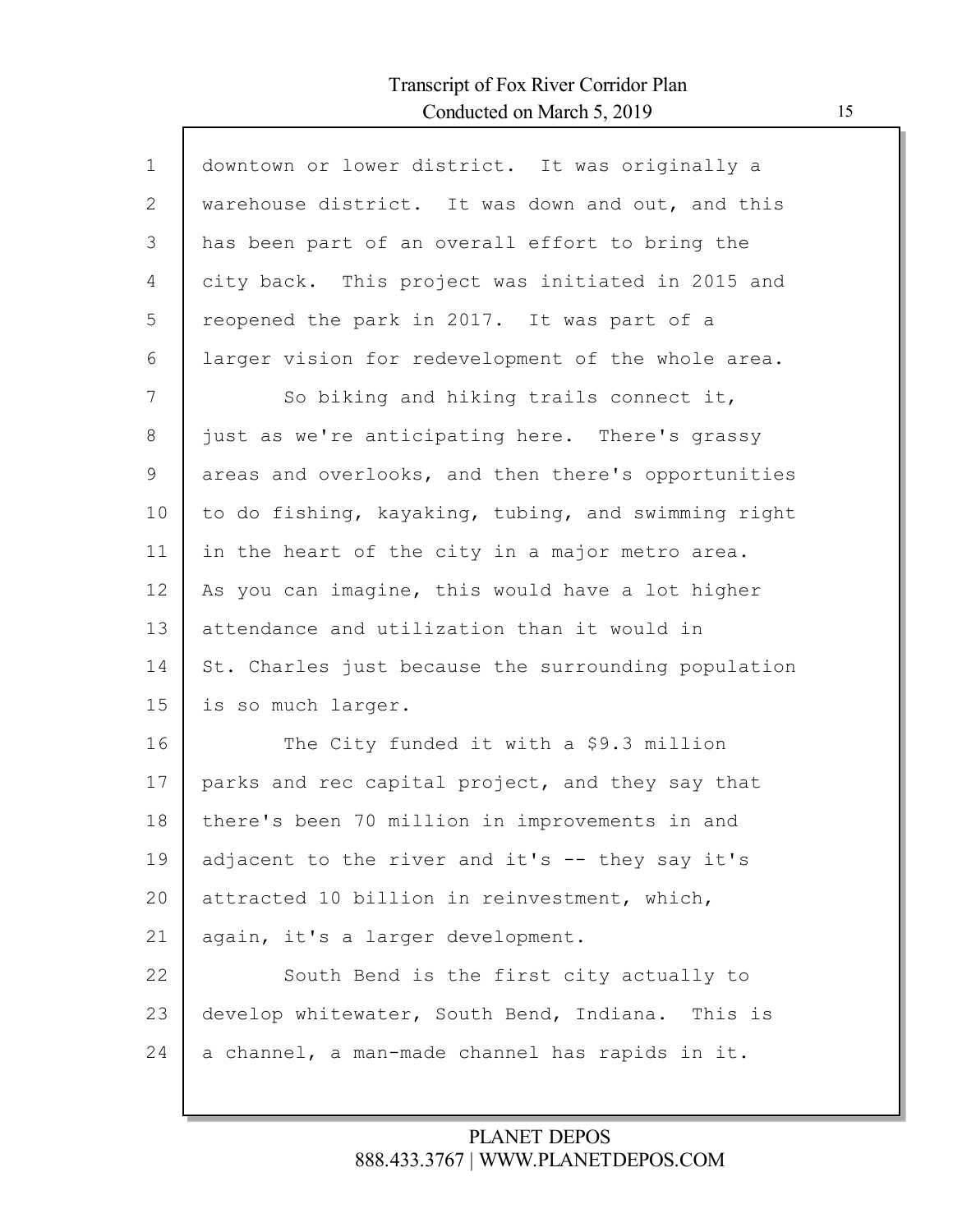Г

| $\mathbf 1$ | You pay a fee to get on and use it. That's not      |
|-------------|-----------------------------------------------------|
| 2           | what we're anticipating here. But it has become     |
| 3           | extremely popular. It was initiated in 1984. It     |
| 4           | cost about \$4 1/2 million with some grant money    |
| 5           | and a bond issuance. There's been a lot of --       |
| 6           | they say 78 million in nearby economic development  |
| 7           | since the raceway opened. So it has been a          |
| 8           | feature of South Bend for a long time and is        |
| 9           | something that the citizens really have enjoyed.    |
| 10          | In Boise, another urban center, there's a           |
| 11          | 25-mile pathway that runs through the city. They    |
| 12          | had an ordinance way back in the late '60s, early   |
| 13          | '70s that created offsets to the riverfront. So     |
| 14          | it created this opportunity for parkway all along   |
| 15          | the riverfront. And then in 2012 they opened a      |
| 16          | whitewater park, the first phase of it, and they    |
| 17          | replaced the dam, irrigation dam with a             |
| 18          | multifunctional dam with different wave shapes that |
| 19          | you can control individually. So they control the   |
| 20          | levels of the rapids, and then a second phase with  |
| 21          | another run was completed.                          |
| 22          | So you can do all the things that people            |
| 23          | could do on the Fox River, fishing, kayaking,       |
| 24          | paddle boarding, surfing -- well, surfing, no --    |
|             |                                                     |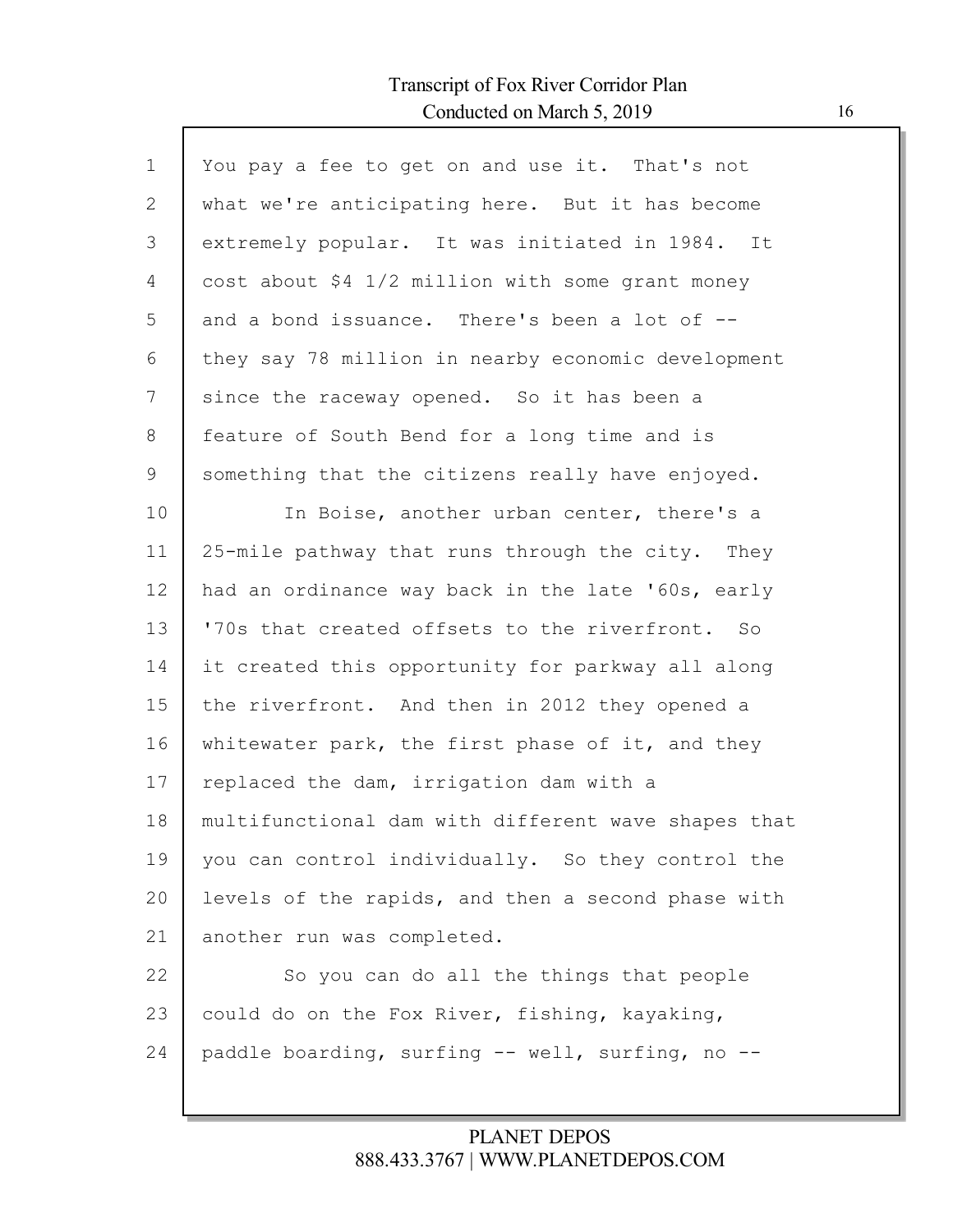| $\mathbf 1$ | swimming, hiking, and biking. All those            |
|-------------|----------------------------------------------------|
|             |                                                    |
| 2           | opportunities are there. It restored 2 miles of    |
| 3           | riverfront and 107 acres of the parks.             |
| 4           | So finally, in Wausau, Wisconsin, again,           |
| 5           | this is a very different model than what we're     |
| 6           | anticipating. This is for hardcore, serious        |
| 7           | whitewater people. They have to open a dam in      |
| 8           | order to run it, and they have to pay back the     |
| 9           | utility company for the energy that they take out  |
| 10          | of it when they use it. So it's only open very     |
| 11          | short periods for whitewater kayaking tournaments  |
| 12          | which draw people from all over. The point of      |
| 13          | this is it draws people from all over the country. |
| 14          | It's a highly prized destination; it's challenging |
| 15          | and what serious rafters want.                     |
| 16          | Finally, Yorkville is your neighbor that           |
| 17          | has a whitewater channel, and it has a fishing     |
| 18          | pier, playground, picnic shelters. But it is --    |
| 19          | it's a 1100-foot-long bypass shoot that has Class  |
| 20          | 1 and Class 2 rapids, so pretty tame, relatively   |
| 21          | tame rapids. So they have an annual festival, and  |
| 22          | they do competitions on it, but it's not the       |
| 23          | serious whitewater competitions that could occur   |
| 24          | if you have more challenging rapids.               |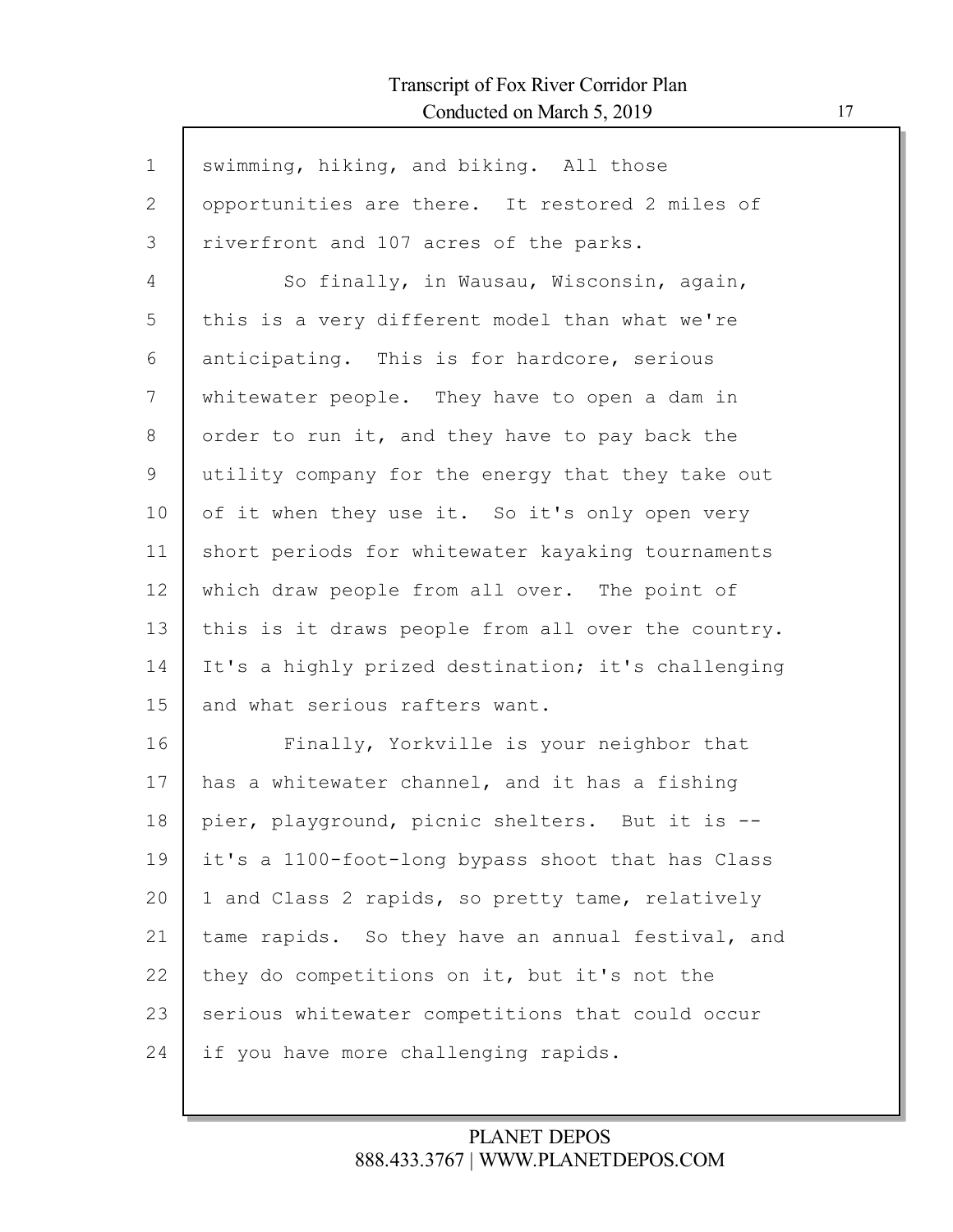Г

| $\mathbf{1}$ | So its utilization -- they spent about             |
|--------------|----------------------------------------------------|
| 2            | 10 million on that project, and they dredged the   |
| 3            | river and added borders to create safe passage     |
| 4            | along the dam. And they say that several new       |
| 5            | businesses have opened since.                      |
| 6            | So those are some of the comps we looked           |
| 7            | at, and I think there's lessons to be learned from |
| 8            | each one that may apply to St. Charles. As you     |
| 9            | can see, they're pretty diverse in what they       |
| 10           | offer. So this is kind of a summary of the length  |
| 11           | of them, when they were initiated, and whether     |
| 12           | they have hiking and biking, splash pads or        |
| 13           | playgrounds, whitewater, zip lines. So, actually   |
| 14           | all of those features are anticipated in the       |
| 15           | project, proposed project. It would be a project   |
| 16           | that sees all of these in terms of the mix of      |
| 17           | offerings that we have.                            |
| 18           | MEMBER VARGULICH: Excuse me. How long is           |
| 19           | St. Charles' roughly?                              |
| 20           | MR. HAZINSKI: It's from the railroad               |
| 21           | trestle to Main Street bridge.                     |
| 22           | 1200 feet.<br>MR. RABCHUK:                         |
| 23           | MEMBER VARGULICH: Just under a quarter mile?       |
| 24           | MR. RABCHUK: Of course, the entire project         |
|              |                                                    |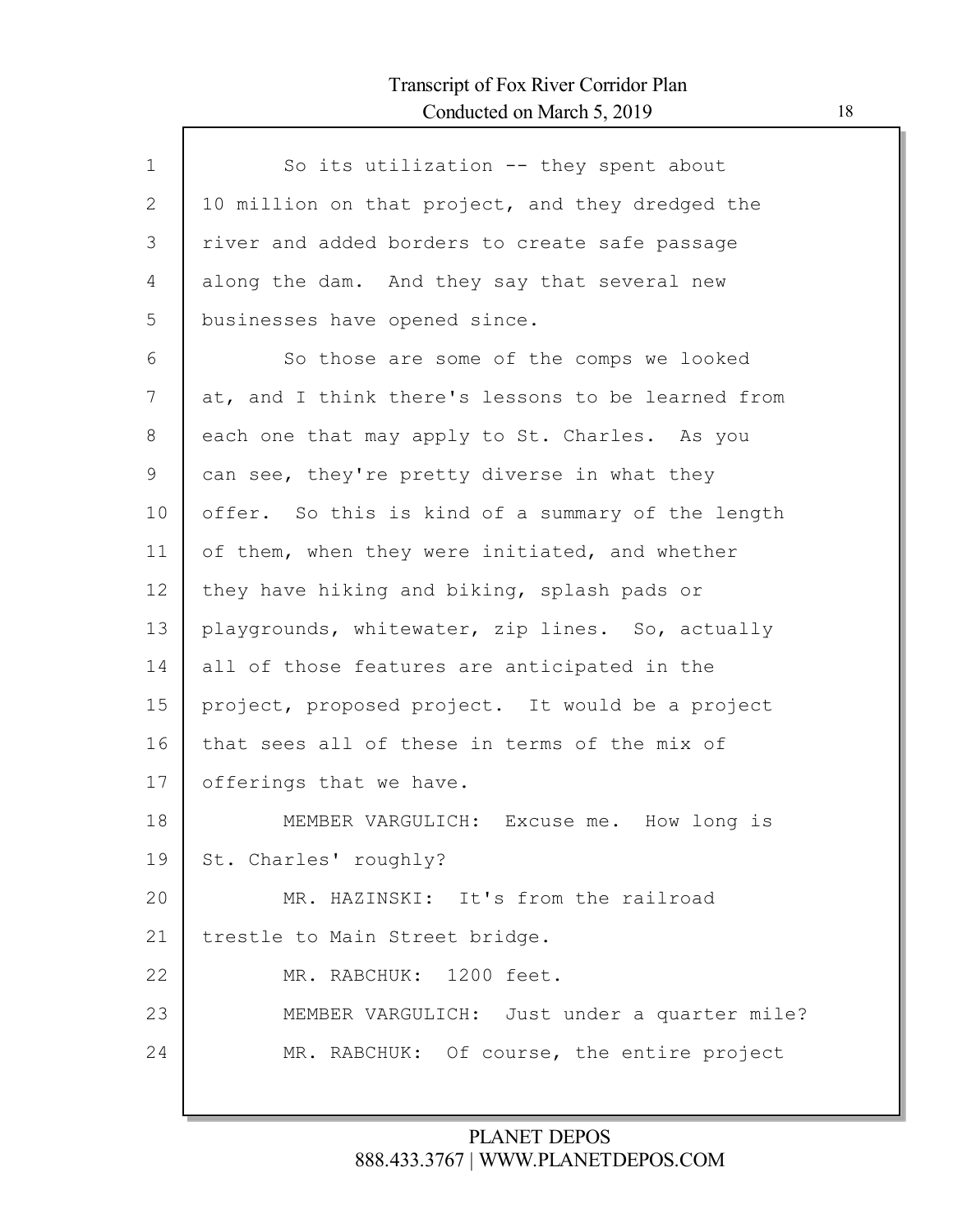| $\mathbf 1$    | also includes underneath Main Street bridge doing  |
|----------------|----------------------------------------------------|
| $\mathbf{2}$   | the bike paths on both sides, so you could almost  |
| 3              | say it's the entire city limits of -- the river    |
| $\overline{4}$ | within the city limits is the entire project.      |
| 5              | MR. HAZINSKI: And then above the trestle           |
| 6              | that pool would be made, and so that remains a     |
| 7              | recreational area.                                 |
| $8\,$          | So we did a comparison of these                    |
| 9              | destinations -- St. Charles to these destinations. |
| 10             | So it's a little bit of a convoluted analysis, and |
| 11             | the details are in the report. But, basically, we  |
| 12             | rank each of these destinations on this list of    |
| 13             | qualities that you see. Some are citywide like     |
| 14             | how many hotel/lodging businesses they have, food  |
| 15             | service and drinking businesses -- well, some of   |
| 16             | are within walking distance. Like food service     |
| 17             | and drinking businesses are like within a half an  |
| 18             | hour of the site, but the canoeing and kayaking    |
| 19             | participation, we look at that -- because people   |
| 20             | travel for that, we look at a larger radius.       |
| 21             | Interestingly, we have data on how many            |
| 22             | people participate in mountain biking, road        |
| 23             | biking, freshwater fishing, and hiking, and all    |
| 24             | these activities within those radii. So we rank    |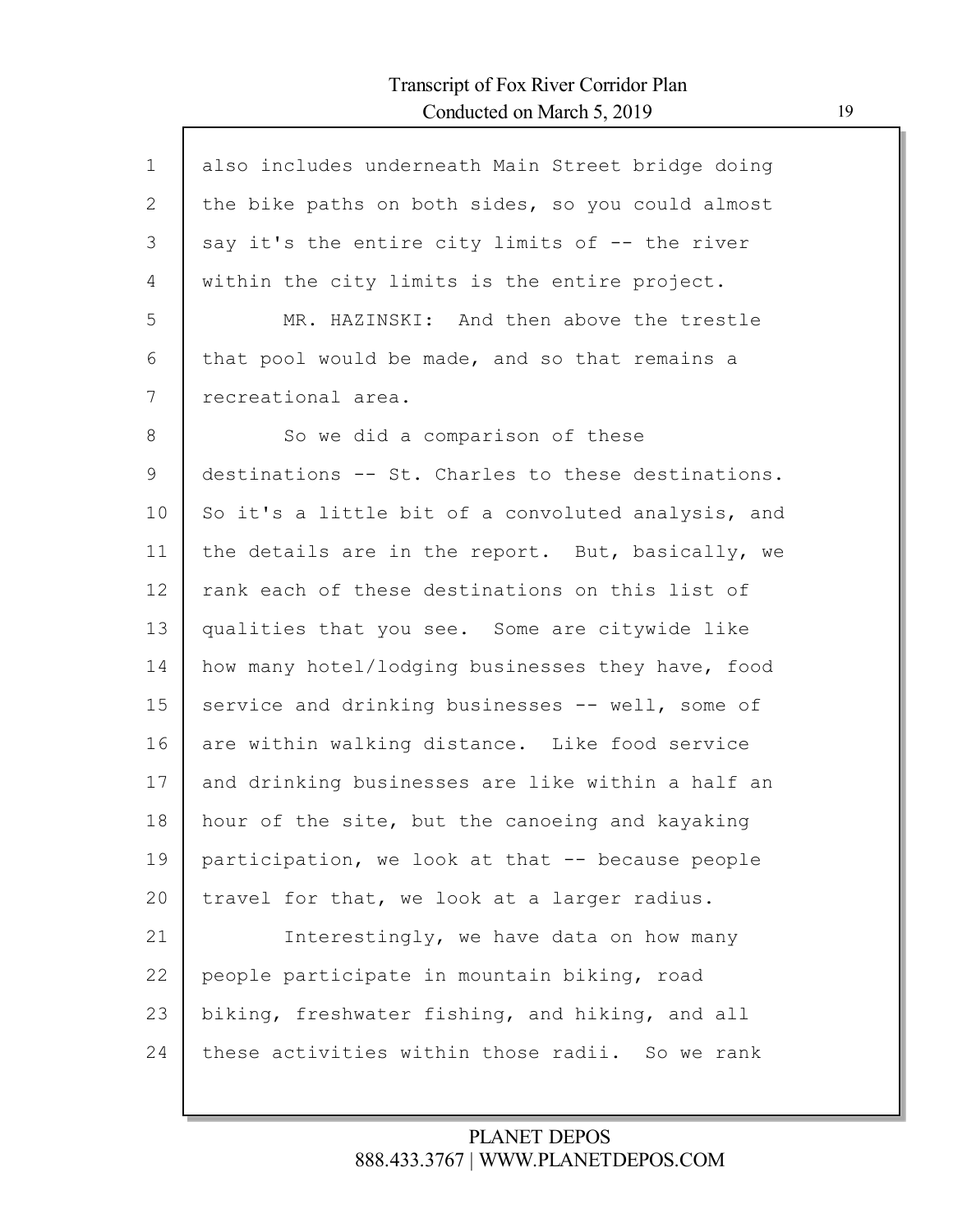Г

| them on each one of these, and then we weight<br>their reports and then create the score. You can<br>see St. Charles falls third in the list only |
|---------------------------------------------------------------------------------------------------------------------------------------------------|
|                                                                                                                                                   |
|                                                                                                                                                   |
|                                                                                                                                                   |
| behind Boise and Denver. Boise and Denver are                                                                                                     |
| driven by these larger populations. So compared                                                                                                   |
| to cities smaller or even other larger cities like                                                                                                |
| Columbus, Georgia, the potential participation                                                                                                    |
| here is higher. So this is a really very positive                                                                                                 |
| result in my mind of an indicator of the                                                                                                          |
| likelihood that people will use this facility.                                                                                                    |
| So the building program, there were                                                                                                               |
| two alternatives. One was a single-channel                                                                                                        |
| alternative. It would be cheaper to build. It                                                                                                     |
| would be more like Yorkville; it would not have as                                                                                                |
| much flexibility.                                                                                                                                 |
| Our study focused and all our attendance                                                                                                          |
| estimates focused on Alternative 2, and there's                                                                                                   |
| two versions of this that are very similar.                                                                                                       |
| There's small differences between them. But you                                                                                                   |
| can see there's -- the whitewater channel is a                                                                                                    |
| thinner channel that runs between the island, and                                                                                                 |
| that's where the heavy-duty rapids are, and the                                                                                                   |
| other stepdown rapids are in the wider channel.                                                                                                   |
| So you can see the railroad trestle is on                                                                                                         |
|                                                                                                                                                   |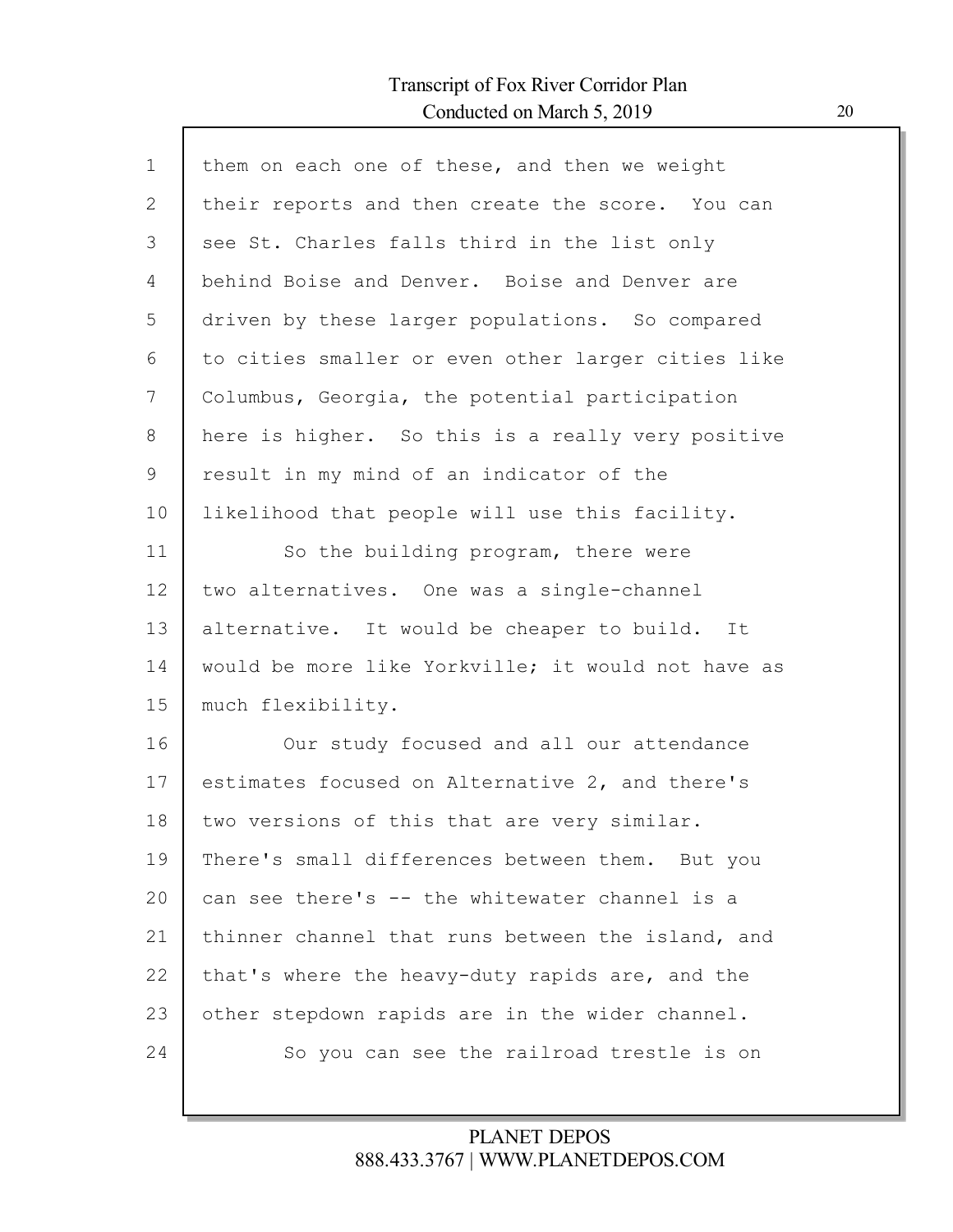| $\mathbf{1}$ | the left and Main Street which is on the right.     |
|--------------|-----------------------------------------------------|
| $\mathbf{2}$ | You can see all the paths also go under the Main    |
| 3            | Street bridge, and there are bridges connecting     |
| 4            | the island to -- it's very well thought out.        |
| 5            | There's put-in spots and take-outs for rafters to   |
| 6            | get back up and do it again. There's landscaping    |
| 7            | along the river. There's a nice connection to       |
| 8            | Potawatomie Park, as well. So this is what we're    |
| 9            | looking at, and you can see a cross section of it.  |
| 10           | We are -- you know, we took this program            |
| 11           | from WBK Engineering that developed it, and we      |
| 12           | said, okay, what kind of attendance would this      |
| 13           | generate. This is a third alternative of that       |
| 14           | second rapid. So we don't think there's any way     |
| 15           | to distinguish between potential utilization of     |
| 16           | Alternatives 2 and 3, so our numbers would apply    |
| 17           | to either 2 or 3.                                   |
| 18           | VICE CHAIRMAN KESSLER: Excuse me. What's            |
| 19           | the difference between 2 and 3?                     |
| 20           | MR. HAZINSKI: It's hard to see. It's just           |
| 21           | a little bit different placement of the island.     |
| 22           | You can see here is 2, and 3 you see how the island |
| 23           | is used a little bit, and in its shape there's      |
| 24           | some differences in where you take out and put in.  |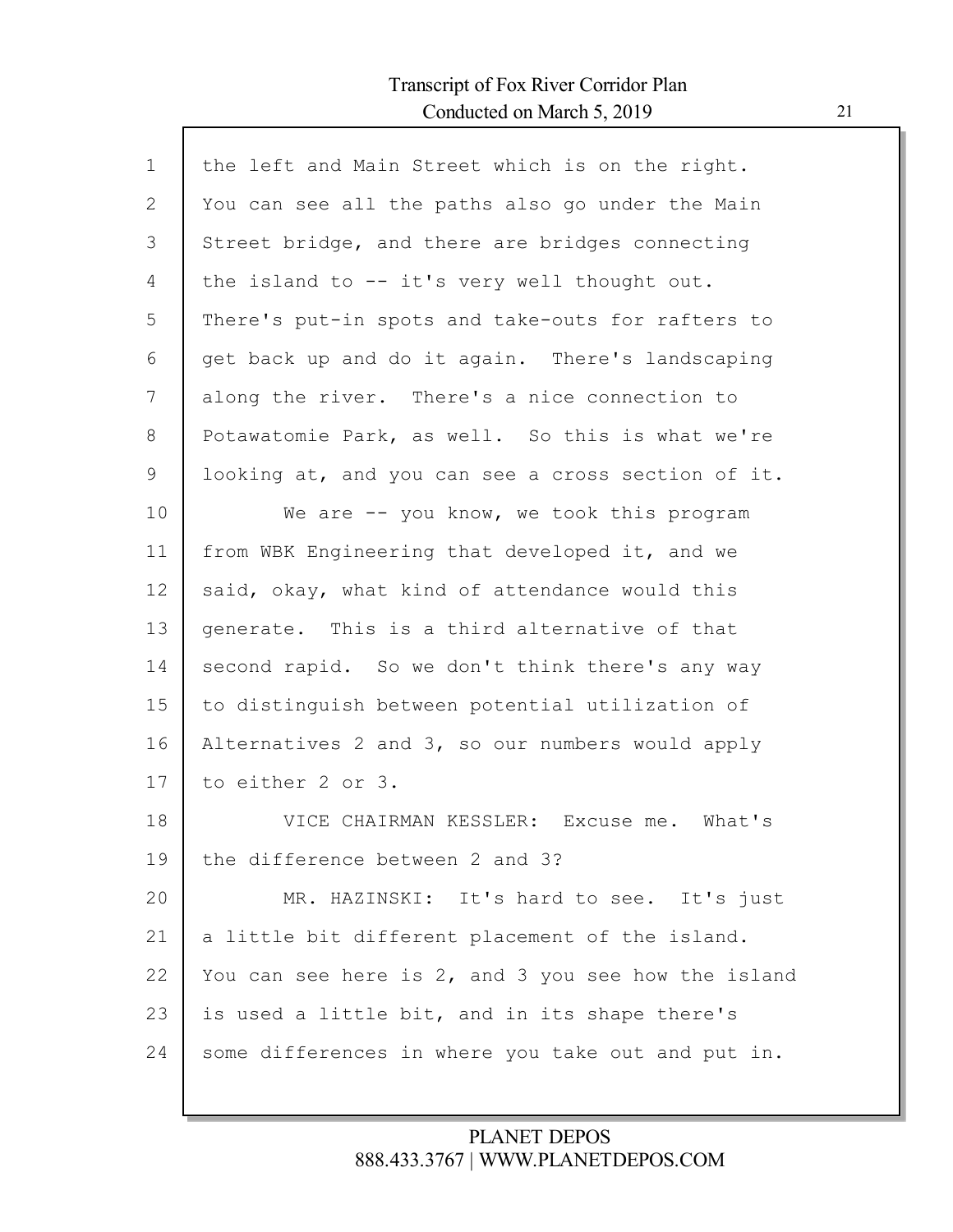| $\mathbf 1$ | In terms of our analysis, we don't see             |
|-------------|----------------------------------------------------|
| 2           | that the differences are that material between the |
| 3           | There may be some more physical planning<br>two.   |
| 4           | things that we're not expert in that might have -- |
| 5           | you prefer one alternative, but that's more an     |
| 6           | engineering question.                              |
| 7           | MEMBER MACKLIN-PURDY: So is this                   |
| 8           | proposing paths underneath Main Street on both the |
| 9           | west and the east side?                            |
| 10          | MR. HAZINSKI: Yes. It also connects bike           |
| 11          | paths to the Fox River Trail.                      |
| 12          | There is also a difference, too, in $-$ - you      |
| 13          | see on the upper left-hand side is where those     |
| 14          | splash pads are. There also would be picnic areas  |
| 15          | well, let's go through some of these features.     |
| 16          | With the two channels you can do advanced          |
| 17          | freestyle or you can do traditional whitewater     |
| 18          | kayaking and canoeing. The design of the channel   |
| 19          | is really crucial to its success. The whitewater   |
| 20          | community is pretty insular, and it's a relatively |
| 21          | small community, and destinations are passed out   |
| 22          | by word of mouth and social media, and users will  |
| 23          | travel long distances to get to a high-quality     |
| 24          | park, and they'll ignore a low-quality park to get |
|             |                                                    |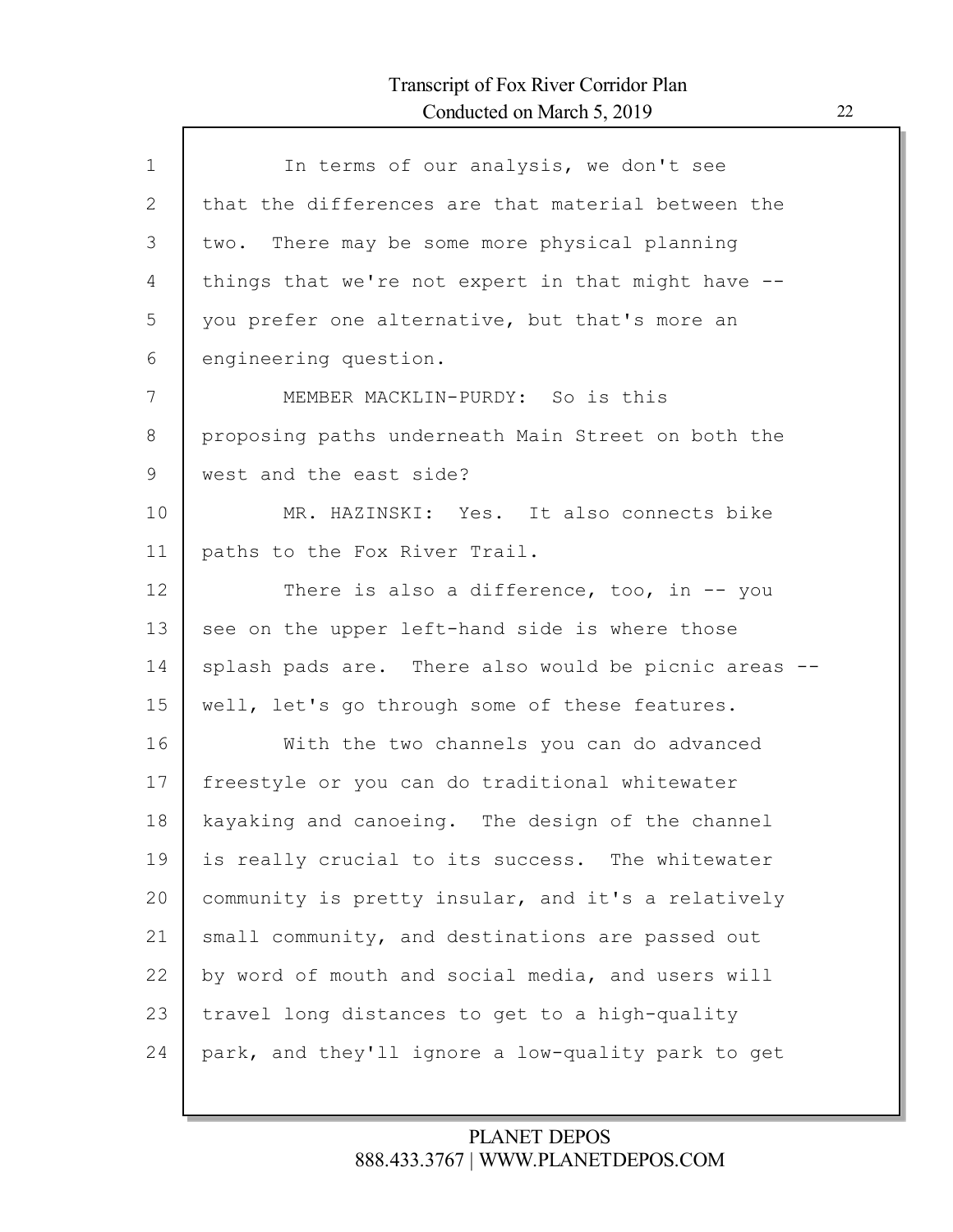| $\mathbf{1}$ | to a third alternative.                             |
|--------------|-----------------------------------------------------|
| $\mathbf{2}$ | But there also needs to be support spaces.          |
| 3            | Users need shelters; they need changing areas.      |
| 4            | There also needs to be kayak equipment rental       |
| 5            | places that could be run by a third-party vendor.   |
| 6            | The clear entry and exit points are necessary to    |
| 7            | stay; they're necessary to connect the bike path.   |
| 8            | And all these things -- the support spaces          |
| 9            | influence a user's propensity to use it, the        |
| 10           | convenience is there. So this plan takes into       |
| 11           | account all of those concerns and I think very      |
| 12           | effectively.                                        |
|              |                                                     |
| 13           | Oh, the other thing is $-$ you know, I think        |
| 14           | I said most of this on this slide -- you know,      |
| 15           | equipment requirements. So, you know, serious       |
| 16           | kayakers bring their own stuff, but more            |
| 17           | recreational users don't, so you need to have that. |
| 18           | There's improved trail connectivity and a nature    |
| 19           | play area, water elements, and any support spaces.  |
| 20           | So that's the plan and I can probably               |
| 21           | answer questions if you have any questions.         |
| 22           | MEMBER VARGULICH: How does the population           |
| 23           | area that you've been looking at in St. Charles     |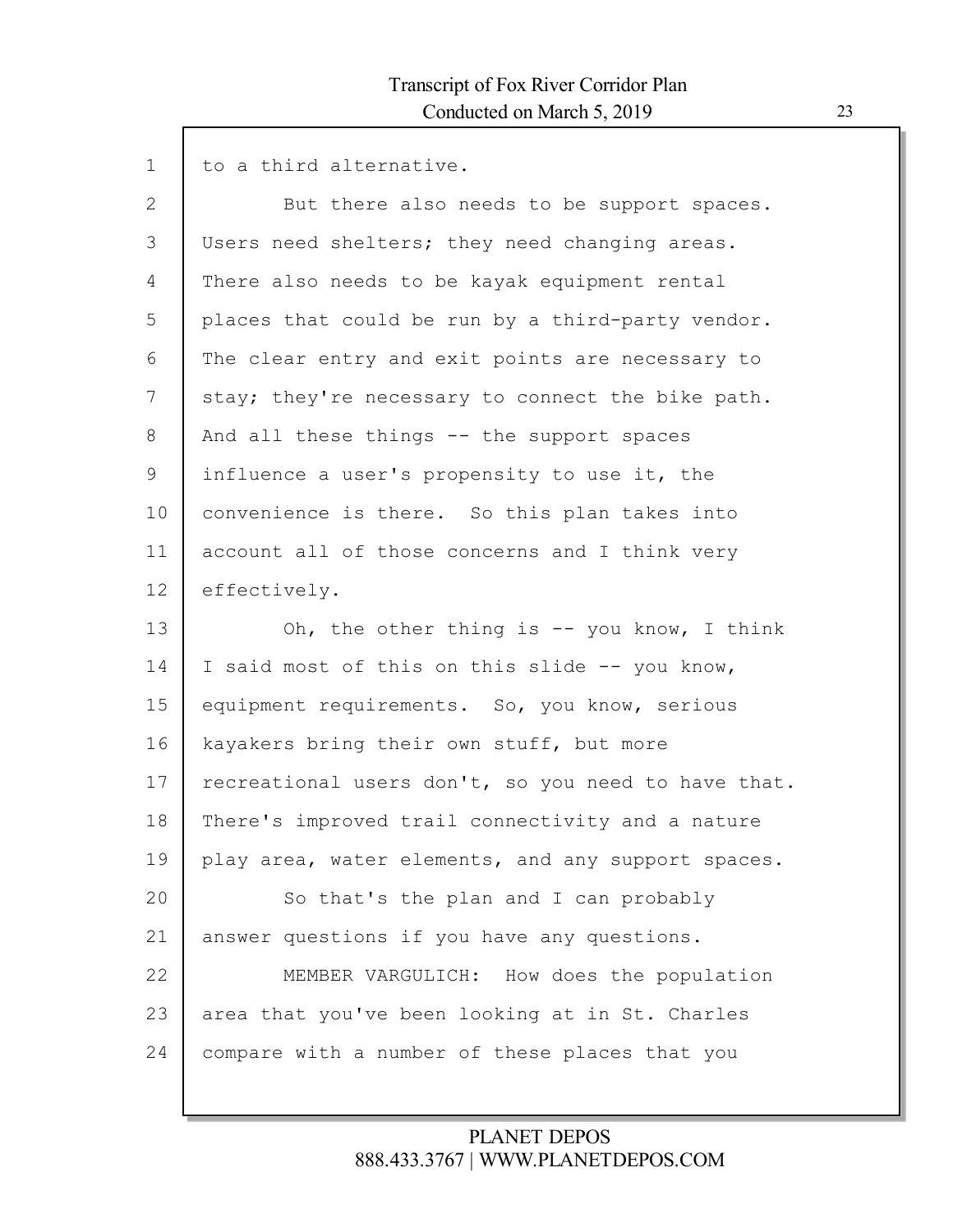| $\mathbf{1}$ | were using as comparisons?                            |
|--------------|-------------------------------------------------------|
|              |                                                       |
| 2            | MR. HAZINSKI: It superiors all but Denver             |
| 3            | and Boise in terms of the population. The             |
| 4            | propensity to use recreational facilities is on       |
| 5            | top of all the destinations. So those                 |
| 6            | participation numbers that we have, they were --      |
| 7            | that's what puts St. Charles up to the top, that      |
| 8            | propensity for participating in these recreations     |
| 9            | is as high or higher than any other area that we      |
| 10           | looked at, including Denver and Boise.                |
| 11           | MEMBER VARGULICH: And how many events are             |
| 12           | you anticipating would drive some of the dollars?     |
| 13           | You're talking about generating hotels and            |
| 14           | restaurants and all that kind of stuff.               |
| 15           | MR. HAZINSKI: That's the next thing.                  |
| 16           | I'll walk through that right now. If there are no     |
| 17           | other questions on the program, I'll go through that. |
| 18           | VICE CHAIRMAN KESSLER: I have a question.             |
| 19           | What about the economic impact? In the beginning      |
| 20           | I believe it was Chattahoochee that they indicated    |
| 21           | that there was a 50 percent increase in revenues      |
| 22           | in downtown businesses over that -- quite a long      |
| 23           | period of time, but over a period of time -- and      |
| 24           | you also qualified it by saying you understand it     |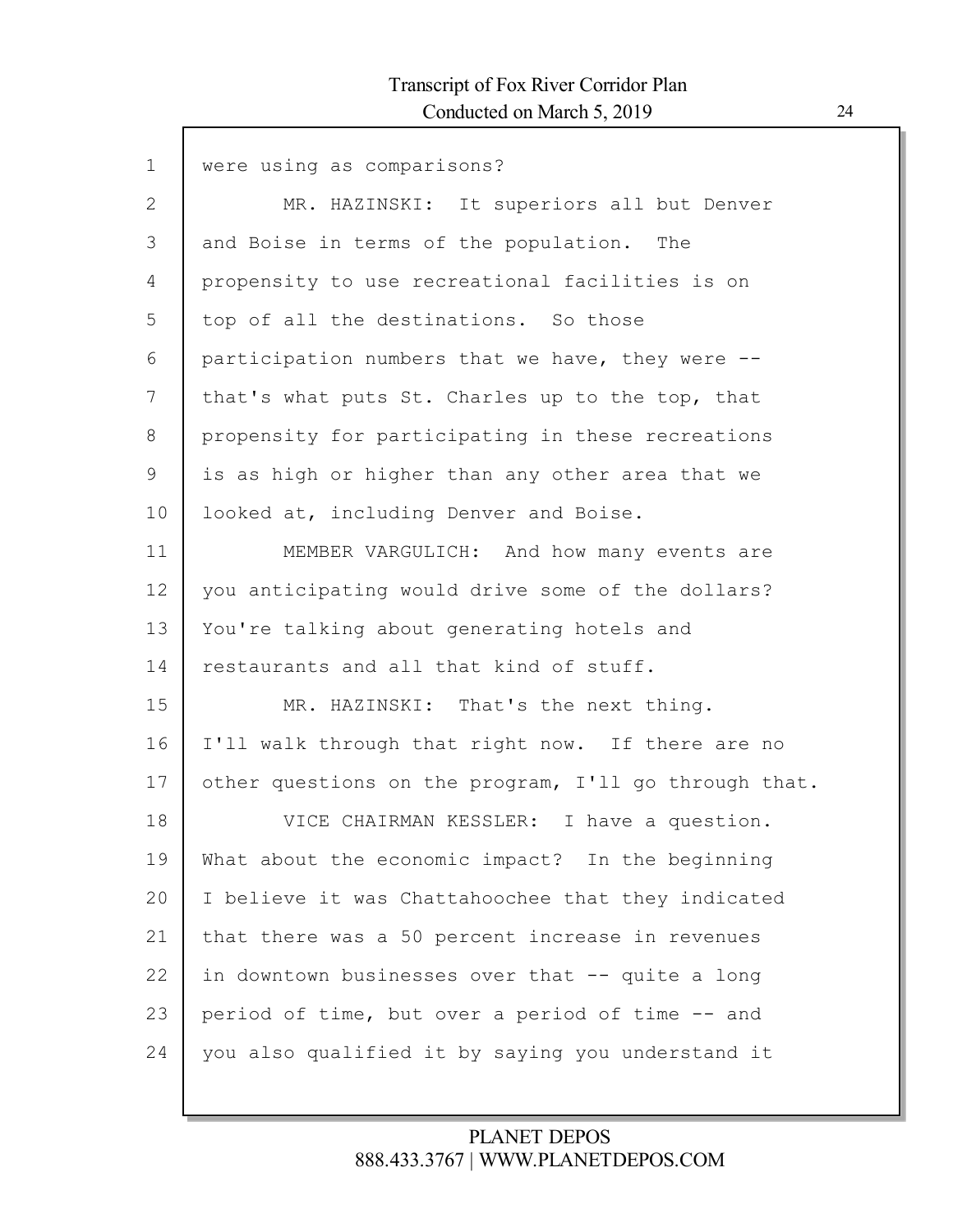$\mathsf{l}$ 

| $\mathbf 1$  | might not all be a direct result of this. But        |
|--------------|------------------------------------------------------|
| $\mathbf{2}$ | what about the economic impact in St. Charles?       |
| 3            | MR. HAZINSKI: Let me answer the demand               |
| 4            | question, and then we'll go on to the economic       |
| 5            | impact. So let me walk through that.                 |
| 6            | The economic impact flows out of our demand          |
| 7            | analysis. At least a big part of it flows out of     |
| $8\,$        | the demand analysis.                                 |
| $\mathsf 9$  | So first of all, we started out with how is          |
| 10           | the riverfront used today. So we got good            |
| 11           | information from the park district and from the      |
| 12           | festivals, and, actually, you have about 183,000     |
| 13           | people coming. There's no recreational channel       |
| 14           | whitewater or zip line now in use, but you've got    |
| 15           | boating, fishing going on; you've got parks and      |
| 16           | playgrounds, and you've got the trail utilization,   |
| 17           | river competitions, and festivals and events which   |
| 18           | draw most of the people. So most of the riverfront   |
| 19           | utilization today is driven by festivals and events. |
| 20           | So we then asked ourselves, well -- okay,            |
| 21           | look at these categories of events or weeks of       |
| 22           | availability. So we went -- for each type of         |
| 23           | activity, for whitewater channel, for recreational   |
| 24           | center, we did a separate demand estimate for each   |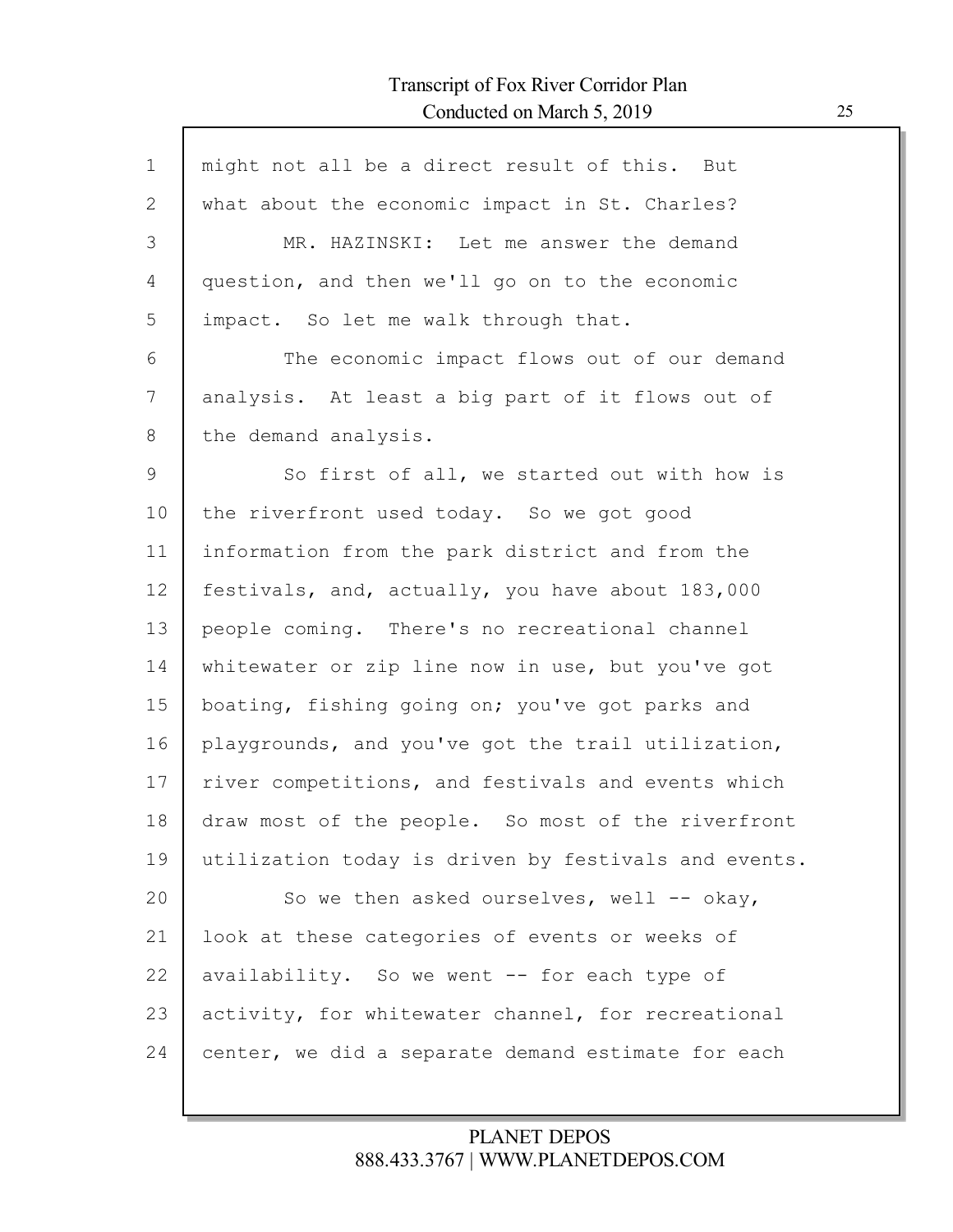$\mathsf{l}$ 

| $\mathbf 1$ | one of those characteristics of this project.        |
|-------------|------------------------------------------------------|
| 2           | So here's what we did for whitewater                 |
| 3           | estimation. So we used those participation rates.    |
| 4           | Within the 15 minutes, 8.43 percent participate in   |
| 5           | whitewater. And within these certain ranges we       |
| 6           | know what the population is, so we know how many     |
| 7           | potential users there are. So the question is how    |
| 8           | many of those would you capture, and this is where   |
| 9           | some of that judgment comes in. In 15 minutes we     |
| 10          | said you could capture 25 percent of those visitors; |
| 11          | within 15 to 30, 10 percent, and then it falls off   |
| 12          | as the distance increases. So that amounts to about  |
| 13          | 22,000 annual visits by whitewater users. So that's  |
| 14          | what our projection is for that particular item.     |
| 15          | We went through and did a similar analysis           |
| 16          | for recreational channels, zip lining, boating.      |
| 17          | So right now you're at about 183,000 users. By --    |
| 18          | some of the uses will have what we call a novelty    |
| 19          | effect. Like the whitewater channel will be a big    |
| 20          | splash, and every whitewater user will want to try   |
| 21          | it out. We think that will be more highly            |
| 22          | utilized when it first opens, and then it will       |
| 23          | trail off to a stabilized level.                     |
| 24          | Other uses will grow over time, parks and            |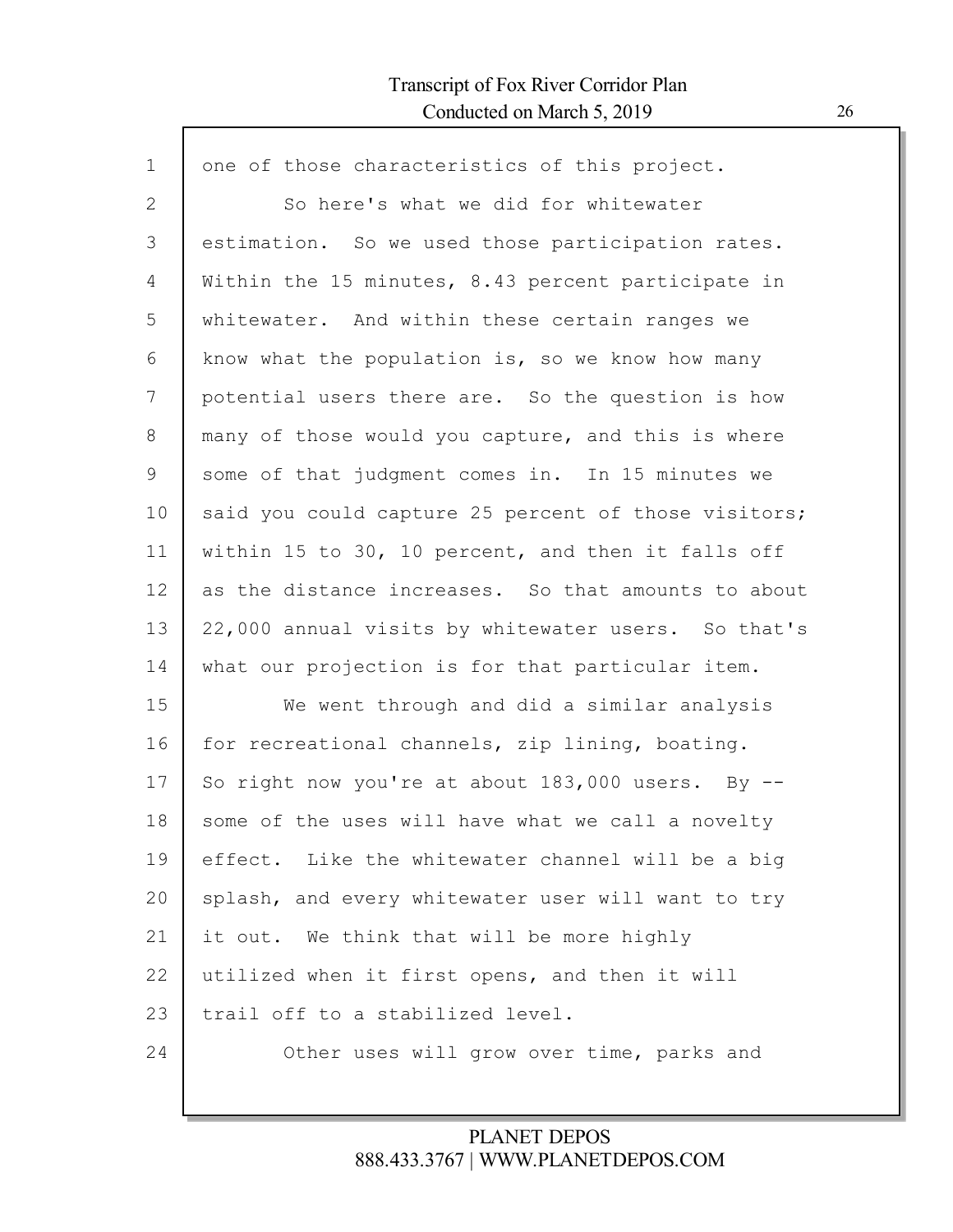Г

| $\mathbf 1$ | playgrounds as awareness grows. We also think         |
|-------------|-------------------------------------------------------|
| 2           | there could be some important additions to            |
| 3           | festivals and events. There would be different        |
| 4           | kinds of festivals, like Yorkville doing their        |
| 5           | whitewater festival. As a matter of fact, some of     |
| 6           | the whitewater activities in Yorkville could move     |
| 7           | here. So that's a big number, increase in flow.       |
| 8           | So total attendance we think is going to              |
| 9           | generate about over 260,000 attendees per year        |
| 10          | after about a four-year period. So we don't think     |
| 11          | it all will happen at once. Most of that is day       |
| 12          | visits. Almost all of it is day visits, but the       |
| 13          | whitewater channel will generate some overnight       |
| 14          | utilization for people that come to use it.           |
| 15          | MEMBER VARGULICH: Excuse me. When you                 |
| 16          | say stabilized in three years, what does that mean?   |
| 17          | MR. HAZINSKI: Well, okay. So we have to --            |
| 18          | when we do our projections, we say, okay, if things   |
| 19          | were fully utilized, if it achieved its participation |
| 20          | rates that we expect, you know, what would -- what    |
| 21          | would the demand be. And that's the 262,000 number    |
| 22          | of attendees, and then we have to ask ourselves       |
| 23          | the question, well, how long is it going to take      |
| 24          | to get there?                                         |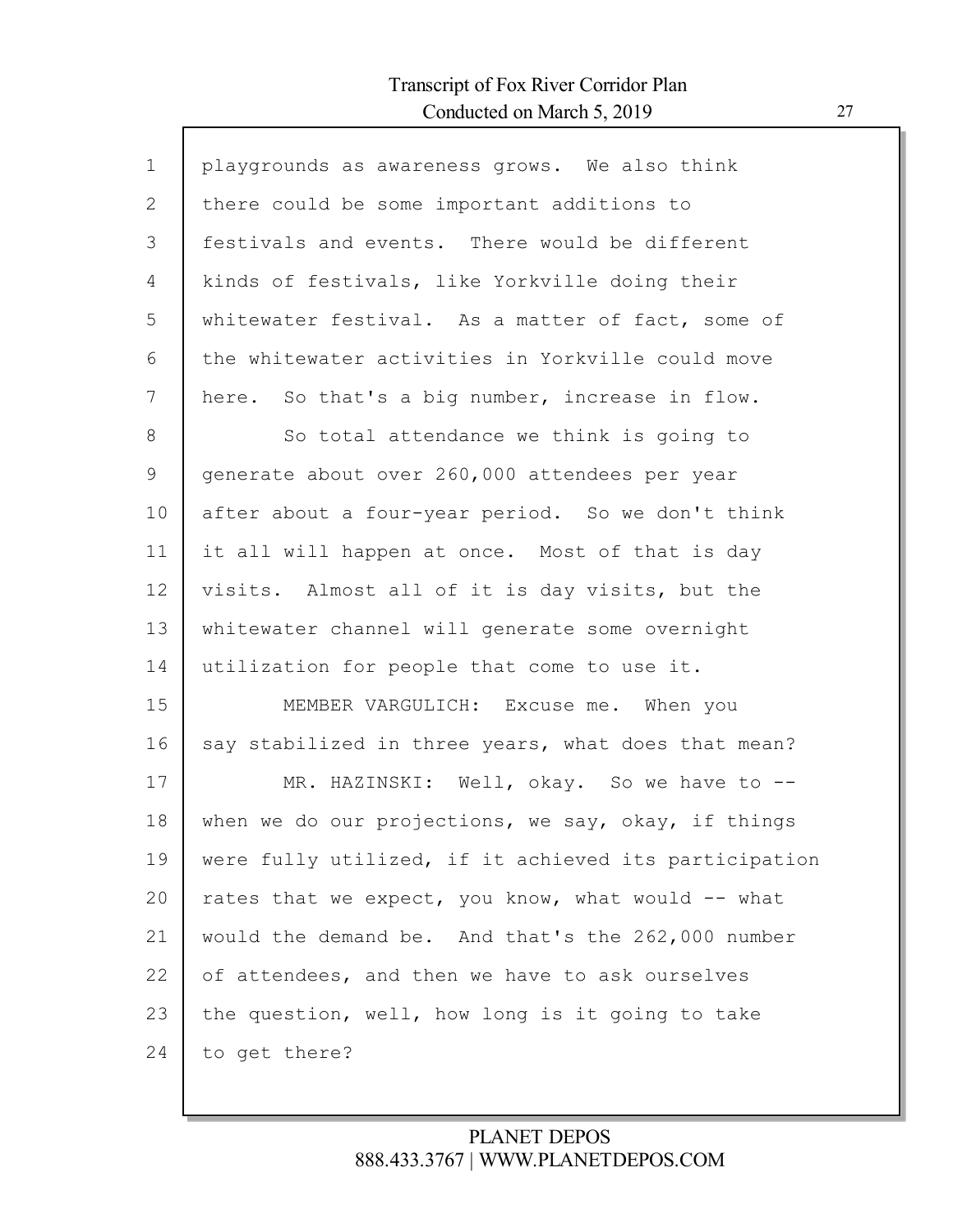| $\mathbf{1}$  | So this is really kind of a judgment call,         |
|---------------|----------------------------------------------------|
| 2             | what we call this ramp-up period. So, you know,    |
| 3             | in any given year depending on weather -- if the   |
| 4             | season is cut short, these numbers could vary year |
| 5             | to year, but we think it's going to float around   |
| 6             | 260,000 attendees per year once it's stabilized.   |
| 7             | MEMBER VARGULICH: So you're not making an          |
| 8             | economic projection like return on investment?     |
| $\mathcal{G}$ | MR. HAZINSKI: No, we're just talking               |
| 10            | about stabilized demand.                           |
| 11            | So that's the demand projections. That's           |
| 12            | what you were asking about. So let's jump into     |
| 13            | economic impact. This part of the economic impact  |
| 14            | analysis focuses on well, now all these people are |
| 15            | coming to visit. What are they going to spend?     |
| 16            | Here's a description of our methodology.           |
| 17            | It's kind of a bit of a complicated methodology,   |
| 18            | so I found this is the best way to explain it. So  |
| 19            | we want to talk about what's called net demand.    |
| 20            | So we don't count every person that would come.    |
| 21            | This is really like an import/export model. So if  |
| 22            | it's importing new income to St. Charles, we count |
| 23            | it. If it's income that's already in St. Charles,  |
| 24            | we're not counting it.                             |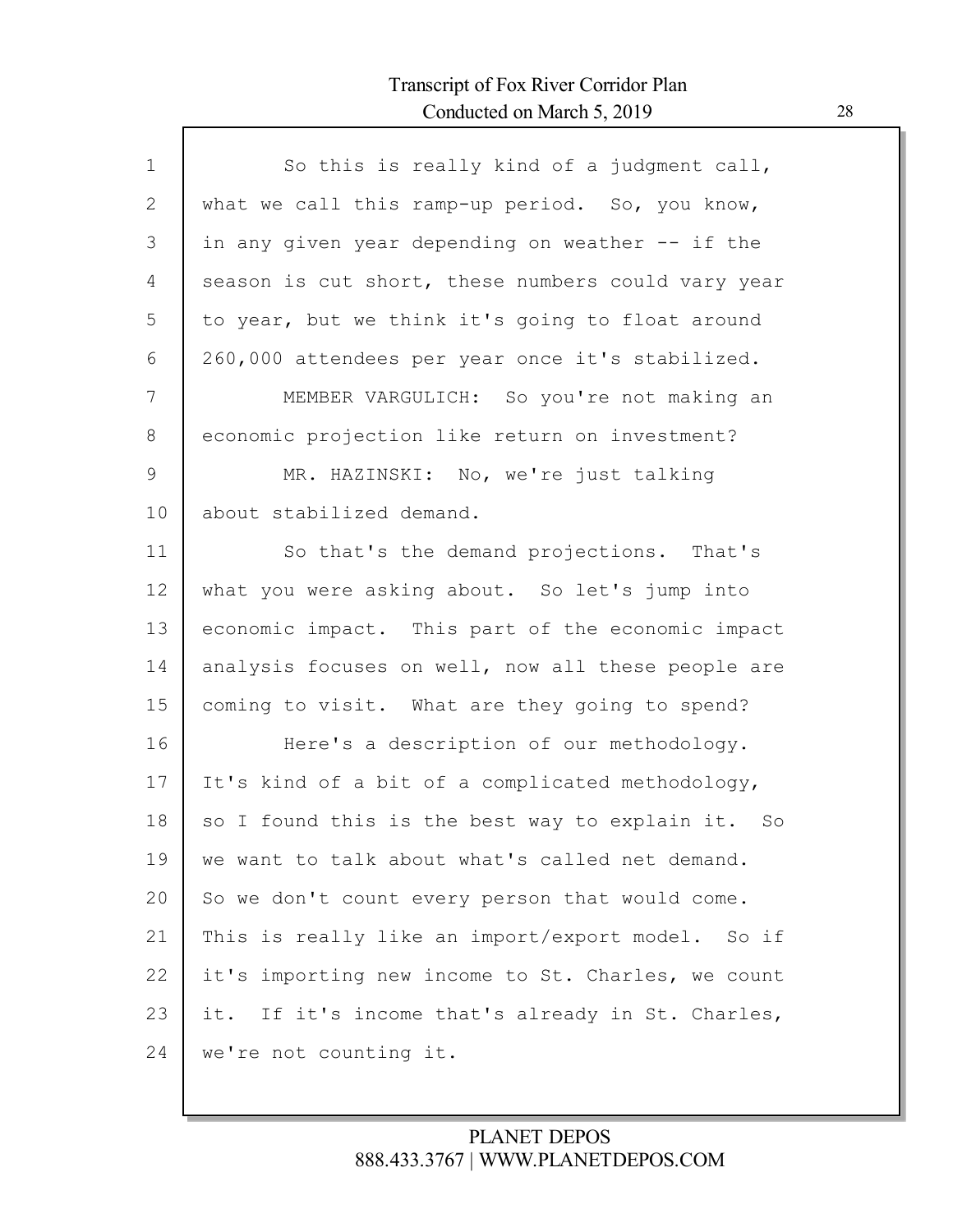Г

| $\mathbf{1}$ | So if a St. Charles resident comes to use          |
|--------------|----------------------------------------------------|
| 2            | it, we don't think that's an impact because that   |
| 3            | disposable income is here, and they would spend it |
| 4            | elsewhere in St. Charles or maybe somewhere else.  |
| 5            | So we're only talking about the net new demand and |
| 6            | the percent that are actually new to the market.   |
| 7            | So we're not counting those 183,000 that           |
| 8            | come today. We don't count them. And if they       |
| 9            | come from within St. Charles, we don't count them. |
| 10           | So it's a net analysis. So it's not counting       |
| 11           | every dollar that's spent in association with this |
| 12           | project because that's a lot more than what the    |
| 13           | actual impact is.                                  |
| 14           | Does that make sense? It's -- you see a            |
| 15           | lot of impact studies that don't do that. They     |
| 16           | just say, oh, this much is being spent. So once    |
| 17           | we know what that demand is, we attach $--$ we     |
| 18           | attach numbers about how much they spend while     |
| 19           | they're here, and that's different for overnight   |
| 20           | visitors and day trip visitors, and that gives us  |
| 21           | gross direct spending.                             |
| 22           | Then we use what's called an input/output          |
| 23           | model. It's a nationally recognized model, and     |
| 24           | what we do is we buy data that models how all the  |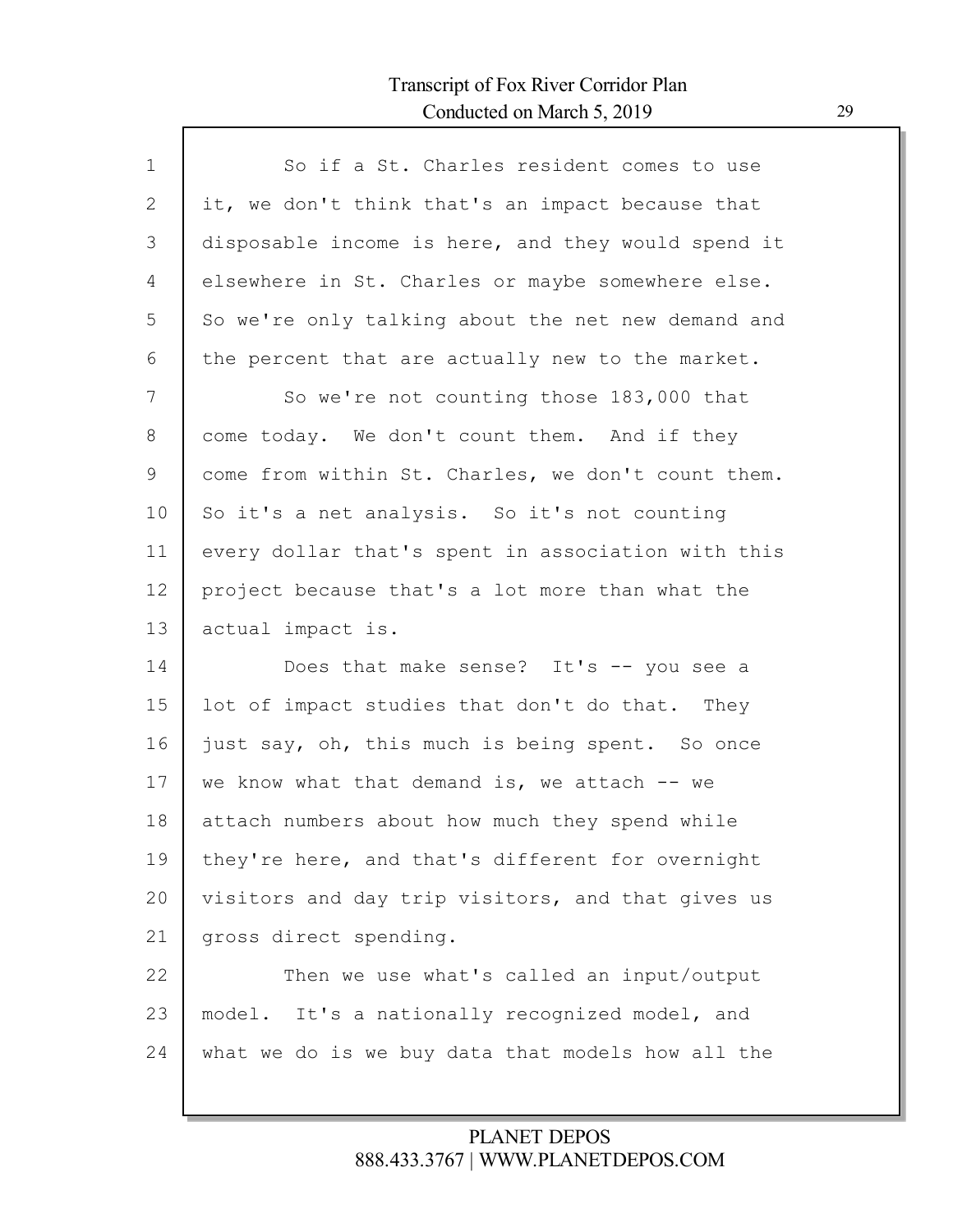Г

| $\mathbf 1$  | economic sectors in St. Charles work, what's the   |
|--------------|----------------------------------------------------|
| $\mathbf{2}$ | relationship between them. So if you spend a       |
| 3            | dollar in hospitality, how does that affect the    |
| 4            | other segments of the park? So it's these large    |
| 5            | tables that show all these relationships.          |
| 6            | So you bring in your gross direct spending         |
| 7            | as the input into that model, and the output is    |
| 8            | what is called net direct spending, indirect       |
| 9            | spending, and new spending. Net direct spending    |
| 10           | is if the dollar is spent here; it doesn't         |
| 11           | actually land here. So that net direct spending    |
| 12           | counts for what actually lands in St. Charles.     |
| 13           | The indirect spending is the business              |
| 14           | spending that's associated with it. So let's say   |
| 15           | someone goes to a restaurant and they buy a meal.  |
|              |                                                    |
| 16           | That restaurant has to buy food and supplies. To   |
| 17           | the extent that that's bought in St. Charles,      |
| 18           | that's consider an indirect spending estimate, and |
| 19           | it happens in a lot of different sectors of the    |
| 20           | economy.                                           |
| 21           | And then induced spending is the new income        |
| 22           | that's generated. So the waiter or waitress,       |
| 23           | server that has more income as a result of that    |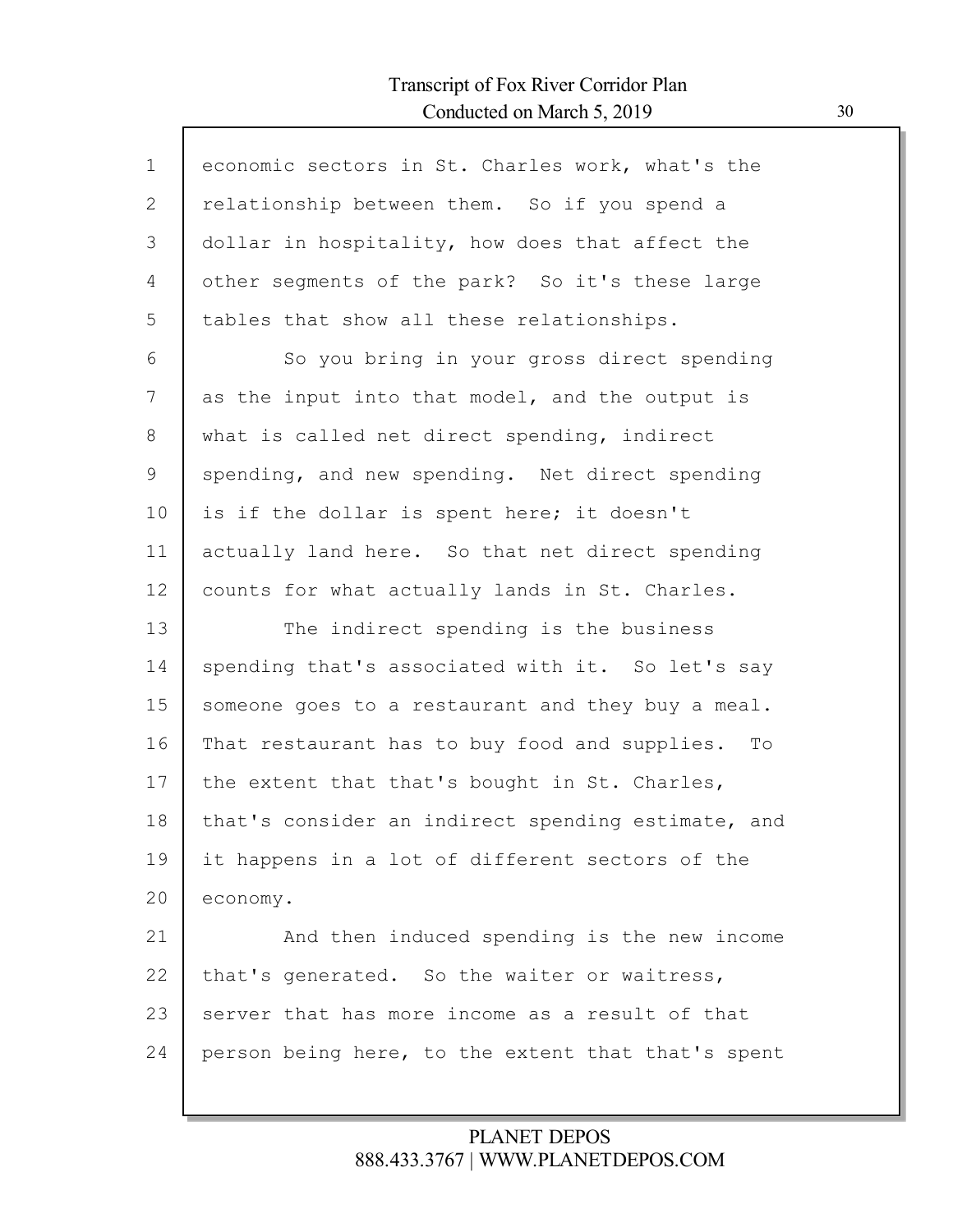| $\mathbf{1}$ | in St. Charles, that's induced spending and that     |
|--------------|------------------------------------------------------|
| 2            | flows to the economy.                                |
| 3            | So we get total impacts to the sum of those          |
| 4            | three, net direct, indirect, and new spending.       |
| 5            | Also, this model tells us how much labor which you   |
| 6            | need to support that spending. So if you spend       |
| 7            | X number of dollars at a restaurant, or the          |
| 8            | restaurant has X dollar amount of output, we know    |
| 9            | how much labor is associated with it, what's the     |
| 10           | labor for that output. So we generate an estimate    |
| 11           | of full-time equivalent jobs associated with it.     |
| 12           | So that's the method we used. So here's              |
| 13           | what we think is the new visitation by these         |
| 14           | different -- we have overnight whitewater visitors.  |
| 15           | Some whitewater people, they camp, so they have a    |
| 16           | different profile than those who use hotels, so we   |
| 17           | separated those people out. Then we have about       |
| 18           | 1500 whitewater day-trippers that are net new to     |
| 19           | the market. Most of the recreational channels are    |
| 20           | going to be local people, so there's not a lot of    |
| 21           | net new in that compared to the overall utilization. |
| 22           | And then we have shore users that are day-trippers,  |
| 23           | that are boaters, and so on, and that's about 800.   |
| 24           | And then trail users, we have a couple hundred       |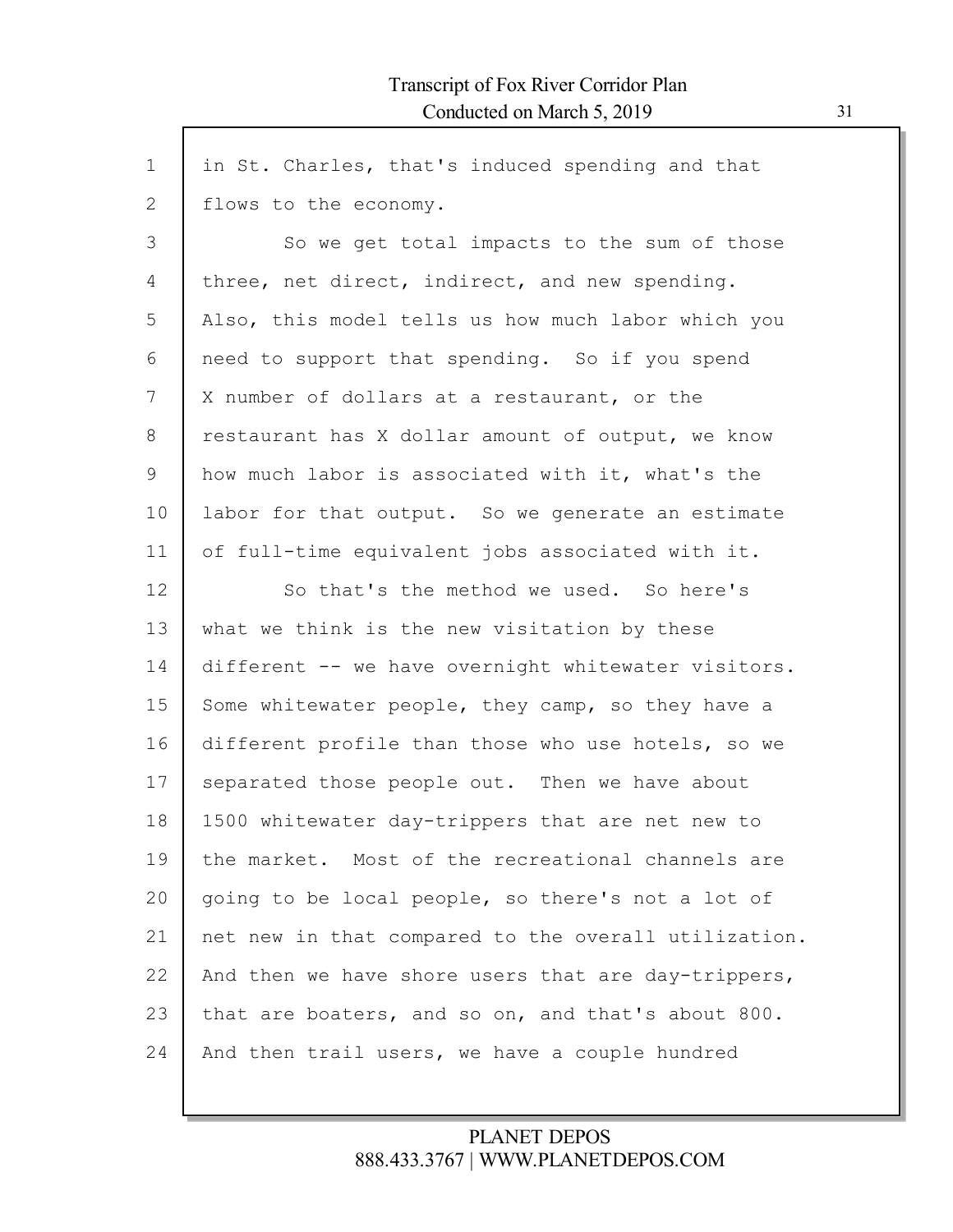1 that are new trail users.

| $\overline{2}$ | So that's new visitation that goes into            |
|----------------|----------------------------------------------------|
| 3              | the model, and these are the spending parameters.  |
| 4              | So if it's an overnight visitor that uses a hotel, |
| 5              | they spend about 170 bucks a day; if they camp,    |
| 6              | they spend about 88 bucks a day and so forth.      |
| 7              | We're able to generate these numbers from various  |
| 8              | other studies. There was an economic impact from   |
| 9              | a whitewater park in Cascade, Iowa, in Trails for  |
| 10             | Illinois that gave us some spending data. So we    |
| 11             | used those sources and adjusted them for the cost  |
| 12             | of living in St. Charles.                          |
| 13             | We have gross direct spending of about             |
| 14             | 1.6 million annually that would occur, again,      |
| 15             | stabilized.                                        |
| 16             | VICE CHAIRMAN KESSLER: Can I ask --                |
| 17             | you're talking about gross direct spending. Is     |
| 18             | that gross direct margin?                          |
| 19             | MR. HAZINSKI: No. That's gross before              |
| 20             | that, yeah.                                        |
| 21             | So if we go on, the net direct is 775,000.         |
| 22             | The net direct, plus the indirect, plus induced is |
| 23             | about 1.3 million a year. So in order to produce   |
| 24             | 1.3 million of spending in all those different     |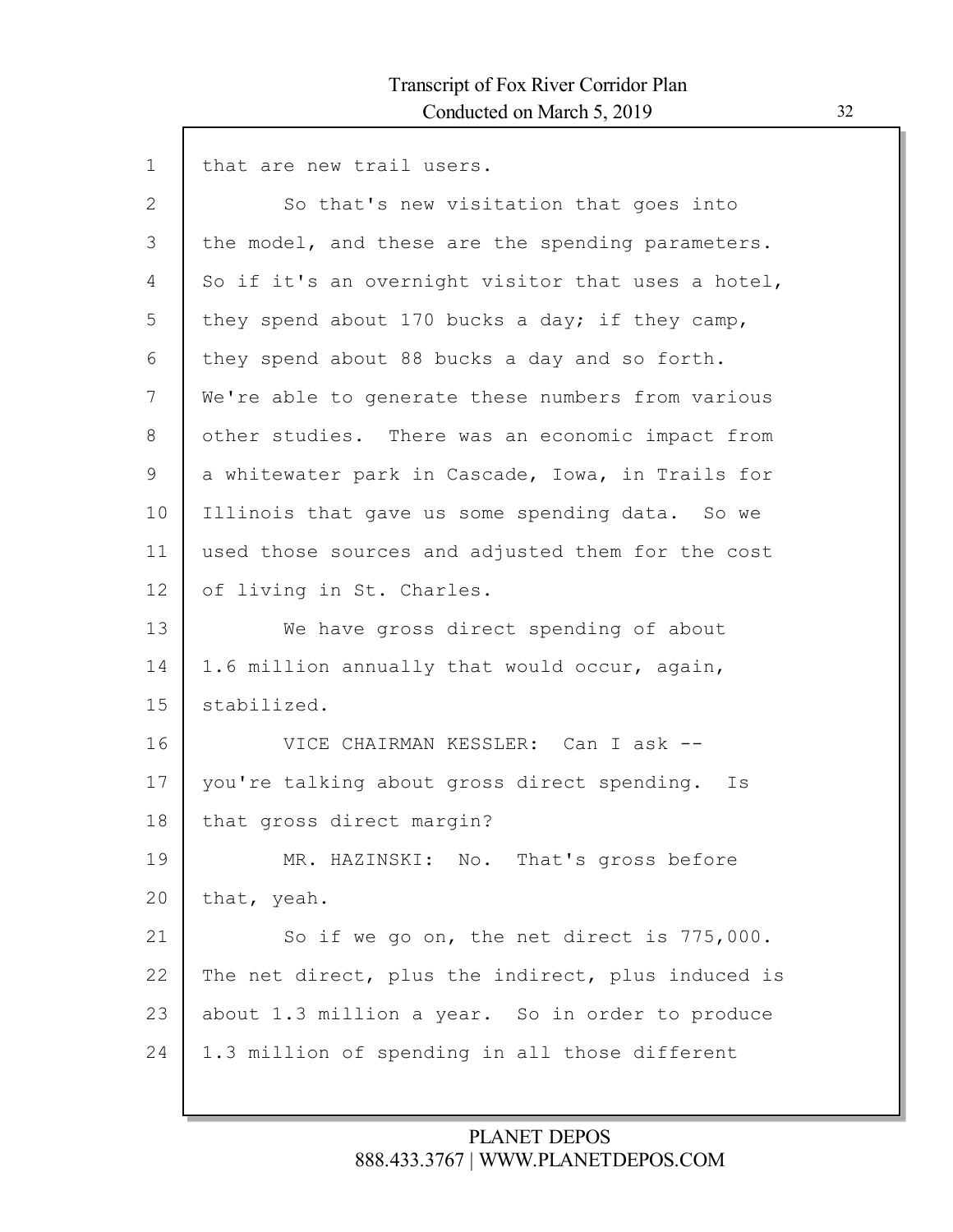| $\mathbf{1}$ | sectors of the economy, you need about 15 -- and   |
|--------------|----------------------------------------------------|
| 2            | the full-time equivalent jobs associated with that |
| 3            | would be 15. You're going to have more jobs        |
| 4            | associated with running this thing than 15, but,   |
| 5            | again, these are net. Some jobs are here anyway    |
| 6            | because the park is already being utilized. So     |
| 7            | there's many more jobs associated with the         |
| 8            | project, but this is what's new.                   |
| 9            | And then we also looked at fiscal impacts.         |
| 10           | Since part of fiscal impacts involves property     |
| 11           | taxes, I'm going to ask Anthony to go into some    |
| 12           | property tax analysis that we did.                 |
| 13           | So we have 3 percent sales tax between the         |
| 14           | local sales and use tax home rules tax, then       |
| 15           | alcohol tax, local fuel, and hotel tax, all those  |
| 16           | impacts. So, again, it's, you know, a fairly       |
| 17           | small fiscal impact because we're looking at a tax |
| 18           | base that's very small in a lot of these different |
| 19           | taxes.                                             |
| 20           | So that's -- that's the spending impact.           |
| 21           | I think you should view that as one slice of the   |
| 22           | economic impact of this project. So I'm going to   |
| 23           | ask Anthony to come up -- so we had to ask         |
| 24           |                                                    |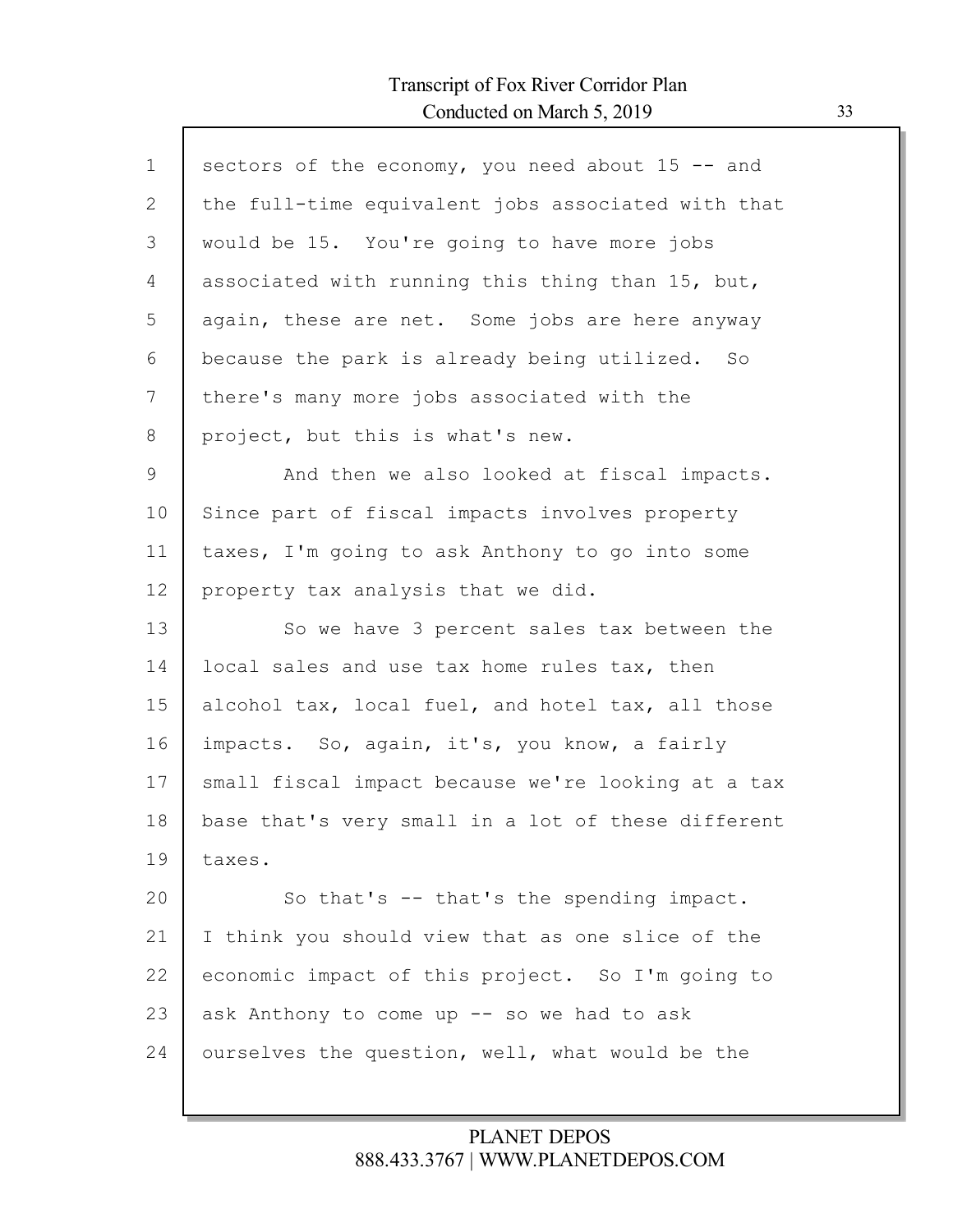Г

| $\mathbf{1}$ | impact? We looked at all these other parks, and      |
|--------------|------------------------------------------------------|
| 2            | they said there was tremendous impact on surrounding |
| 3            | development. So we had to ask ourselves, what is     |
| 4            | the potential impact on surrounding development?     |
| 5            | So I'd like Anthony to walk us through that          |
| 6            | analysis. He's done a lot of really great work.      |
| 7            | MR. DAVIS: All right. Thank you. Hello               |
| 8            | everyone. I hope everyone is enjoying their night.   |
| 9            | So we looked at the impact that this could           |
| 10           | have on property tax and property tax collections    |
| 11           | in the downtown area. What you'll see is the area    |
| 12           | that we focused on that was -- working with Rita     |
| 13           | and Russ, that was the boundary and area they        |
| 14           | wanted us to look at the impacts. It's the most      |
| 15           | immediate area to the development, and so we         |
| 16           | identified 150 parcels within that region.           |
| 17           | We zoned those areas, each individual                |
| 18           | parcel, but how they're used, mixed use, parking,    |
| 19           | residential, retail, et cetera. So looking at        |
| 20           | those 150 parcels we identified 51 that in our       |
| 21           | opinion were underutilized and would gain the most   |
| 22           | in utility and taxable value for redevelopment.      |
| 23           | And we acknowledged that some of those were          |
| 24           | surface parking lots that are currently publicly     |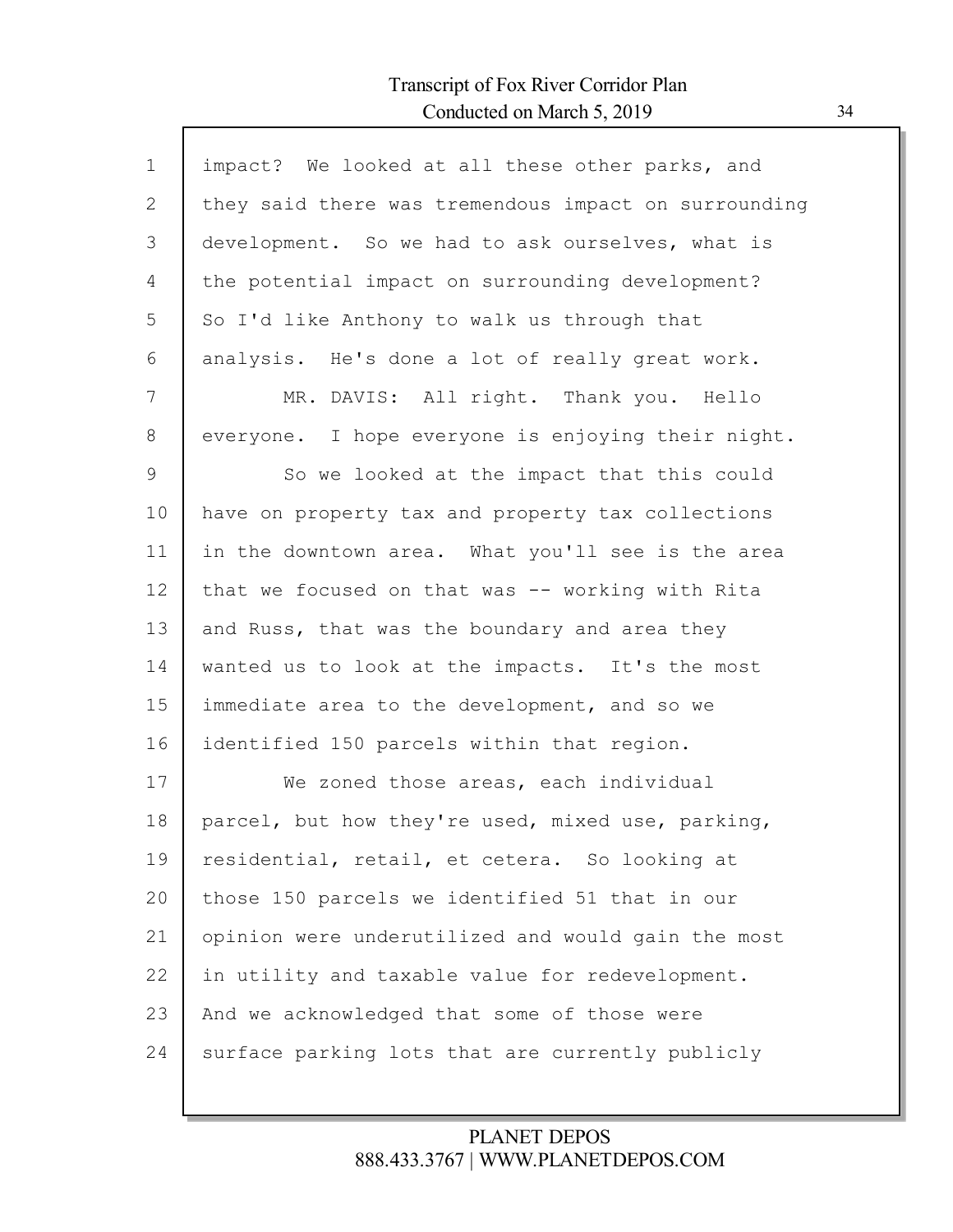| $\mathbf 1$ | owned, and so to replace those lost spots we          |
|-------------|-------------------------------------------------------|
| 2           | reserved nine parcels for multilevel parking that     |
| 3           | could replace the surface lots. We worked with        |
| 4           | Russ to identify those locations.                     |
| 5           | So here's a map of the parcels. The green             |
| 6           | ones -- I'm sorry -- let's go back. So                |
| 7           | 51 underutilized parcels and 13 we did not            |
| 8           | consider in the analysis because they were too        |
| 9           | small; they're currently used for public utility      |
| 10          | and will not be replaced easily, so those were        |
| 11          | removed from the analysis. So we're left with         |
| 12          | 38 parcels that we identified as being underutilized. |
| 13          | That was either because they are old, they're         |
| 14          | surface parking, or they could be enclosed into       |
| 15          | the development. You see in yellow those are the      |
| 16          | multilevel parking structures or possible             |
| 17          | locations of those. And then the black zones are      |
| 18          | the fully utilized parcels.                           |
| 19          | So that is how those parcels are used.                |
| 20          | The 38 parcels are to the right. The 150 are to       |
| 21          | the left. You can see most of the underutilized       |
| 22          | parcels are parking lots currently, but in terms      |
| 23          | of the actual size of the acreage there's also a      |
| 24          | relatively large portion of retail and restaurants    |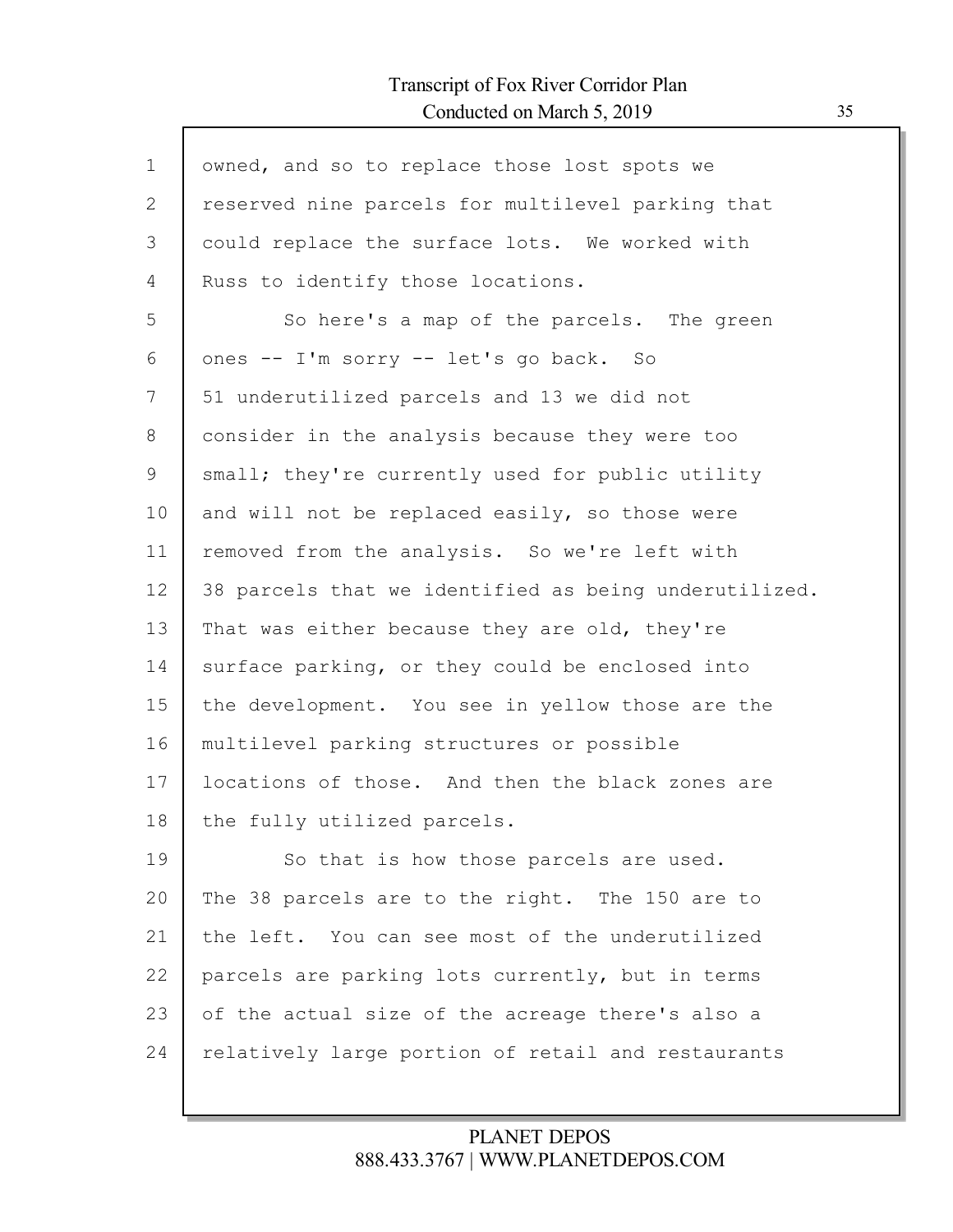$\Gamma$ 

| $\mathbf 1$  | and that could be redeveloped.                     |
|--------------|----------------------------------------------------|
| $\mathbf{2}$ | So of the 38 underutilized parcels we              |
| 3            | identified and kept in our analysis, 25 are        |
| 4            | privately owned and 13 are publicly owned. The     |
| 5            | private ones are in green. The municipal or        |
| 6            | publicly owned ones are in blue. And this is       |
| 7            | through conversations with some business owners    |
| 8            | and with the City to identify what would be open   |
| 9            | potentially for redevelopment. And, once again,    |
| 10           | the multilevel parking is in the yellow.           |
| 11           | And so we first looked at what the market          |
| 12           | value has been in St. Charles in the past          |
| 13           | four years. As you can see, it's been relatively   |
| 14           | flat. It's gained about a million in four years'   |
| 15           | time.                                              |
| 16           | So what we decided was, okay, we have these        |
| 17           | 38 parcels that have a certain amount of acreage,  |
| 18           | and we want them to be developed to downtown       |
| 19           | standard. So of the 67 fully utilized parcels in   |
| 20           | the larger 150-parcel area, we averaged the market |
| 21           | value as assessed by the Kane County assessor.     |
| 22           | So we said if there are 14 acres of fully          |
| 23           | utilized land in the downtown area, and the total  |
| 24           | market value of those parcels is about 40 million, |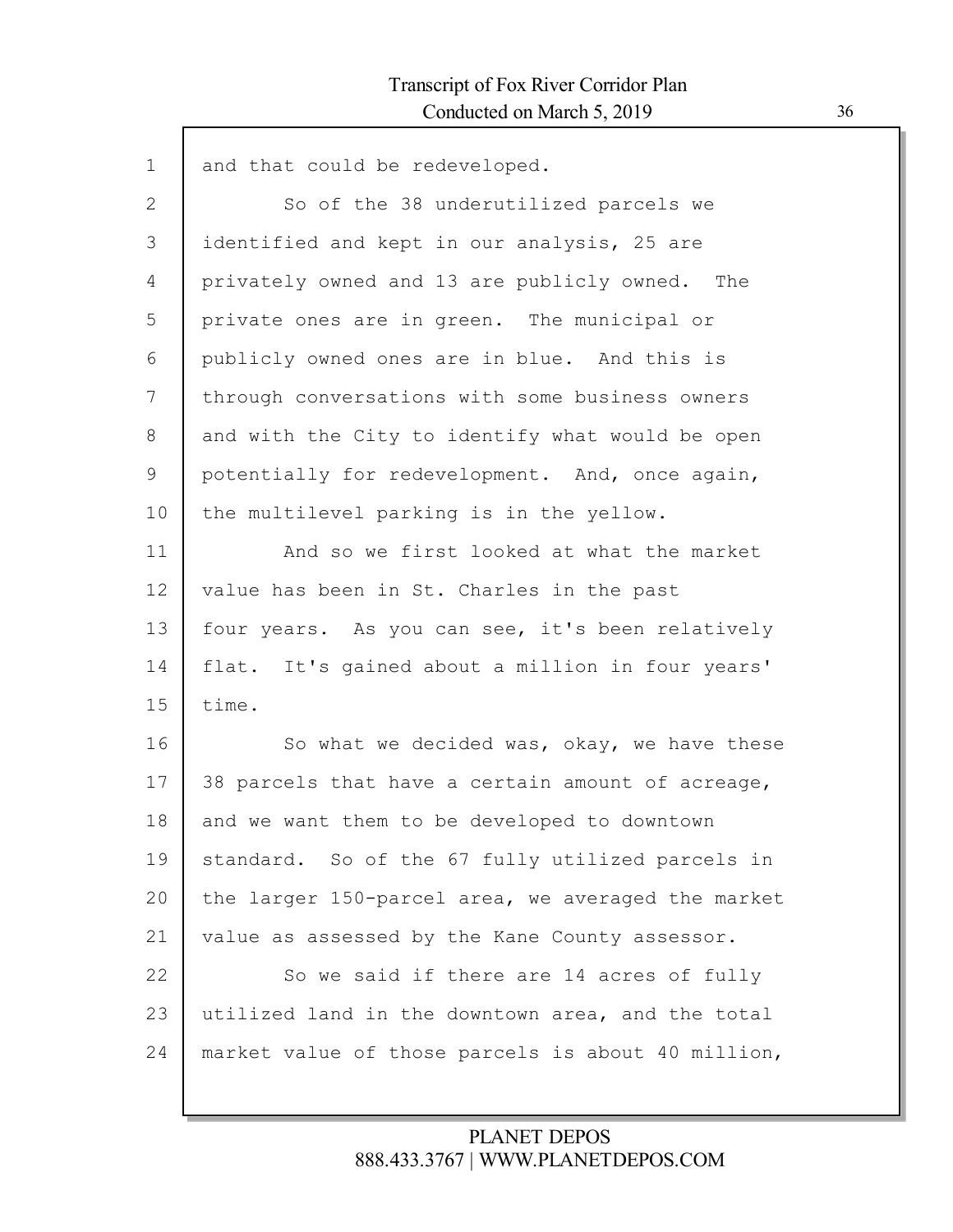Г

| $\mathbf{1}$ | the per-acre market value is 2.8. So if we          |
|--------------|-----------------------------------------------------|
| 2            | substitute that value for market value for the      |
| 3            | underutilized parcels, which as you can see, the    |
| 4            | market value is much lower for the privately owned  |
| 5            | and zero for the municipally owned because they     |
| 6            | don't have any accessed value, if we replaced       |
| 7            | those per-acre market values for the underutilized, |
| 8            | that would be a potential gain in development in    |
| 9            | these 150 parcels.                                  |
| 10           | So as you can see, we also found the                |
| 11           | taxable value of the property taxes collected.      |
| 12           | And so this is how we calculated the estimated      |
| 13           | change in market value for a development that       |
| 14           | could potentially happen because of this project.   |
| 15           | So the projected market value per acre would stay   |
| 16           | the same for the fully utilized parcels of          |
| 17           | 2.8 million, and if we replaced the market value    |
| 18           | for the underutilized parcels, the privately owned  |
| 19           | parcels would gain in value by approximately        |
| 20           | 14 million, and the municipally owned parcels       |
| 21           | would gain value of about 16 million, for a total   |
| 22           | gain of 30 million projected.                       |
| 23           | So we did the same type of analysis with            |
| 24           | the property tax collections. We looked at how      |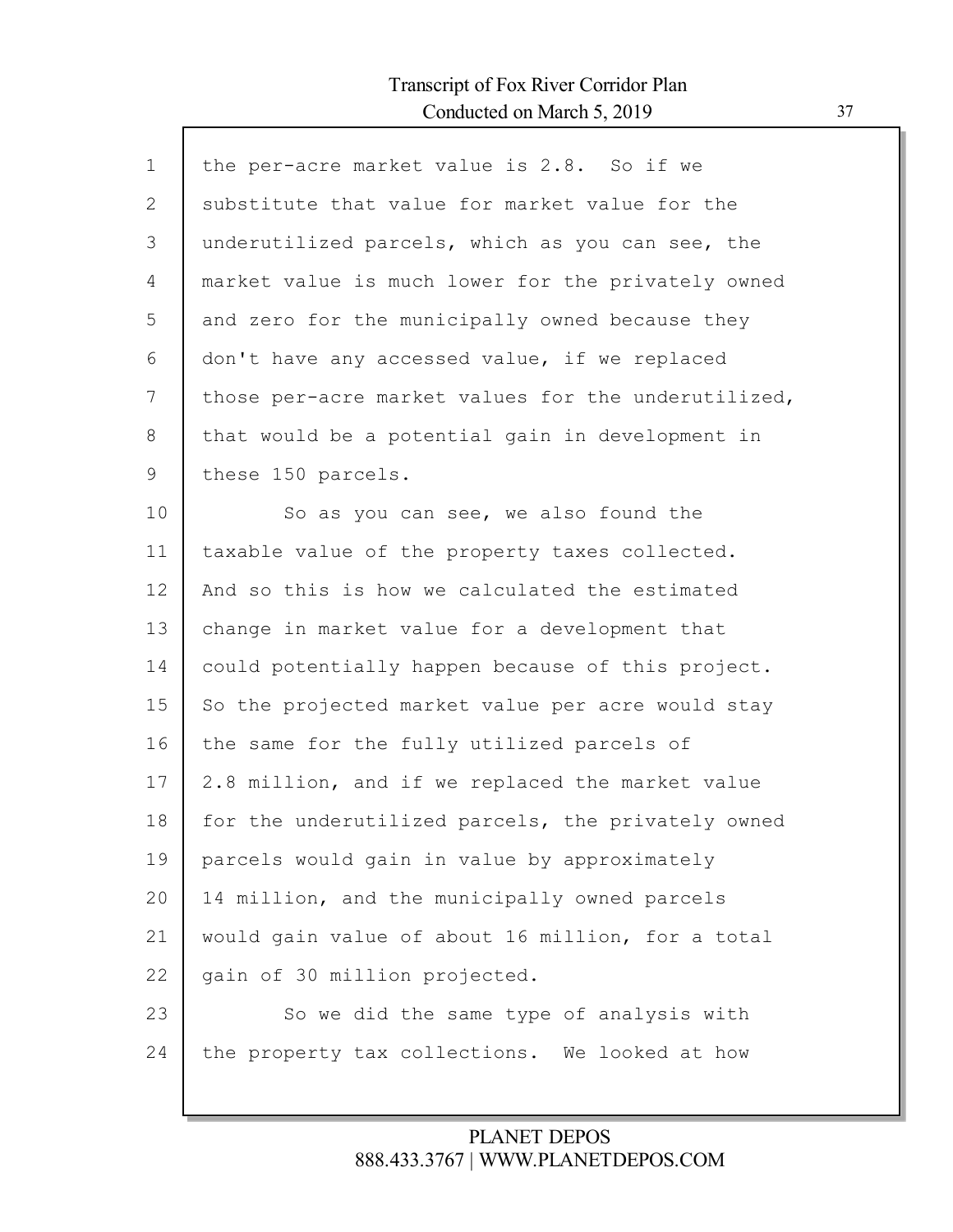$\mathsf{l}$ 

| $\mathbf 1$ | much you collect per acre for the fully utilized   |
|-------------|----------------------------------------------------|
| 2           | parcels and projected that on the two sets of      |
| 3           | underutilized parcels, and we found that the gain  |
| 4           | would be approximately a million dollars in        |
| 5           | property tax collections.                          |
| 6           | Of course, the property tax is levied by,          |
| 7           | I think it's 12 different entities in St. Charles, |
| 8           | and so we broke out the total increase in          |
| 9           | collections by which district would get the most.  |
| 10          | The school district, of course, gets the larger    |
| 11          | amount, and the city and parks, which were the     |
| 12          | two areas we were asked to focus on, would gain    |
| 13          | about 150 million in collections.                  |
| 14          | I'd just like to note that the total you           |
| 15          | see there is different than the total we showed    |
| 16          | you earlier just because of rounding errors, so    |
| 17          | please ignore that total and use the 980 instead.  |
| 18          | So this then shows that if we projected            |
| 19          | the market values as we did what would happen      |
| 20          | compared to 2017. You see a lot of the gain is in  |
| 21          | municipal and parks because they didn't have any   |
| 22          | value, so that's going to be a lot of the          |
| 23          | 30 million, but also gain a lot of retail and      |
| 24          | especially in parking because those went from      |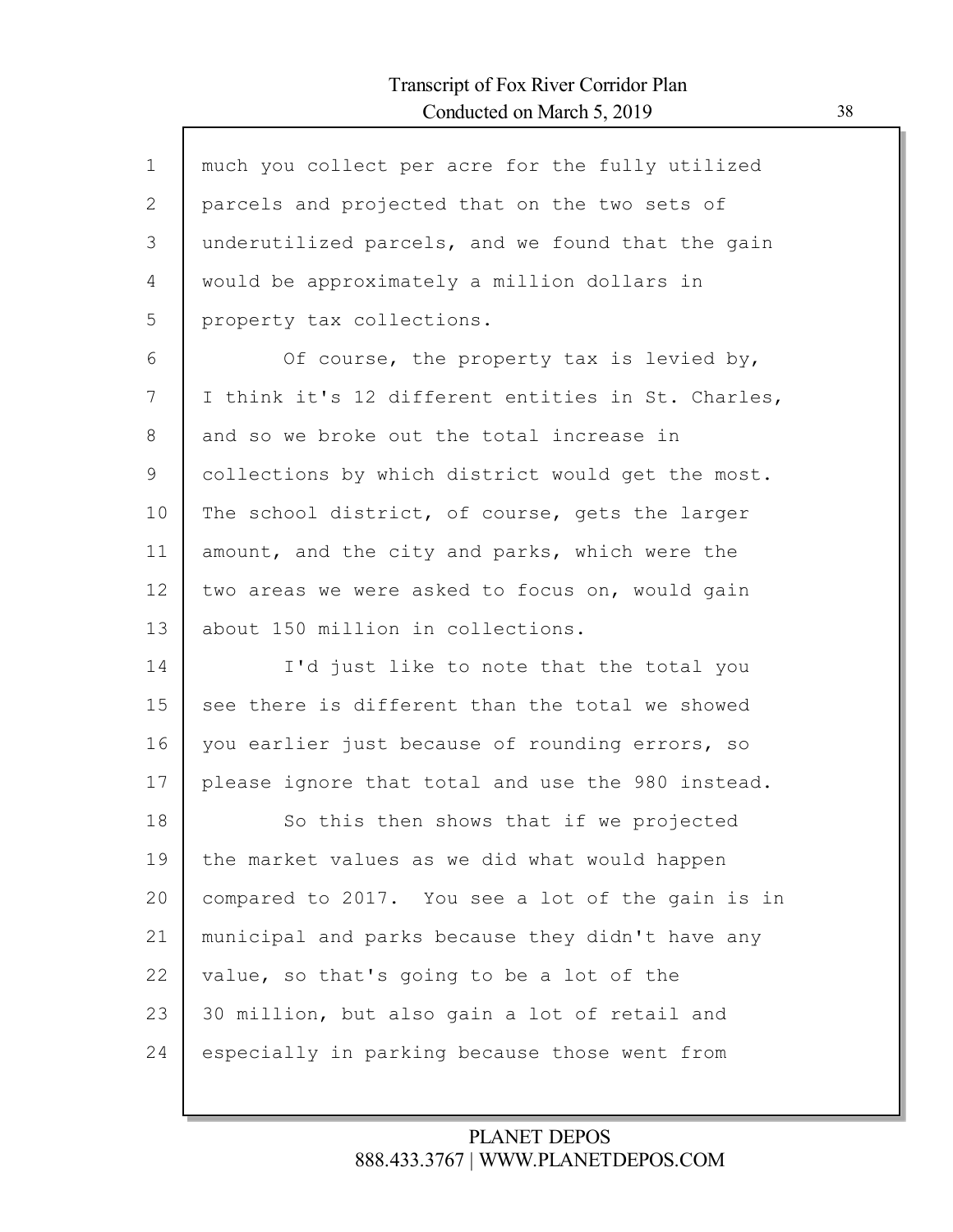| $\mathbf 1$  | municipally owned to privately owned.                 |
|--------------|-------------------------------------------------------|
| $\mathbf{2}$ | So here's our summary. If you include                 |
| 3            | property tax gain, as well as the fiscal impact       |
| 4            | with the economic impact, you get about 1.2 million   |
| 5            | in economic impact, and a little over 1 million in    |
| 6            | fiscal impact.                                        |
| 7            | Any questions?                                        |
| 8            | MEMBER VARGULICH: Without getting into                |
| 9            | all the maps, did your analysis take into account     |
| 10           | that many of these parcels are technically in the     |
| 11           | 100-year floodplain?                                  |
| 12           | MR. HAZINSKI: The floodplain issue came               |
| 13           | up, and we actually have to defer to WBK Engineering. |
| 14           | My understanding is that the -- this probably         |
| 15           | would actually reduce the floodplain, the size of     |
| 16           | it potentially. So we -- we assumed that all these    |
| 17           | parcels were developable and that the floodplain      |
| 18           | change would actually be an improvement. So it        |
| 19           | did factor into our analysis.                         |
| 20           | MEMBER VARGULICH: Does that mean that the             |
| 21           | City and/or this project is going to initiate a       |
| 22           | formal process of going through the LOMRs, and        |
| 23           | CLOMRs, and all that stuff?                           |
| 24           | MR. COLBY: I can speak to the floodplain              |
|              |                                                       |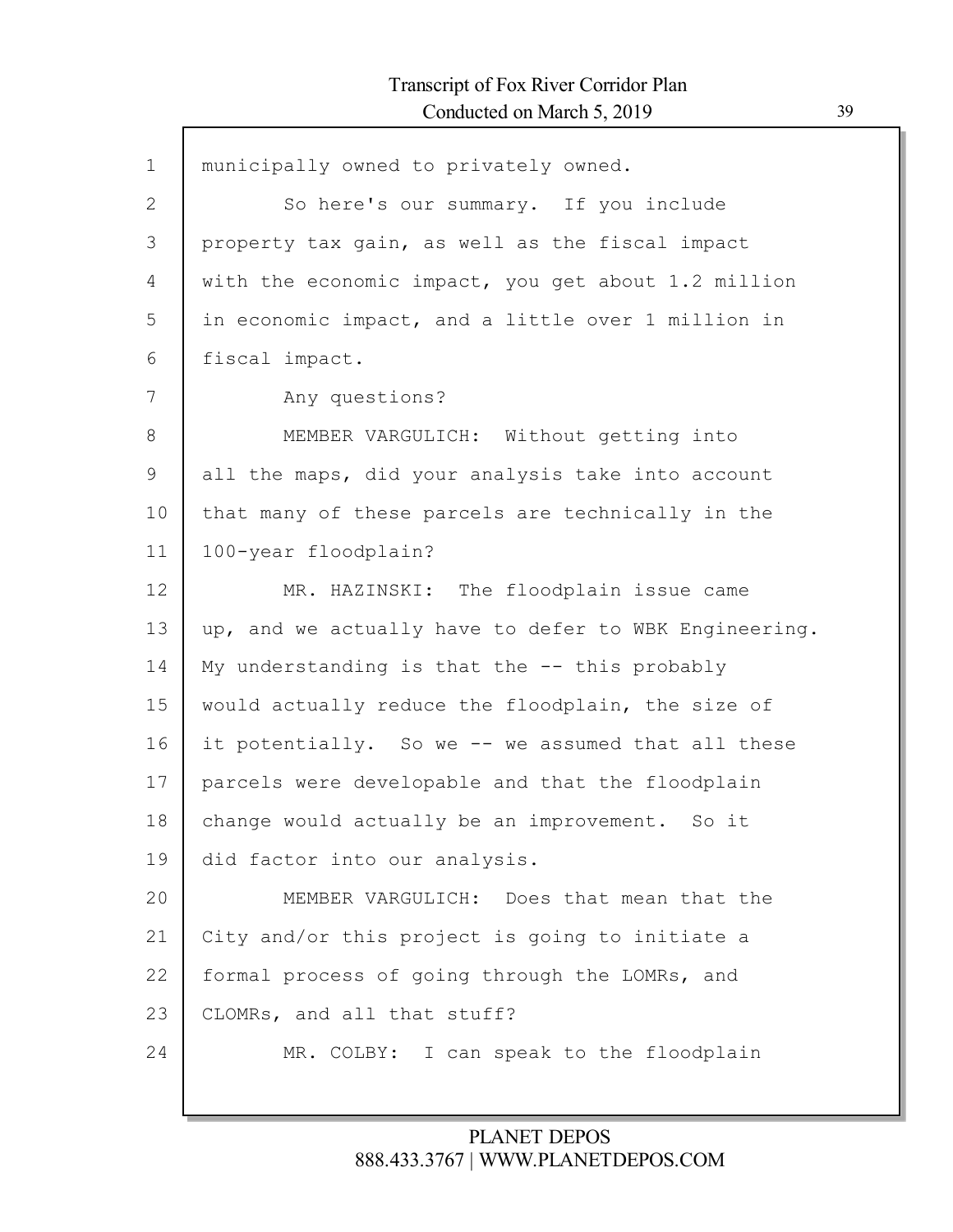1 issues.

| $\mathbf{2}$   | I know, Peter, you did ask about this at           |
|----------------|----------------------------------------------------|
| 3              | the previous meeting, and we weren't sure if       |
| 4              | WBK had prepared that analysis. They have prepared |
| 5              | some preliminary maps to show the area of property |
| 6              | that would likely be removed from the floodplain   |
| 7              | based on the existing topography that's out there  |
| 8              | today. Obviously, depending on the extent of how   |
| $\overline{9}$ | the topography is modified adjacent to the river   |
| 10             | along the project could change the boundaries      |
| 11             | of that.                                           |
| 12             | So I think for the purposes of this                |
| 13             | analysis our assumptions are that most of the      |
| 14             | parcels that are -- exist today that some of them  |
| 15             | are in the floodplain, some are out. They all      |
| 16             | could be developable, and the area of floodplain   |
| 17             | if it needs to be relocated would likely be        |
| 18             | relocated in conjunction with the project and      |
| 19             | incorporated into the project in some manner.      |
| 20             | That's an assumption that there may be             |
| 21             | some additional costs to construct within the      |
| 22             | project to be able to accomplish that, but based   |
| 23             | on the preliminary analysis that WBK did, the      |
| 24             | impact is that it's a significant enough area that |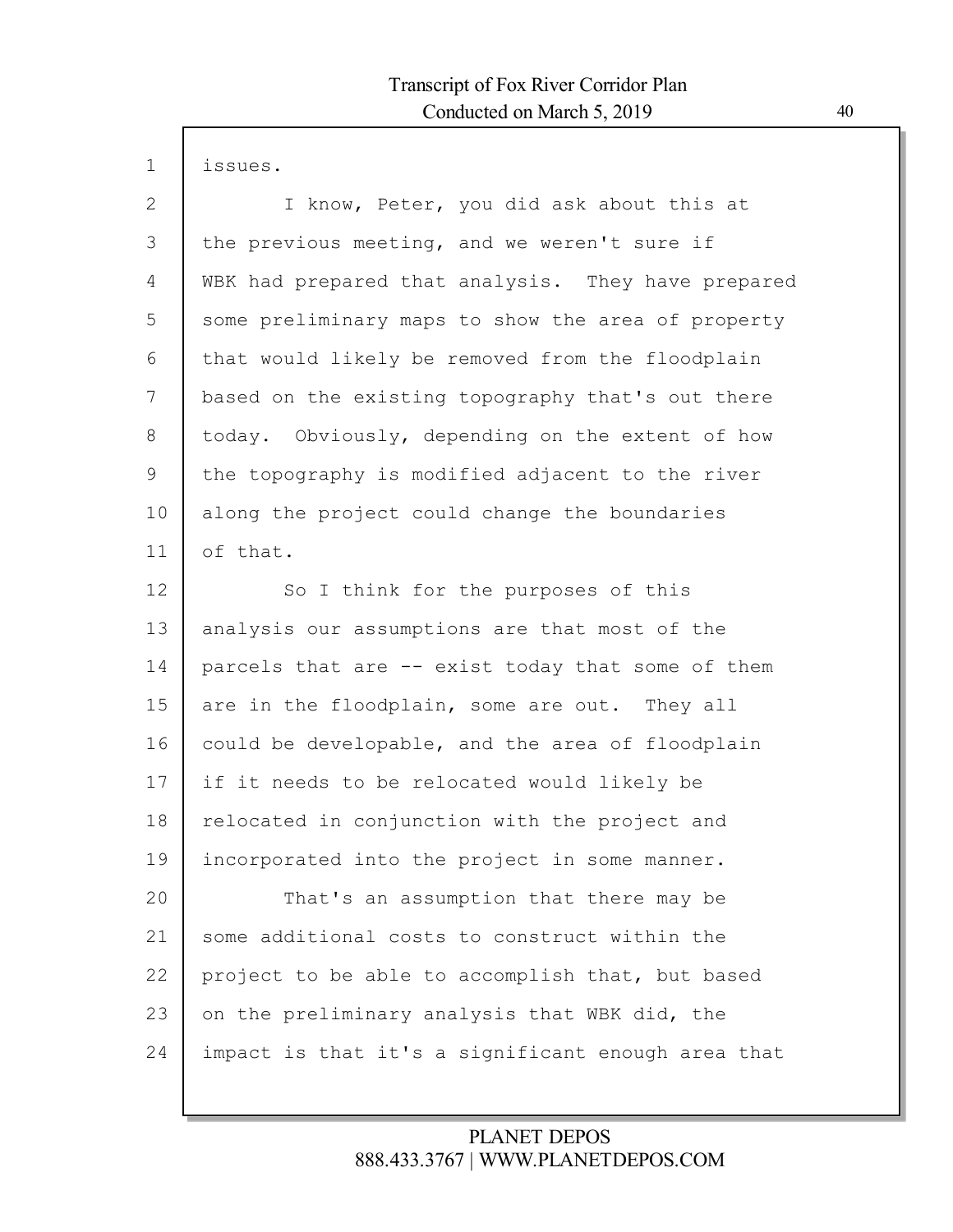$\mathsf{l}$ 

| $\mathbf 1$ | it may be able to accommodate those remaining      |
|-------------|----------------------------------------------------|
| 2           | floodplain areas in some of the site design        |
| 3           | features of both this project or if there's a      |
| 4           | corridor along the State Street Creek, for         |
| 5           | example, it can be worked into the open space      |
| 6           | layout of however the parcels may be redeveloped.  |
| 7           | MR. HAZINSKI: I just want to say we have           |
| 8           | a little more work to do. Actually, a couple of    |
| 9           | numbers that you saw here are slightly different   |
| 10          | than what you would see on a report. That's        |
| 11          | because we learned a little more about a couple    |
| 12          | parcels and we reclarified them. So the overall    |
| 13          | results are pretty close, but there's these little |
| 14          | refinements that we're still doing as we get more  |
| 15          | information.                                       |
| 16          | Also, part of our scope is to really address       |
| 17          | a question that many of the City Council had,      |
| 18          | which is, well, what's the cost of this thing, and |
| 19          | how do you compare that to the benefits?           |
| 20          | So in that discussion we have to talk --           |
| 21          | we have to rely on WBK Engineering, and we're      |
| 22          | going to work up some numbers on operational       |
| 23          | costs. Fortunately, maintenance of this is not a   |
| 24          | really heavy cost. Like the zip line activity,     |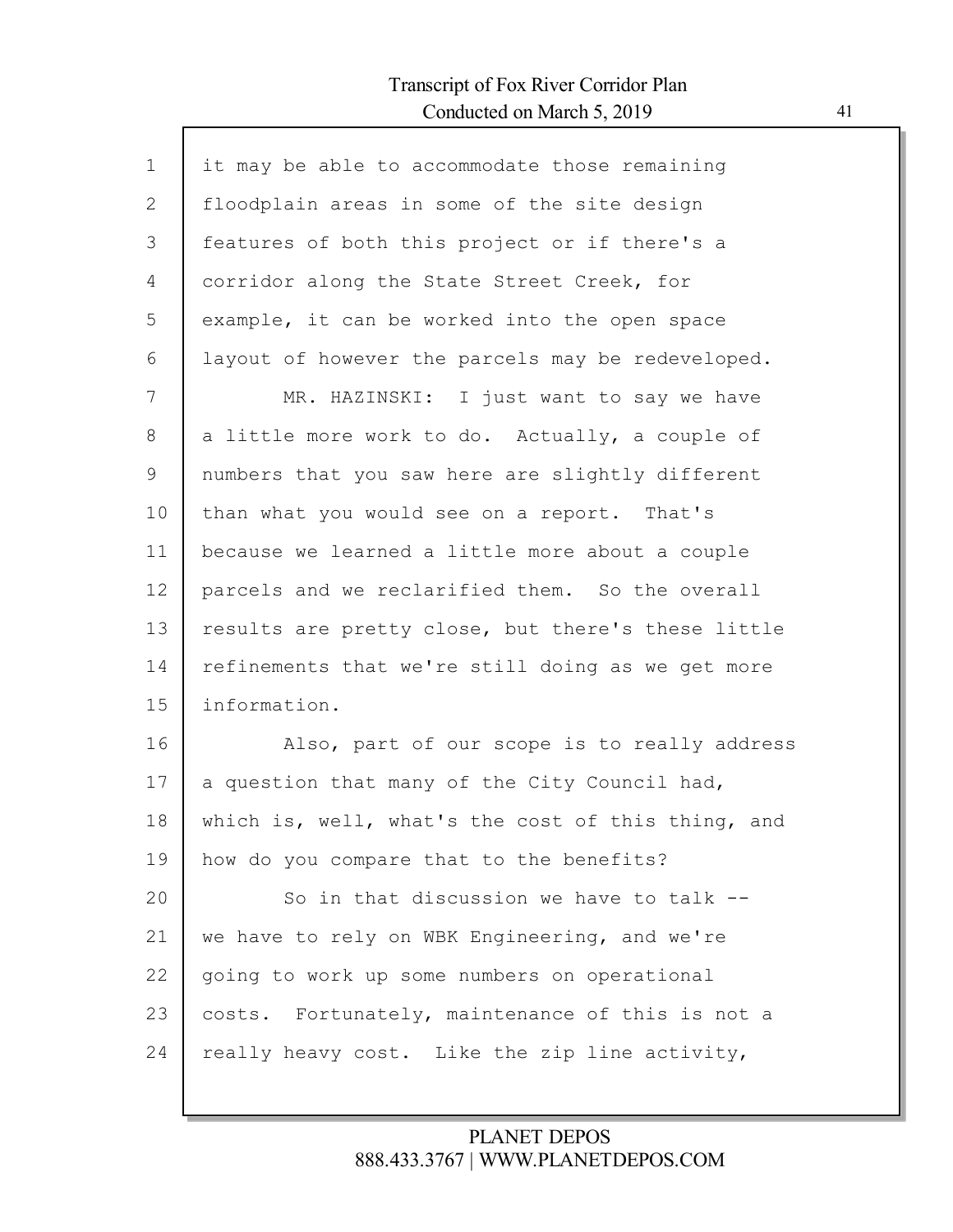Г

| that's a fairly expensive operation to run, and    |
|----------------------------------------------------|
| we've talked to other zip line operators to figure |
| out how those things are run, so we need to        |
| include those kind of operating expenses and       |
| revenues into our analysis. And then we also need  |
| to talk about in addition to the potential for     |
| redevelopment some of the intangible benefits. So  |
| it's not going to be a clear ROI investment; you   |
| invest this, you're going to get this back.        |
| That's not possible in this kind of study.         |
| This is, you know, infrastructure and it           |
| resembles -- road infrastructure also resembles    |
| park infrastructure and school infrastructure. So  |
| it's really a public amending; right? So I think   |
| in assessing -- how I would recommend assessing is |
| to think in those terms, as well, and not as a     |
| hard ROI. Because you would be contributing to     |
| your residents and their enjoyment of the city,    |
| their pride in it. You would probably attract      |
| more millennials to downtown.                      |
| There's a lot of these intangible benefits         |
| that a really great environment offers, and it     |
| really does improve the quality of life. So how    |
| do you value families coming down to use this more |
|                                                    |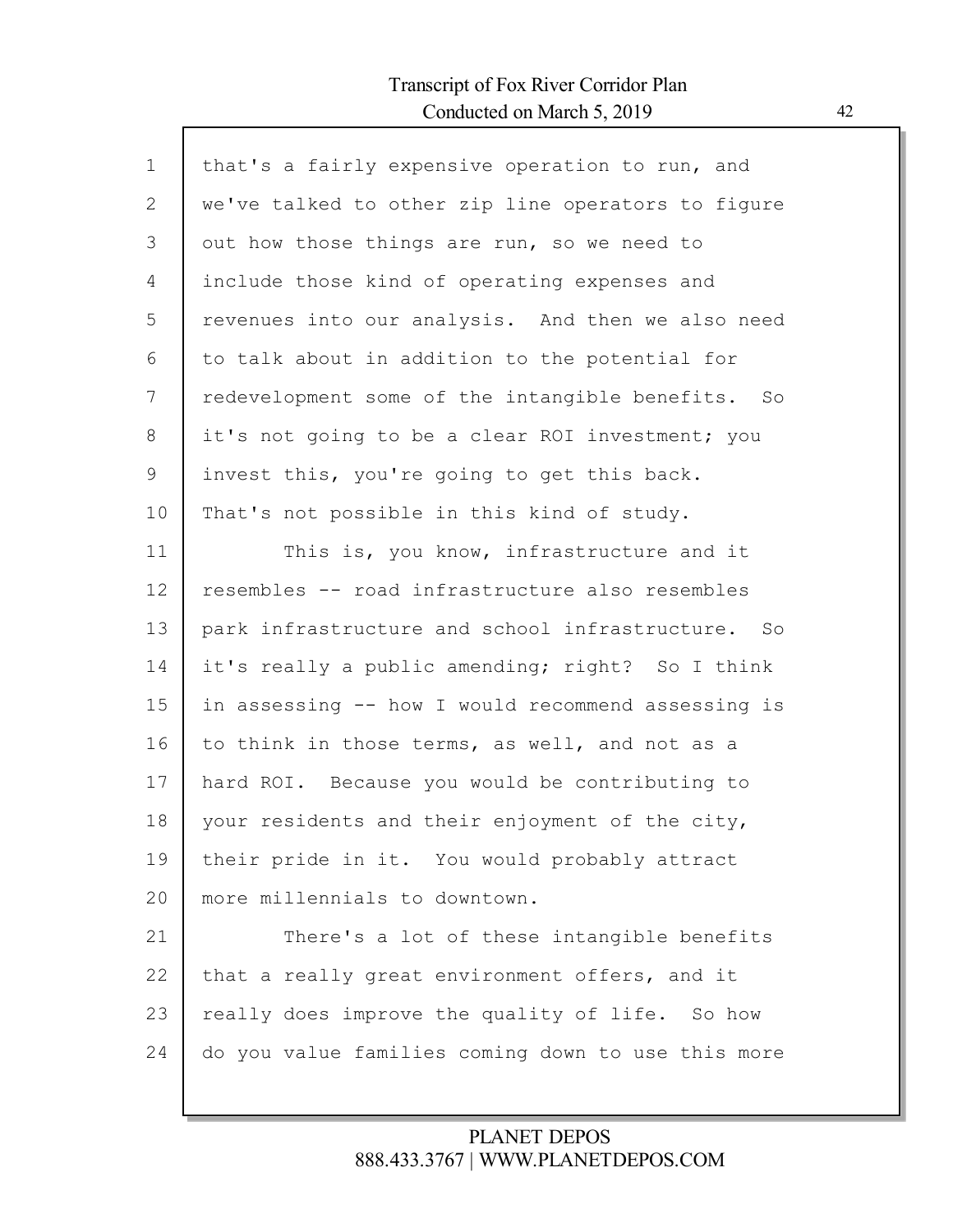| $\mathbf 1$  | frequently? How do you value larger attendance at   |
|--------------|-----------------------------------------------------|
| $\mathbf{2}$ | festivals in terms of what benefit people gain      |
| 3            | from that? How do you value the physical fitness    |
| 4            | they gain? All those things are kind of intangible  |
| 5            | benefits that I think are important to discuss but  |
| 6            | we can't really quantify.                           |
| 7            | So when we do this cost benefit analysis,           |
| 8            | it's going to include all the numbers that you've   |
| 9            | seen, plus more, but it's also going to include a   |
| 10           | discussion of the larger benefits of this project   |
| 11           | that we are not able to value.                      |
| 12           | So that's where we are at this point. We            |
| 13           | are also very receptive to comments. This is        |
| 14           | still a draft. Nothing is etched into stone here    |
| 15           | on this study, so we like input from anybody that   |
| 16           | can provide it to us to help improve the work that  |
| 17           | we do.                                              |
| 18           | CHAIRMAN WALLACE: Thank you.                        |
| 19           | Any questions, further questions?                   |
| 20           | VICE CHAIRMAN KESSLER: I would just comment         |
| 21           | that -- thank you for that. I mean, it seems        |
| 22           | pretty thorough and it is understandable when you   |
| 23           | go through it. We don't -- there's more information |
| 24           | out there that we don't have to -- we don't have    |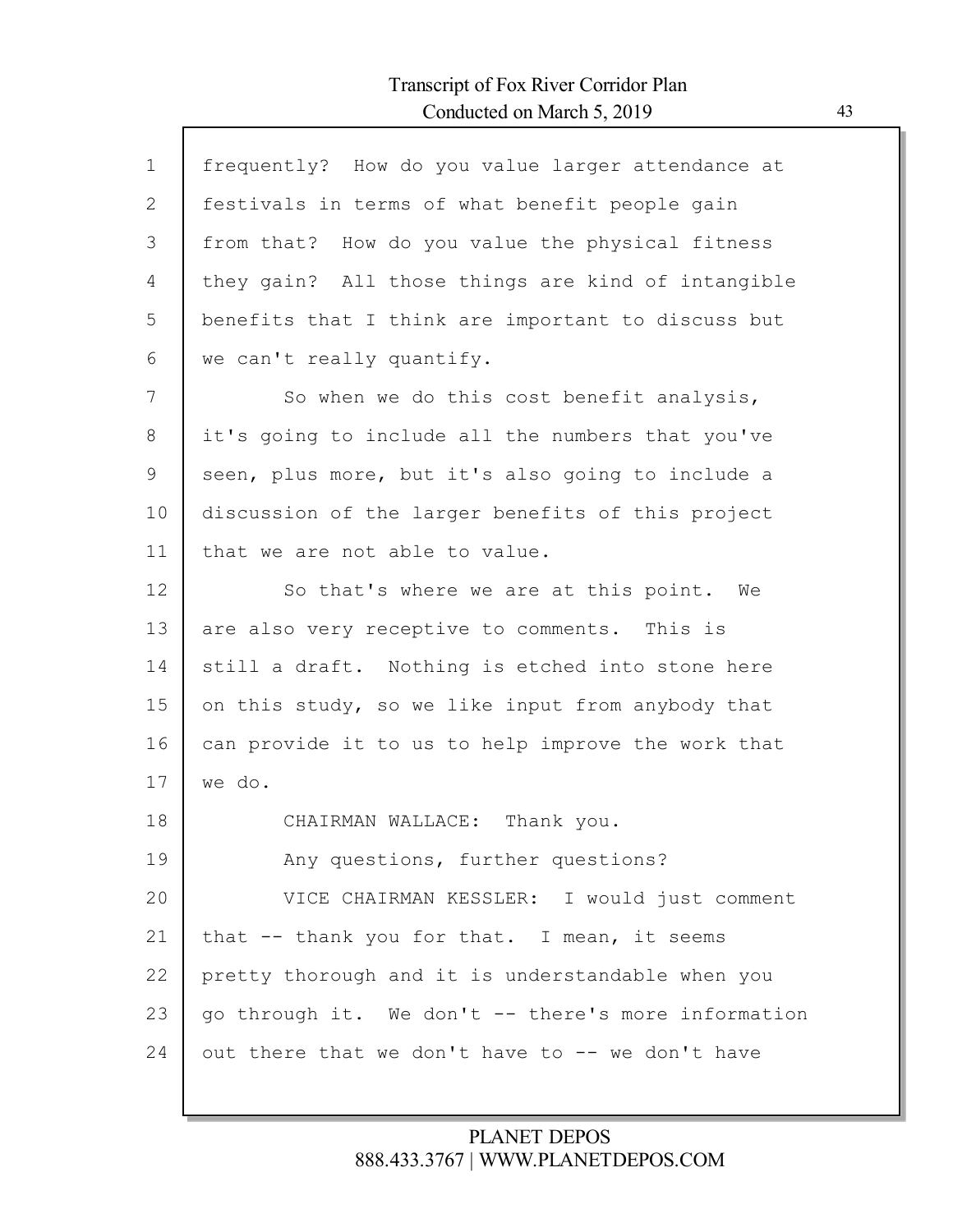| $\mathbf 1$  | anything to compare or judge this against, so it    |
|--------------|-----------------------------------------------------|
| $\mathbf{2}$ | is interesting.                                     |
| 3            | So we're looking at a total economic                |
| 4            | impact of about \$3 million and that's annually?    |
| 5            | MR. HAZINSKI: Yes.                                  |
| 6            | VICE CHAIRMAN KESSLER: So when you do a             |
| 7            | cost benefit analysis, obviously, the most          |
| 8            | important thing is what's this going to cost,       |
| 9            | what's it going to cost to build it. So I don't     |
| 10           | know if that's a good number or bad number, but it  |
| 11           | does seem thorough. So thank you for that.          |
| 12           | MR. HAZINSKI: We need to circle back with           |
| 13           | WBK Engineering and get their cost estimates.       |
| 14           | They're starting to get a little stale, and they    |
| 15           | need to bring those up to date because there's      |
| 16           | escalation in costs I'm sure.                       |
| 17           | VICE CHAIRMAN KESSLER: Do we have that?             |
| 18           | MR. HAZINSKI: There's a number floating             |
| 19           | around.                                             |
| 20           | MS. TUNGARE: There's a range.                       |
| 21           | MR. COLBY: WBK back in 2017 had provided            |
| 22           | an estimate in the range of 20- to \$22 million for |
| 23           | construction of the river park, which is            |
| 24           | essentially the portion between Main Street and     |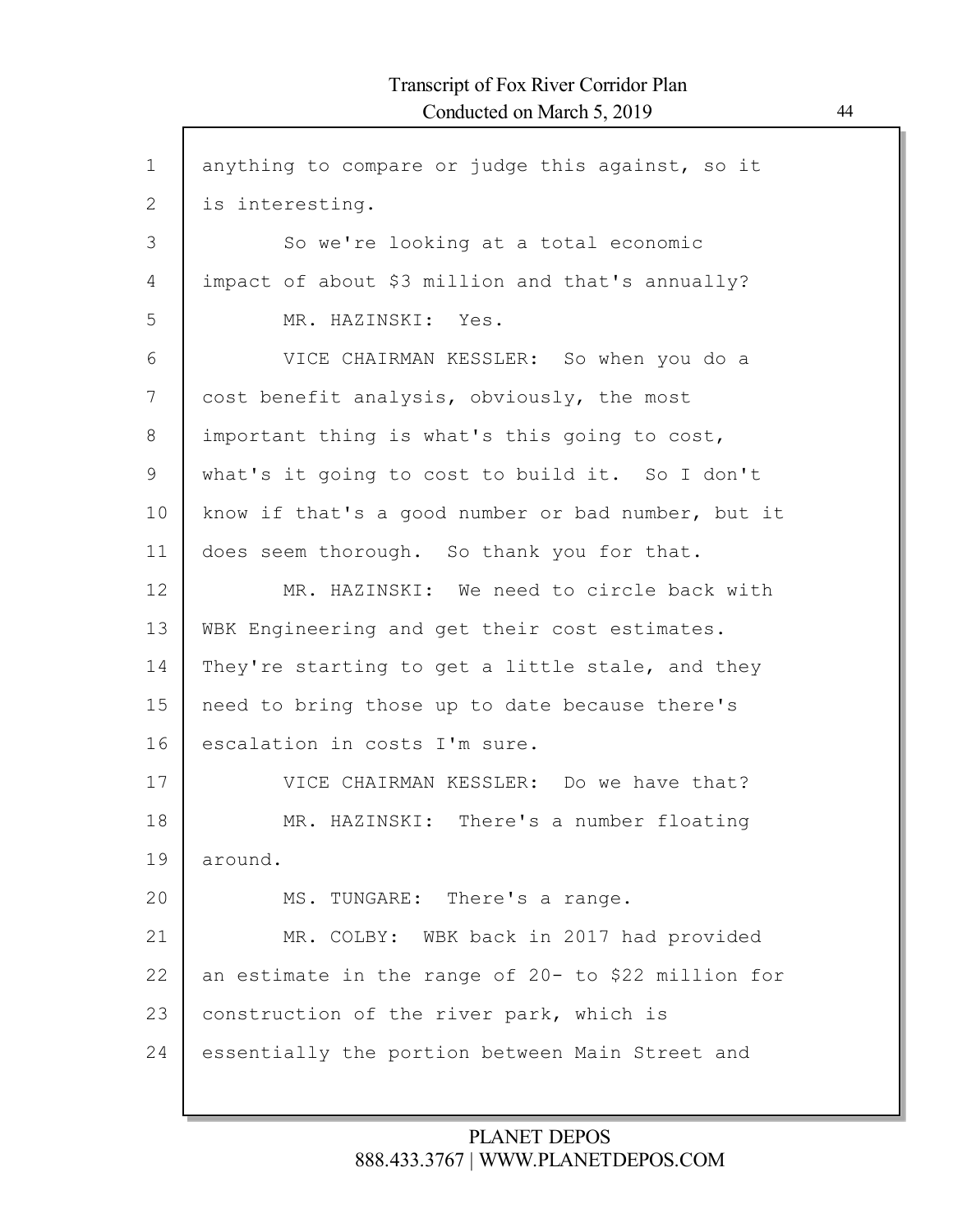| $\mathbf 1$  | the trestle.                                        |
|--------------|-----------------------------------------------------|
| $\mathbf{2}$ | VICE CHAIRMAN KESSLER: Thank you.                   |
| 3            | CHAIRMAN WALLACE: Any other questions?              |
| 4            | MEMBER VARGULICH: Is it possible for                |
| 5            | John Rabchuk to answer a couple questions?          |
| 6            | CHAIRMAN WALLACE: If he wants to.                   |
| 7            | MR. RABCHUK: John Rabchuk, 914 Ash Street           |
| 8            | here in St. Charles.                                |
| 9            | MEMBER VARGULICH: So, John, for the whole           |
| 10           | project, the whole -- let's just say from Main      |
| 11           | Street to the trestle, is it the intent that -- if  |
| 12           | the estimates are 20 to 30 million, is that the     |
| 13           | project ready to go, or are there other parts of    |
| 14           | that that WBK didn't focus on because it wasn't in  |
| 15           | what they were asked to do.                         |
| 16           | MR. RABCHUK: Well, there are other pieces           |
| 17           | to the project, bike trails, for example, we were   |
| 18           | in front of government services last week talking   |
| 19           | about the possibility of cantilevering a bike       |
| 20           | trail down Route 25 out over the river a little     |
| 21           | bit so it can come underneath Prairie Street        |
| 22           | bridge because that is so narrow. So those costs    |
| 23           | are not included in the estimate that WBK had done. |
| 24           | A big portion of the WBK costs were the             |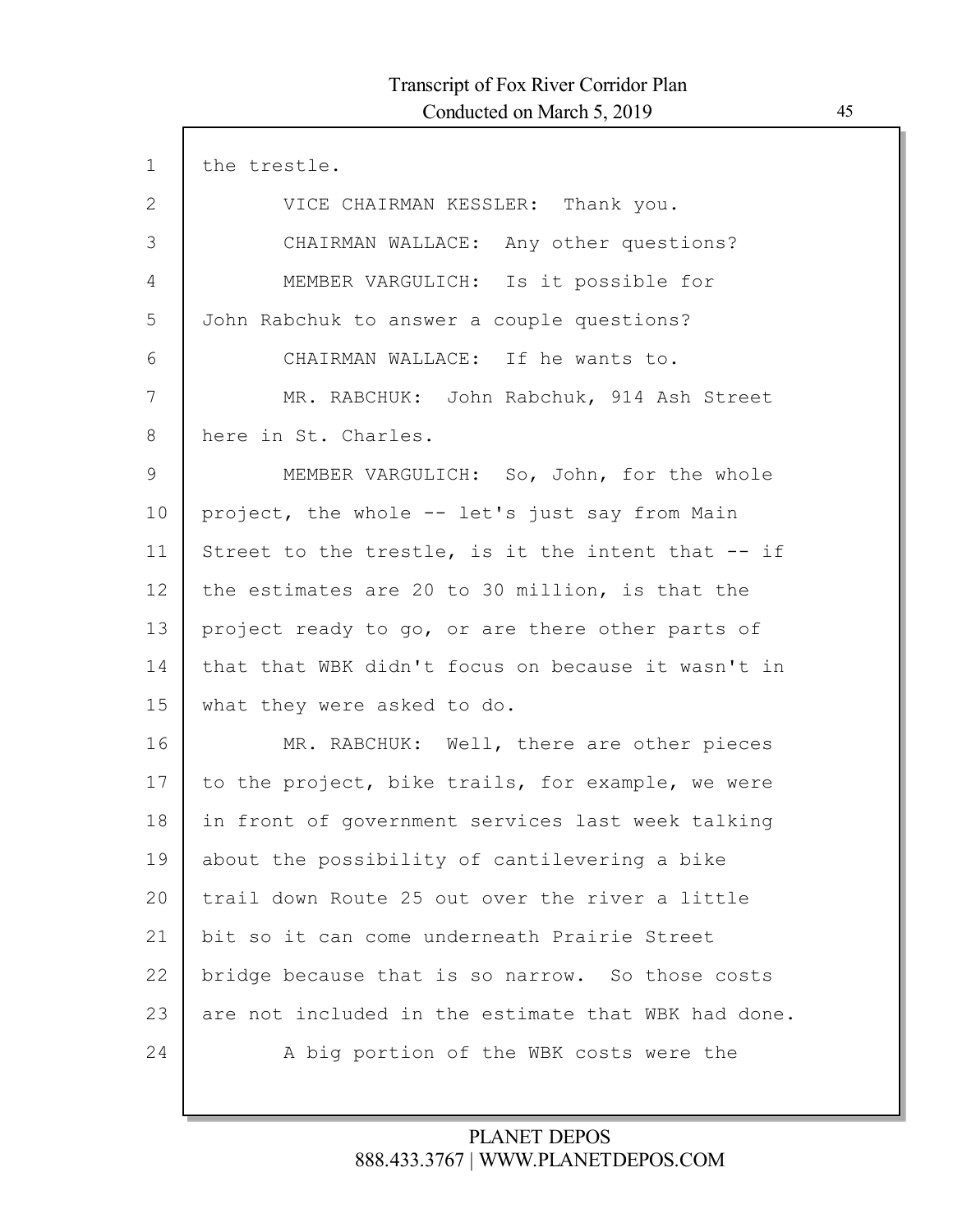I

| $\mathbf 1$  | permitting, you know, because there's a bunch of   |
|--------------|----------------------------------------------------|
| $\mathbf{2}$ | different agencies, and you know how involved that |
| 3            | can be, and it is also dependent on doing some     |
| 4            | engineering work. We're at the concept plan        |
| 5            | stage, so we haven't done drillings or any of the  |
| 6            | rock formation stuff.                              |
| 7            | I did want to make a comment. You had              |
| 8            | talked about floodplain stuff. Just to give you a  |
| 9            | perspective, when WBK did their presentation, they |
| 10           | estimated that the floodplain now on the west side |
| 11           | of the river, which carries over to about 5th or   |
| 12           | 6th Street, would come all the way this side of    |
| 13           | 31, just to give you an idea.                      |
| 14           | So those people that are paying extra now          |
| 15           | for insurance and other things in those areas even |
| 16           | if those buildings just stayed exactly the same    |
| 17           | would realize significant savings there.           |
| 18           | MEMBER VARGULICH: Okay. Any sense of the           |
| 19           | east side, how that would change?                  |
| 20           | MR. RABCHUK: It's substantial but I don't          |
| 21           | remember what the dimensions were. I just remember |
| 22           | specifically because that was so dramatic on the   |
| 23           | west side.                                         |
| 24           | But the essential thing was -- I think             |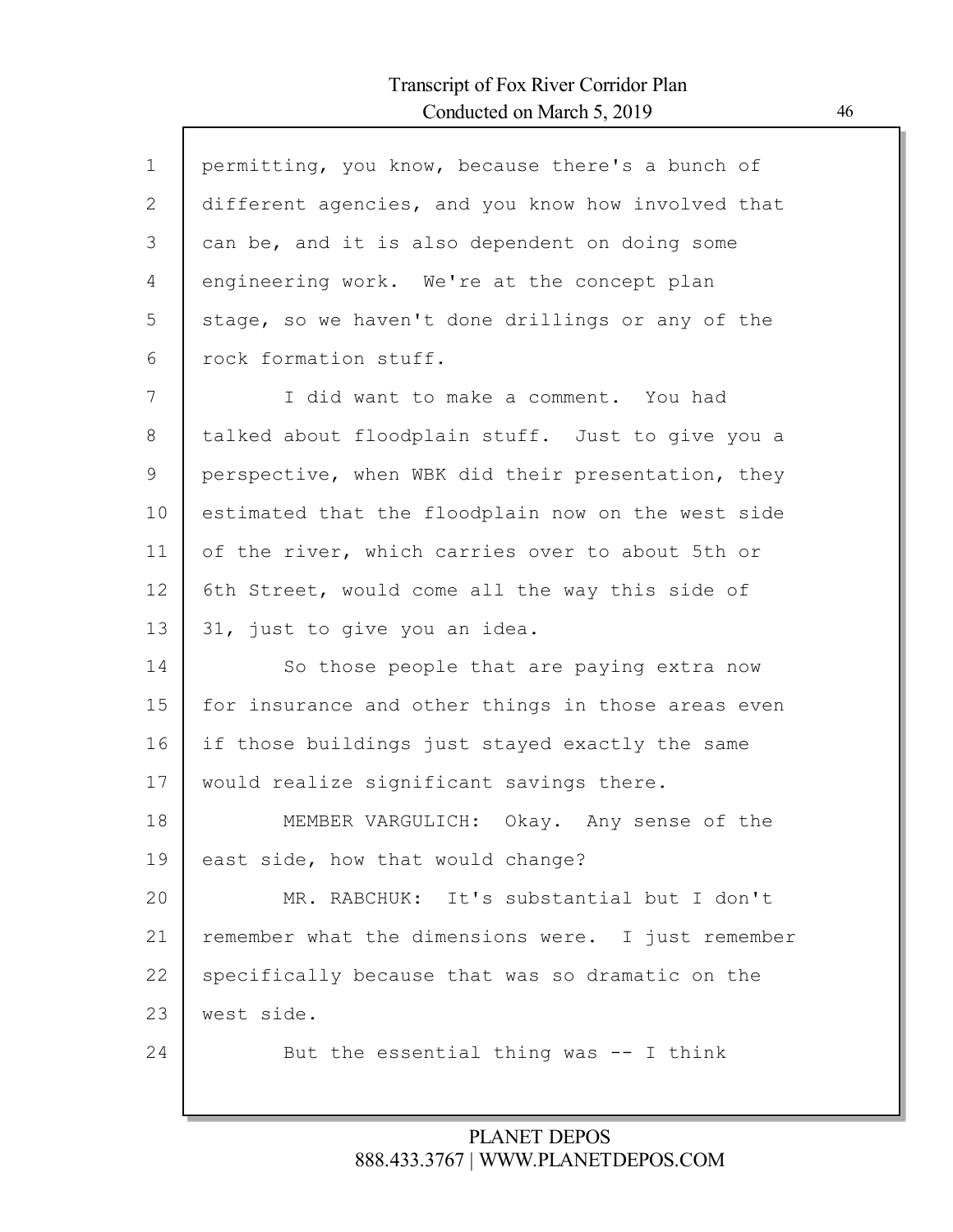| $\mathbf 1$    | that Russ pointed out was that the assumption that |
|----------------|----------------------------------------------------|
| $\overline{2}$ | all of that land could be built is probably pretty |
| 3              | close and accurate.                                |
| 4              | MEMBER VARGULICH: And then as far as               |
| 5              | crossing underneath Main Street, is that still     |
| 6              | part of the engineering cost?                      |
| 7              | MR. RABCHUK: That's part of this 20 million        |
| 8              | or the number that you had just heard.             |
| 9              | It's important to realize that those               |
| 10             | arches underneath the Main Street bridge right now |
| 11             | are facades. They can all come off and be          |
| 12             | realigned and a different facade put on. So by     |
| 13             | narrowing the river down and going back to its     |
| 14             | original channel, which is what this is or the     |
| 15             | proposal is, it gives us room on both sides. It    |
| 16             | potentially would flood just like underneath       |
| 17             | Prairie Street now on the west side, you know, a   |
| 18             | few times of year with high water conditions or    |
| 19             | whatever and then go back down.                    |
| 20             | MEMBER VARGULICH: Have WBK or you through          |
| 21             | the conceptual state, did you share any of this    |
| 22             | with like DNR or people like that? Obviously,      |
| 23             | they're not approving anything.                    |
| 24             | MR. RABCHUK: WBK took it to DNR and                |
|                |                                                    |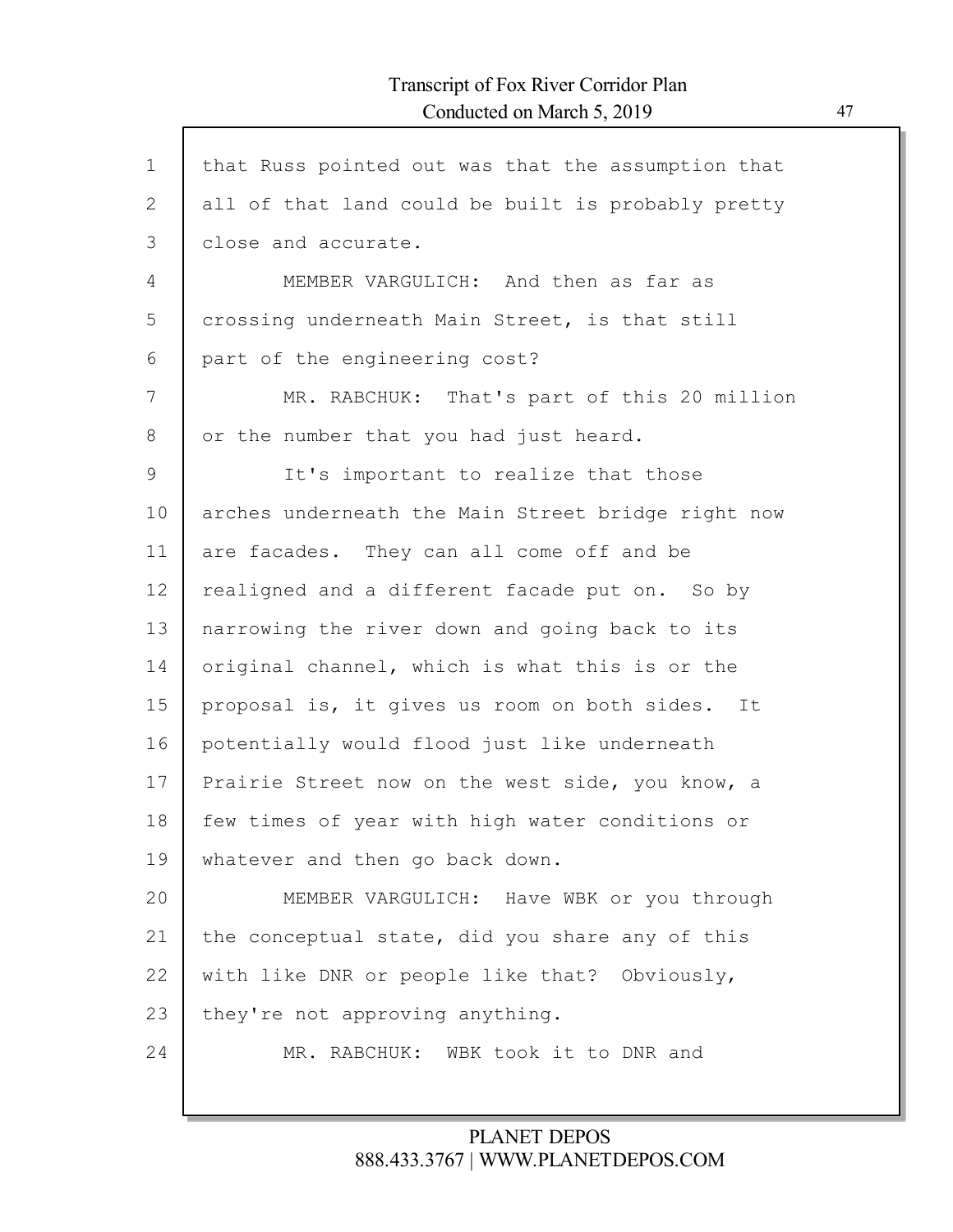$\mathsf{l}$ 

| $\mathbf 1$ | showed it to them at that time. What they told me  |
|-------------|----------------------------------------------------|
| 2           | was that the DNR was very interested. They had no  |
| 3           | discouraging comments at all, but, obviously,      |
| 4           | without engineering, without everything else, they |
| 5           | can't say, "We bless this."                        |
| 6           | MEMBER MACKLIN-PURDY: Who is DNR?                  |
| 7           | MR. RABCHUK: Department of Natural                 |
| 8           | Resources owns the river, and they also own the    |
| 9           | dam here in St. Charles, so they would have to     |
| 10          | concur. Corps of Engineers, Fish and Wildlife,     |
| 11          | EPA gets involved, lots of different things.       |
| 12          | And I think to Tom's points about the              |
| 13          | intangibles, I mean, one of the things that's      |
| 14          | happened in all these other towns, and I think his |
| 15          | final report will reflect that, is that it's       |
| 16          | really changed the character of the downtown in    |
| 17          | terms of attracting a lifestyle.                   |
| 18          | In Boise, Idaho, for example, it's really          |
| 19          | a high-tech center now. So people that don't want  |
| 20          | to pay the rent and the housing costs in San Jose, |
| 21          | California, are moving to Boise, Idaho, as one of  |
| 22          | their top destinations. That kind of business and  |
| 23          | people that enjoy doing that also tend to like     |
| 24          | these kinds of sports and things. So it's become   |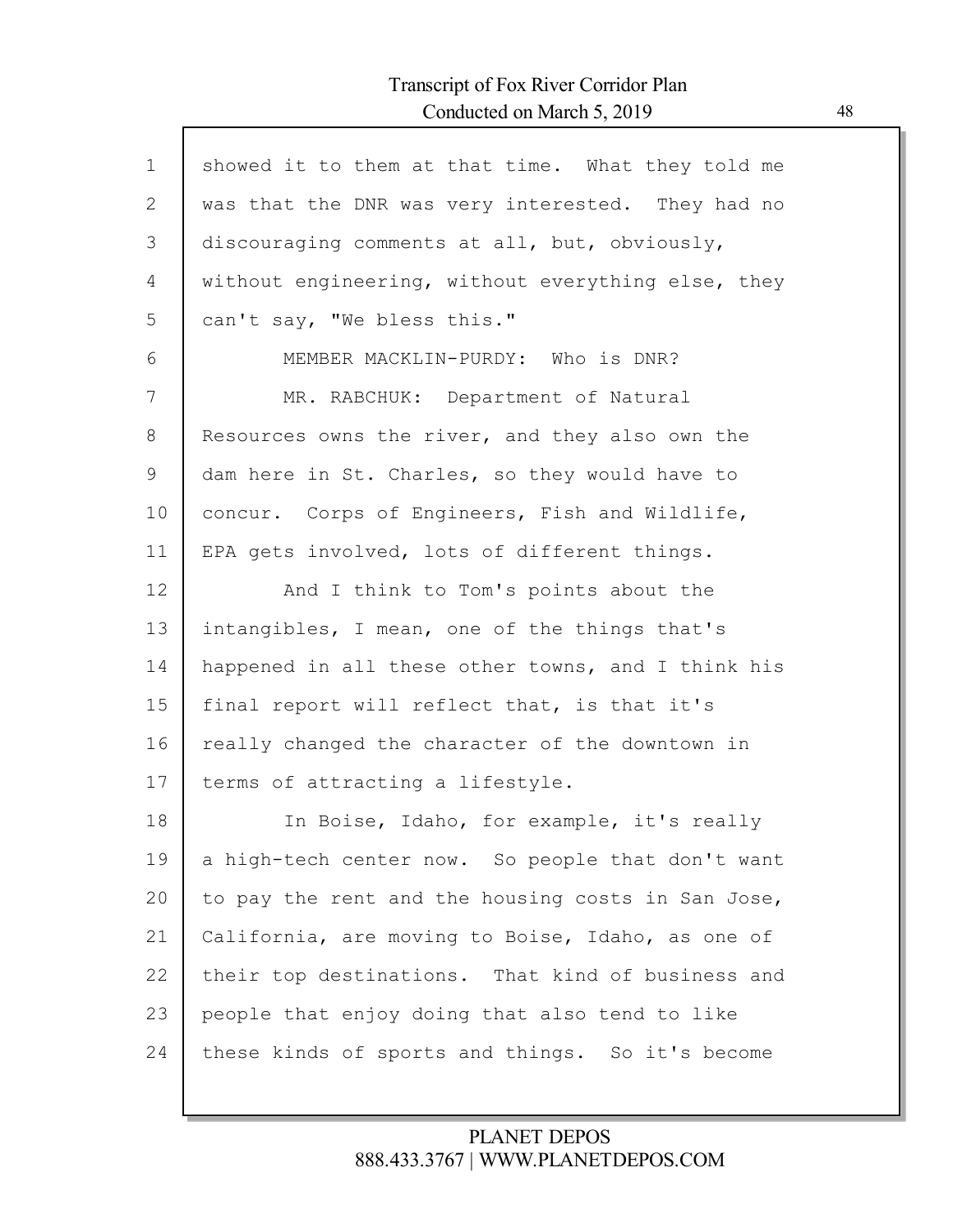| $\mathbf{1}$ | a high-use area.                                    |
|--------------|-----------------------------------------------------|
| $\mathbf{2}$ | The proposal that we have, either                   |
| 3            | Drawing 2 or 3 would incorporate -- or as           |
| 4            | envisioned anyway would incorporate a movable dam   |
| 5            | so you could adjust the whitewater features on a    |
| 6            | database if you wanted, make it for a competition   |
| 7            | or for whatever. So it's proven to be very good.    |
| 8            | MEMBER VARGULICH: Has the park district             |
| $\mathsf 9$  | indicated their interest in taking on the           |
| 10           | facilities that would interface with them from an   |
| 11           | operations standpoint?                              |
| 12           | MR. RABCHUK: I don't want to speak for              |
| 13           | them. The park district has been a partner in       |
| 14           | this all along. They've shared a lot of the         |
| 15           | costs, along with the River Corridor Foundation,    |
| 16           | and the City, and also to some extent the County.   |
| 17           | There's a lot of different ways to go at            |
| 18           | the features. For example, zip lining, almost       |
| 19           | none of the facilities that I'm aware of run those  |
| 20           | by the City government. It's usually a third party. |
| 21           | So when I've talked to the park district            |
| 22           | commissioners, they have suggested that they would  |
| 23           | look at those as opportunities to license that      |
| 24           | through a third-party organization.                 |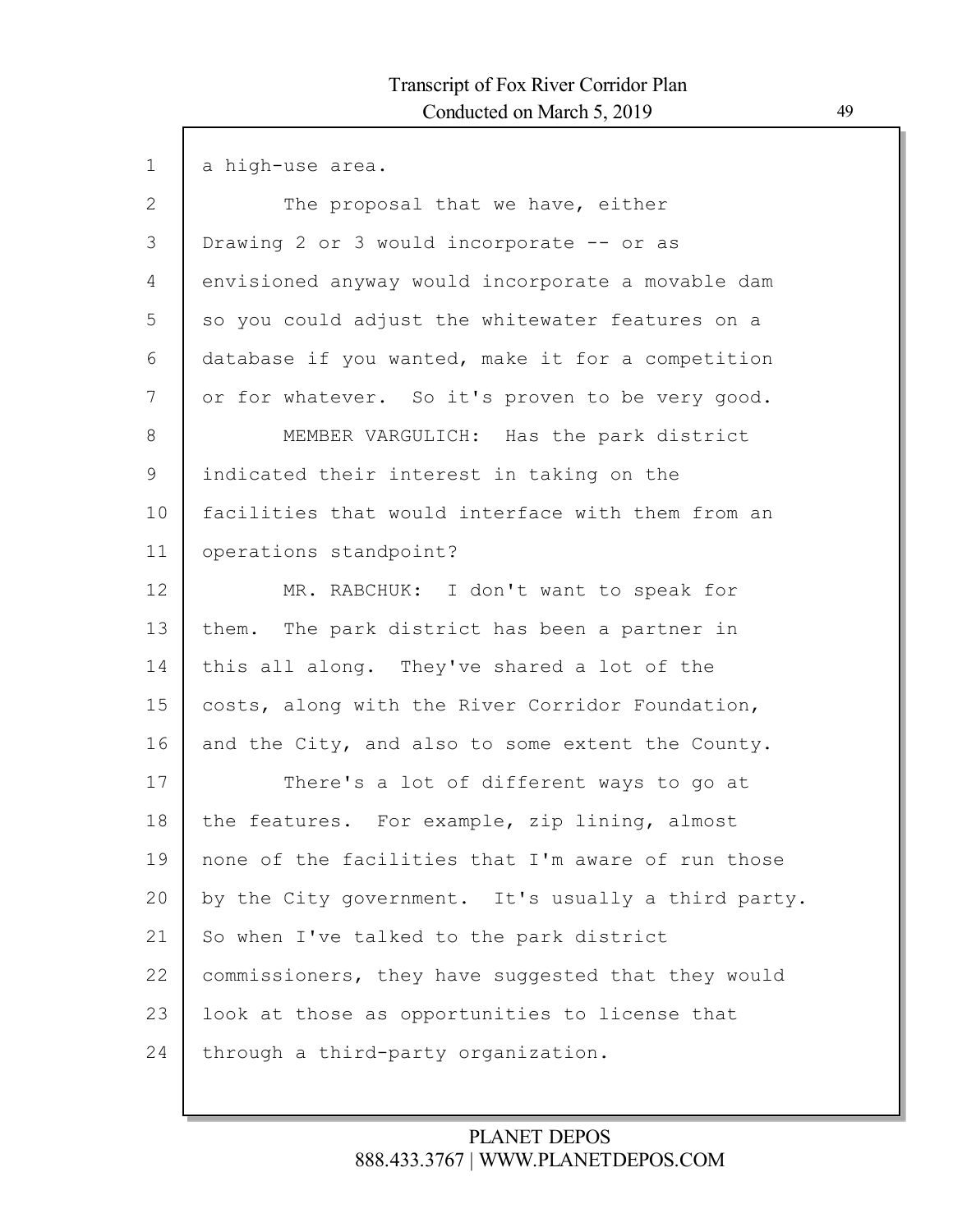Г

| Park down in Chicago, the climbing walls are<br>extremely popular. It would not be a stretch of<br>the imagination at all to put a climbing wall or |
|-----------------------------------------------------------------------------------------------------------------------------------------------------|
|                                                                                                                                                     |
|                                                                                                                                                     |
|                                                                                                                                                     |
| facility like that up against the railroad berm                                                                                                     |
| either inside Potawatomie Park or -- because the                                                                                                    |
| berm is 40 feet high or something, it would be                                                                                                      |
| natural to build something up against that in                                                                                                       |
| certain locations. Again, that could be a                                                                                                           |
| third-party group.                                                                                                                                  |
| So the park district is very interested in                                                                                                          |
| the project because it would expand recreational                                                                                                    |
| activity; it would expand lifestyle things, offer                                                                                                   |
| a lot more opportunity for citizens of St. Charles,                                                                                                 |
| people within the park district boundaries to                                                                                                       |
| enjoy that.                                                                                                                                         |
| MEMBER VARGULICH: Thank you.                                                                                                                        |
| MEMBER PRETZ: John, I had a question.                                                                                                               |
| How are you doing?                                                                                                                                  |
| MR. RABCHUK: What's that?                                                                                                                           |
| MEMBER MACKLIN-PURDY: How are you doing?                                                                                                            |
| MR. RABCHUK: Good.                                                                                                                                  |
| MEMBER PRETZ: Once in a while we come                                                                                                               |
| across some noise out there that other cities are                                                                                                   |
|                                                                                                                                                     |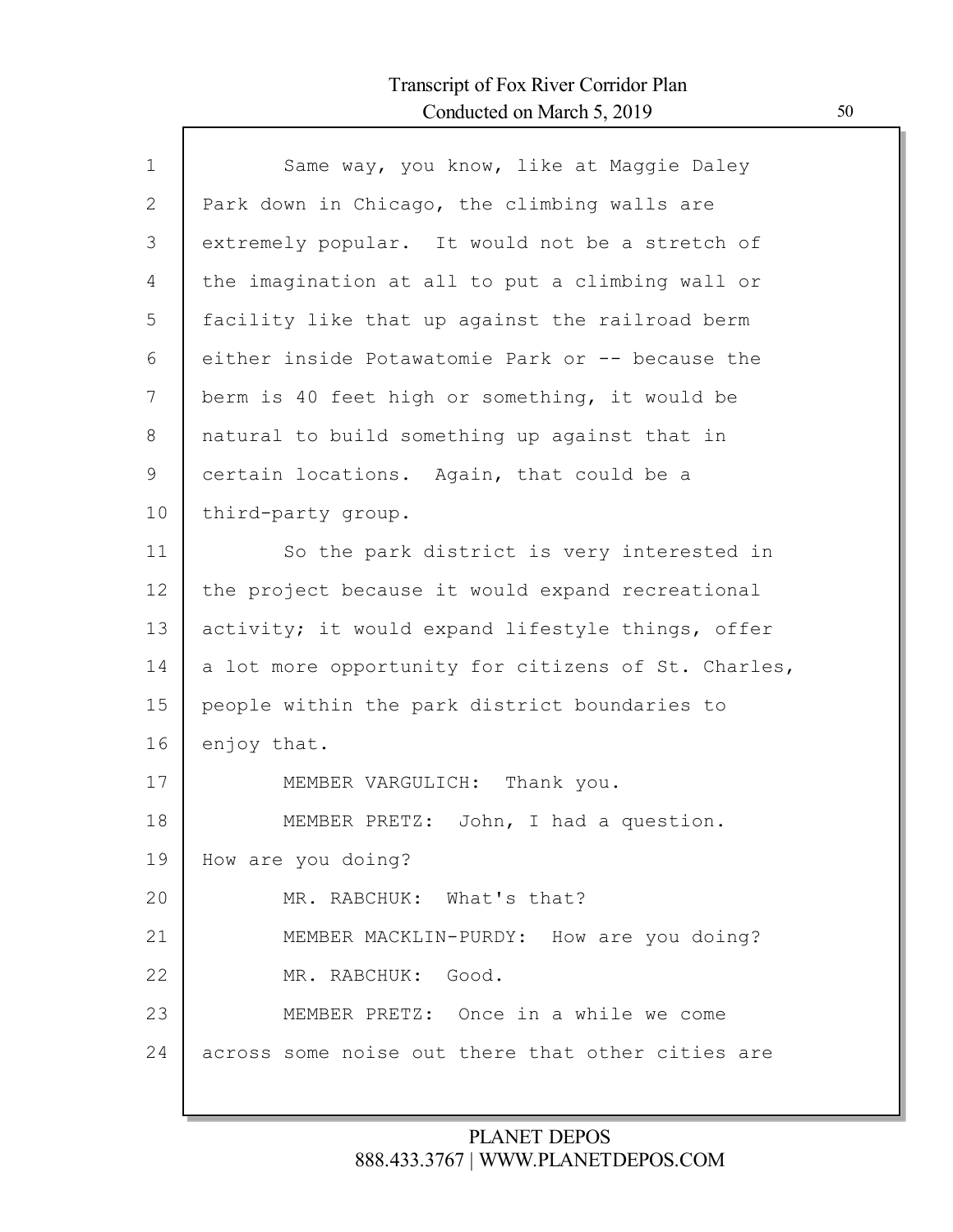Г

| $\mathbf 1$  | thinking about dam removal. Has there been any      |
|--------------|-----------------------------------------------------|
| $\mathbf{2}$ | thought about if other entities remove their dams   |
| 3            | what effect that potentially could have on the      |
| 4            | water level? I understand the adjustable, you       |
| 5            | know, if those things were in, but, you know, a     |
| 6            | longer term effect on what the height of the water  |
| 7            | level would be coming down as well as down to the   |
| 8            | south?                                              |
| 9            | MR. RABCHUK: Let me answer that with a              |
| 10           | number of answers because it's not just one         |
| 11           | answer. There's groups in the area that have        |
| 12           | proposed for quite a number of years, including     |
| 13           | the DNR, of just taking out all the dams up and     |
| 14           | down the whole Fox River, turn it all back to its   |
| 15           | natural state. And that has been proposed; there    |
| 16           | have been a number of studies on that; there are    |
| 17           | proponents of that approach.                        |
| 18           | Now, if that were to happen here, the river         |
| 19           | would be substantially -- well, you can think of    |
| 20           | it everything above the dam would be roughly 7 feet |
| 21           | lower than it is today. That river is not that      |
| 22           | deep, and it would be approximately the same south  |
| 23           | of here because half of the dam, that's what it is. |
| 24           | So it would substantially change the                |
|              |                                                     |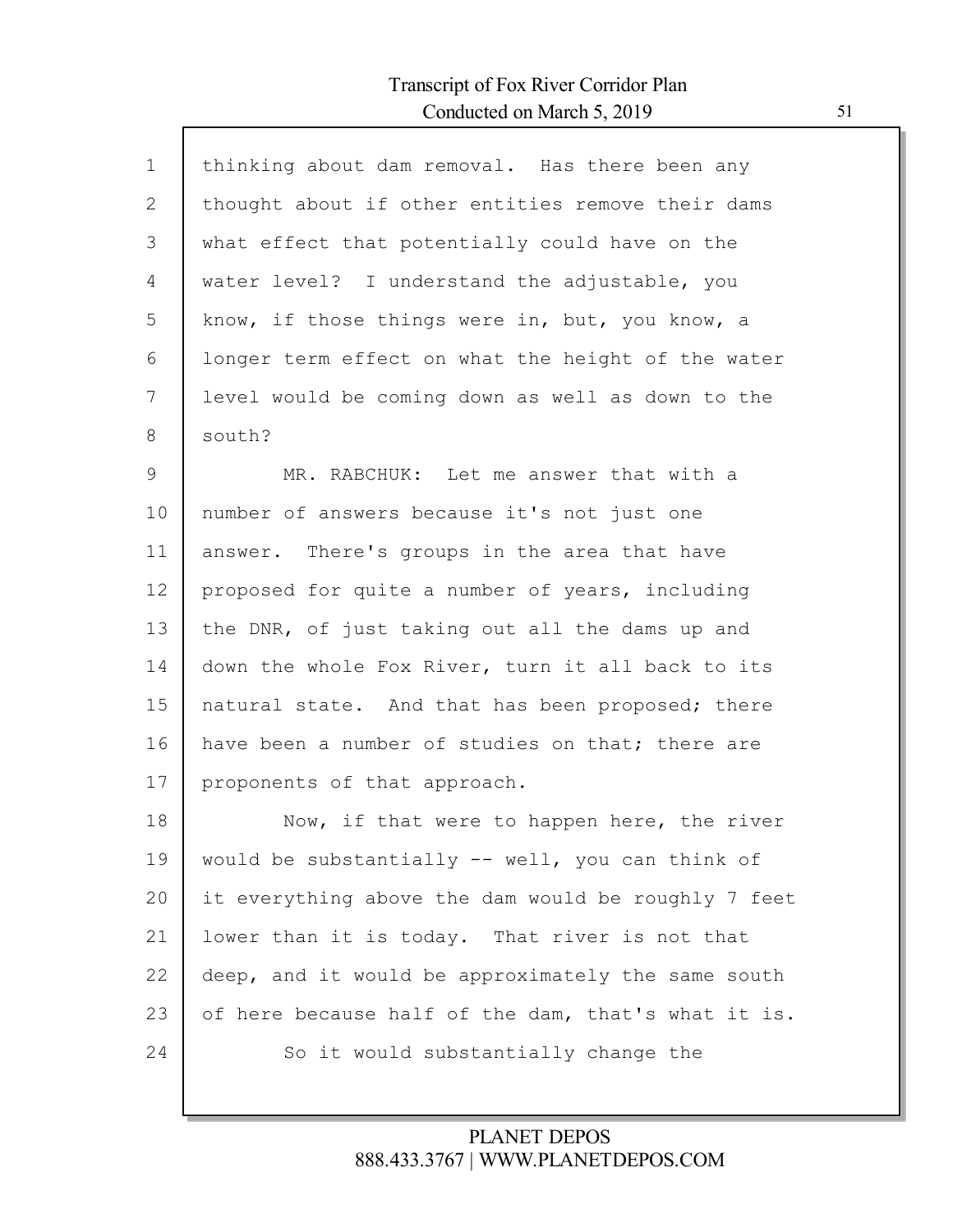Г

| $\mathbf{1}$ | river. There would be no boating, power boating    |
|--------------|----------------------------------------------------|
| 2            | whatsoever. You know, the river -- the paddlewheel |
| 3            | boats at Potawatomie Park would not be able to     |
| 4            | operate whatsoever. That boat ramp at Boy Scout    |
| 5            | Island would be pretty much useless.               |
| 6            | Anyway so that's one approach. I will              |
| 7            | tell you, too, that if you remember back a number  |
| 8            | of years ago -- and you and I are the same age, so |
| 9            | I'm sure you remember this, but when the City of   |
| 10           | Chicago was very excited about or trying to entice |
| 11           | the Olympics here, and that eventually ended up    |
| 12           | going to Rio, I think, the Fox River was the       |
| 13           | choice for all the whitewater sports, and they     |
| 14           | were going to invest a substantial amount of money |
| 15           | mostly just north of Aurora for that facility, and |
| 16           | that would have been building all of that under    |
| 17           | the Olympic umbrella to make that.                 |
| 18           | I will also tell you that the other                |
| 19           | communities up and down the river that are closest |
| 20           | to us are all watching to see what we do. They     |
| 21           | all have plans to do things. Like in Batavia, for  |
| 22           | example, their dam is going to fall apart. I mean, |
| 23           | if you go down and take a look at it, there's      |
| 24           | huge chunks of it that have already fallen out,    |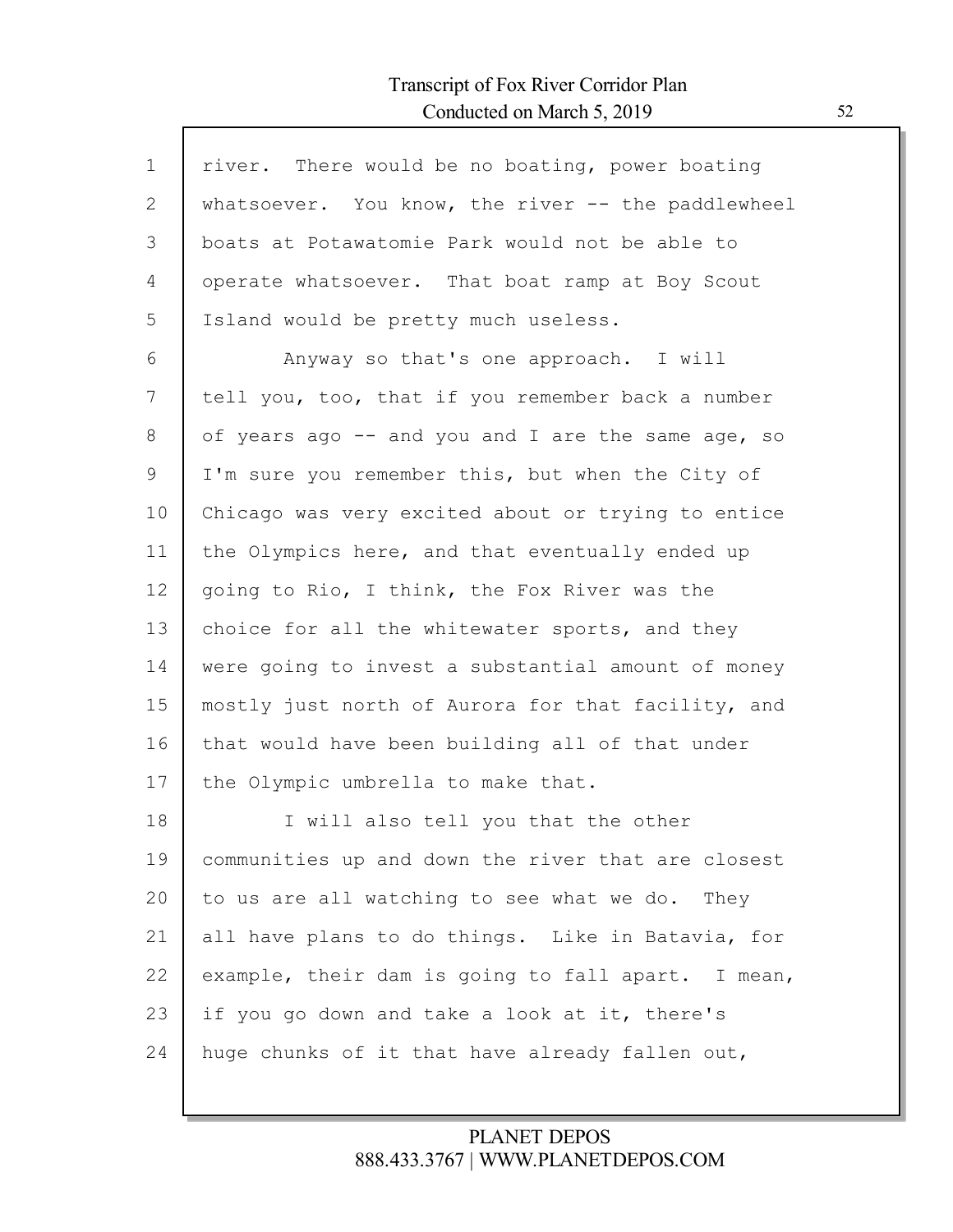Г

| and that dam is coming out one way or another.     |
|----------------------------------------------------|
| They are very interested in tying in and having    |
| the Fox River Valley be a destination and for a    |
| lot of people. Geneva, it's got a much smaller     |
| dam; it's only about a 3-foot height; it would be  |
| very simple for them to do some things to          |
| accommodate through traffic, not whitewater but    |
| numerous kayaks, et cetera. So you could see more  |
| things happen up and down the river that could     |
| have a benefit.                                    |
| We have some beautiful natural resources,          |
| and this is by far our biggest natural asset that  |
| we have, and it just seems a shame not to use it a |
| little bit more.                                   |
| MEMBER PRETZ: Thank you.                           |
| MR. RABCHUK: Any other questions?                  |
| (No response.)                                     |
| MR. RABCHUK: Thank you.                            |
| CHAIRMAN WALLACE: Thank you.                       |
| Anything further from Plan Commissioners?          |
| (No response.)                                     |
| CHAIRMAN WALLACE: All right. There isn't           |
| any action that we're taking on this. So is there  |
| anything -- Rita, do you have anything else?       |
|                                                    |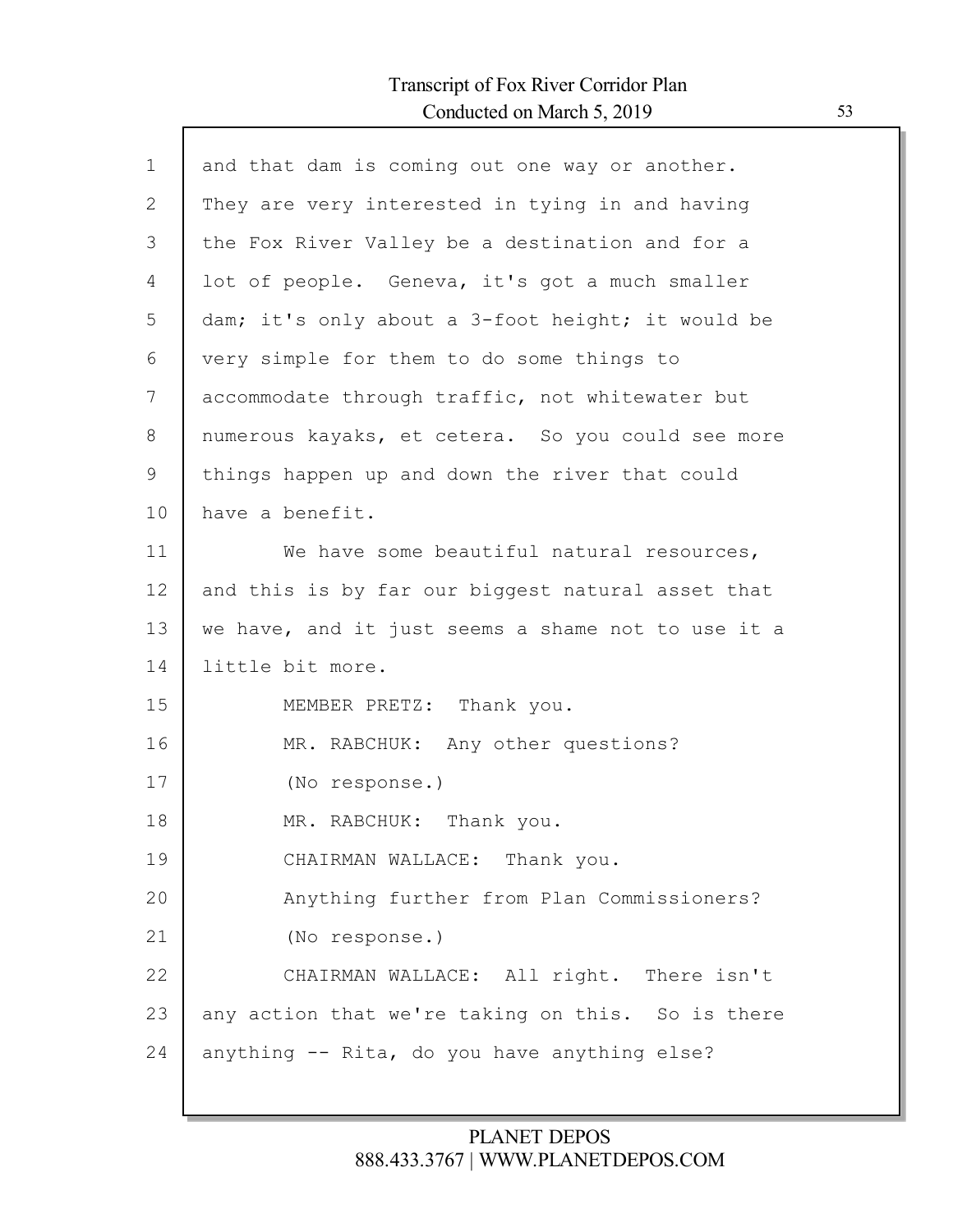| $\mathbf{1}$ | MS. TUNGARE: No. You're correct that                  |
|--------------|-------------------------------------------------------|
| 2            | there is no action required from the Plan Commission. |
| 3            | It is for information only. The full report will      |
| 4            | be presented to the planning and development          |
| 5            | committee of our City Council on April 8th.           |
| 6            | That's the plan right now.                            |
| 7            | CHAIRMAN WALLACE: All right. Thank you.               |
| 8            | Thank you, gentlemen, appreciate it.                  |
| 9            | Any additional business from Plan                     |
| 10           | Commission members or staff?                          |
| 11           | VICE CHAIRMAN KESSLER: Yes. You know, at              |
| 12           | our next meeting on the 19th four of us will not      |
| 13           | be here, and I know that having that item with the    |
| 14           | DMV is on the agenda. I wonder if we could hold       |
| 15           | that to a later meeting so we can all be there.       |
| 16           | CHAIRMAN WALLACE: Are there other items               |
| 17           | that we have on that date?                            |
| 18           | MR. COLBY: I believe they're all City-                |
| 19           | initiated items that are not necessarily time         |
| 20           | critical. Those could be rescheduled.                 |
| 21           | CHAIRMAN WALLACE: Would you have a                    |
| 22           | problem with just proactively canceling the           |
| 23           | meeting?                                              |
| 24           | MR. COLBY: Yes, we could.                             |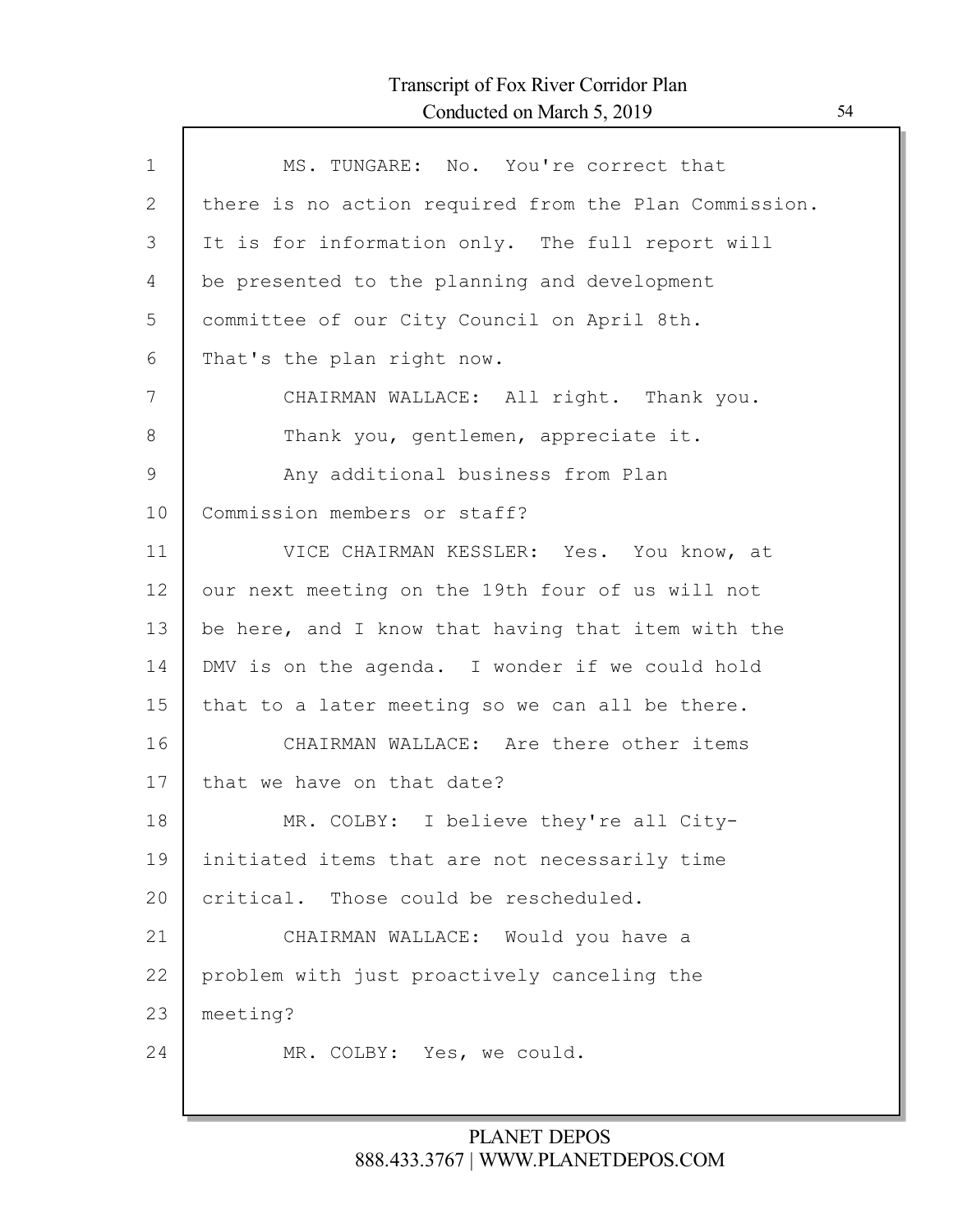| $\mathbf{1}$ | CHAIRMAN WALLACE: Okay.                              |
|--------------|------------------------------------------------------|
| $\mathbf{2}$ | VICE CHAIRMAN KESSLER: Great.                        |
| 3            | CHAIRMAN WALLACE: All right. Weekly                  |
| 4            | development report you've seen, and the upcoming     |
| 5            | meetings -- oh, actually, if we're canceling the     |
| 6            | 19th, the April 2nd meeting, Election Day,           |
| 7            | typically on the general election days we cancel     |
| 8            | the meetings. I don't know if we have canceled       |
| 9            | them in the past on the local election days.         |
| 10           | Have we?                                             |
| 11           | MR. COLBY: I think we have but it's                  |
| 12           | really at the Plan Commission's discretion.          |
| 13           | CHAIRMAN WALLACE: Well, I quess I'll poll            |
| 14           | the Plan Commission. What do you think? If we're     |
| 15           | canceling the meeting on the 19th, should we have    |
| 16           | the meeting on April 2nd?                            |
| 17           | MEMBER MACKLIN-PURDY: I say yes.                     |
| 18           | CHAIRMAN WALLACE: I think there's general            |
| 19           | agreement that we should have it on April 2nd unless |
| 20           | staff disagrees. Does that sound okay?               |
| 21           | MR. COLBY: Yes.                                      |
| 22           | CHAIRMAN WALLACE: All right. Then                    |
| 23           | March 19th is not happening but April 2nd is.        |
| 24           | Is there any public comment?                         |
|              |                                                      |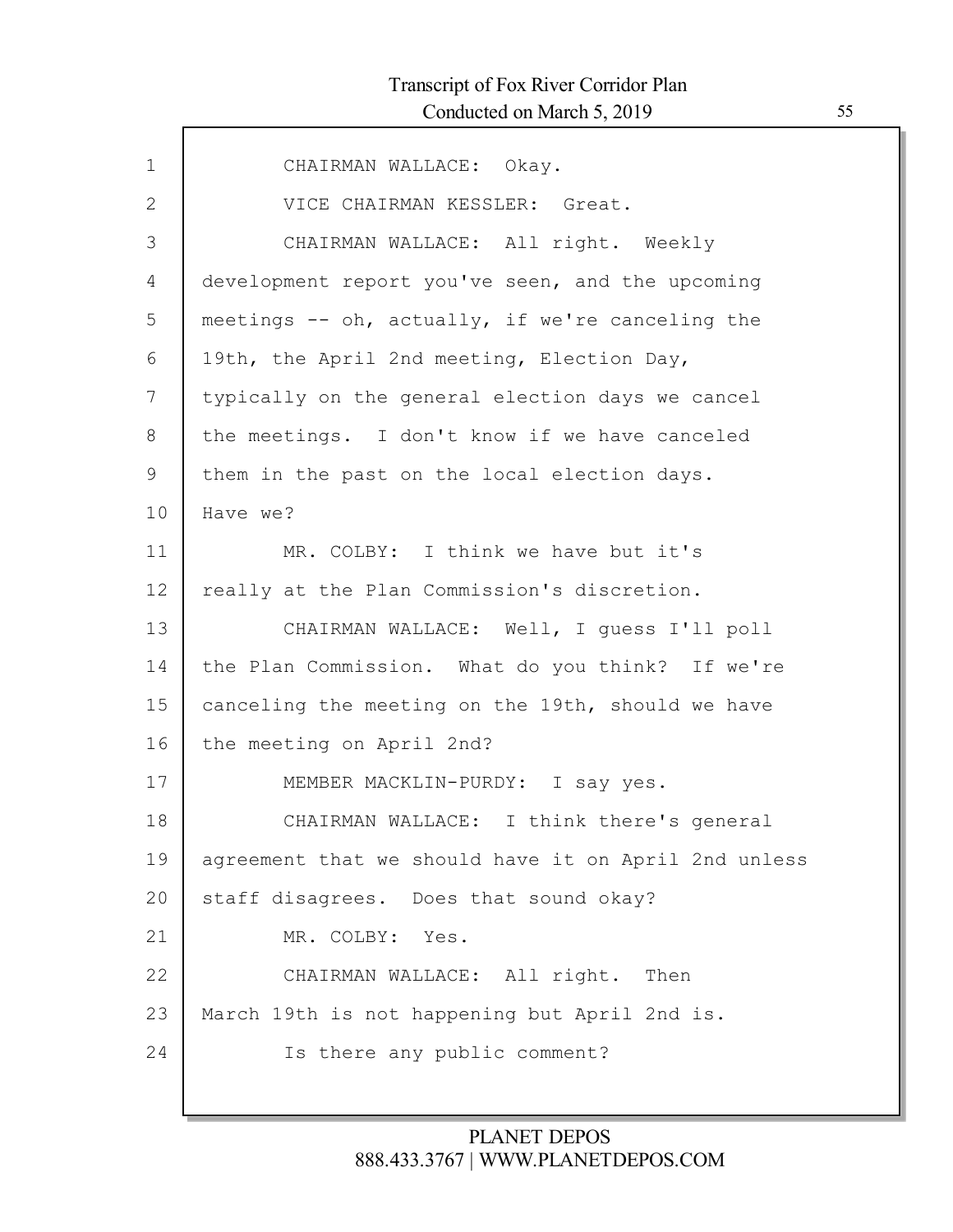| $\mathbf 1$    | (No response.)                                    |
|----------------|---------------------------------------------------|
| $\mathbf{2}$   | CHAIRMAN WALLACE: All right. Is there a           |
| 3              | motion to adjourn?                                |
| $\overline{4}$ | VICE CHAIRMAN KESSLER: So moved.                  |
| 5              | MEMBER MACKLIN-PURDY: Second.                     |
| 6              | CHAIRMAN WALLACE: It's been moved and             |
| 7              | seconded. All in favor.                           |
| 8              | (Ayes heard.)                                     |
| $\mathsf 9$    | CHAIRMAN WALLACE: Opposed.                        |
| 10             | (No response.)                                    |
| 11             | CHAIRMAN WALLACE: This meeting of the             |
| 12             | St. Charles Plan Commission is being adjourned at |
| 13             | 8:20 p.m.                                         |
| 14             | (Off the record at 8:20 p.m.)                     |
| 15             |                                                   |
| 16             |                                                   |
| 17             |                                                   |
| 18             |                                                   |
| 19             |                                                   |
| 20             |                                                   |
| 21             |                                                   |
| 22             |                                                   |
| 23             |                                                   |
| 24             |                                                   |
|                |                                                   |
|                |                                                   |